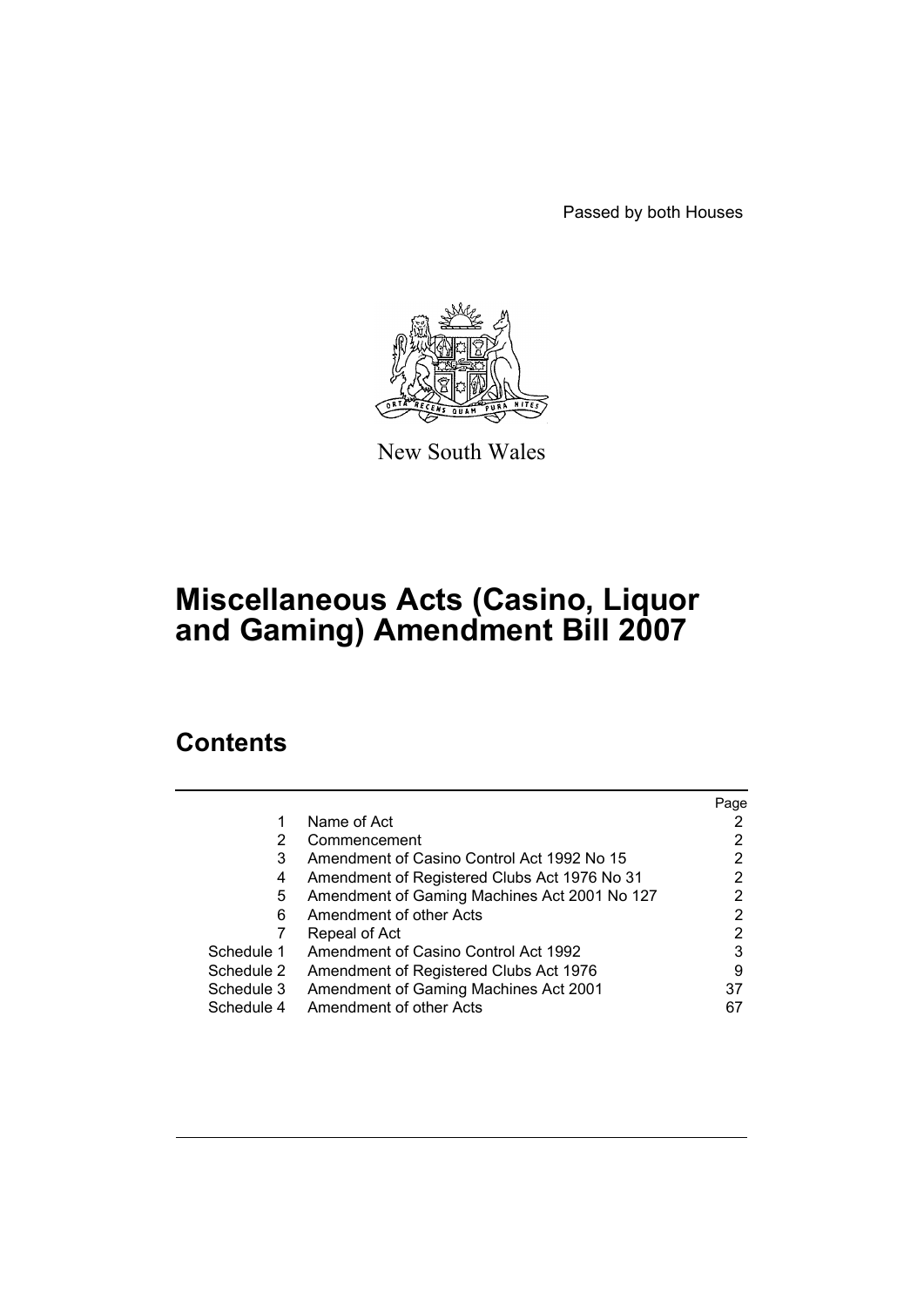*I certify that this public bill, which originated in the Legislative Assembly, has finally passed the Legislative Council and the Legislative Assembly of New South Wales.*

> *Clerk of the Legislative Assembly. Legislative Assembly, Sydney, , 2007*



New South Wales

# **Miscellaneous Acts (Casino, Liquor and Gaming) Amendment Bill 2007**

Act No , 2007

An Act to amend various Acts as a consequence of the enactment of the *Liquor Act 2007* and the *Casino, Liquor and Gaming Control Authority Act 2007*.

*I have examined this bill and find it to correspond in all respects with the bill as finally passed by both Houses.*

*Assistant Speaker of the Legislative Assembly.*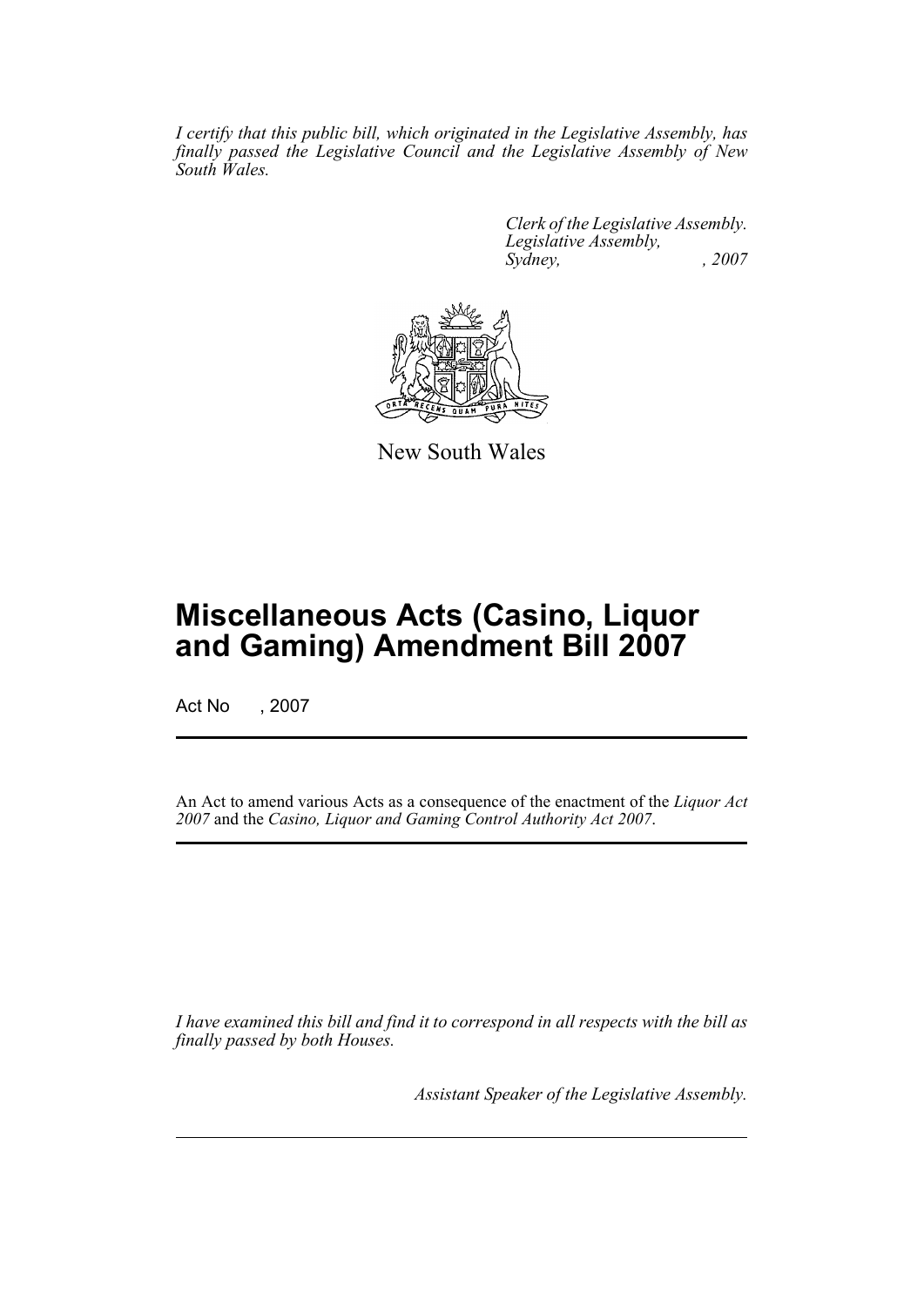## <span id="page-2-0"></span>**The Legislature of New South Wales enacts:**

#### **1 Name of Act**

This Act is the *Miscellaneous Acts (Casino, Liquor and Gaming) Amendment Act 2007*.

## <span id="page-2-1"></span>**2 Commencement**

This Act commences on a day or days to be appointed by proclamation.

## <span id="page-2-2"></span>**3 Amendment of Casino Control Act 1992 No 15**

The *Casino Control Act 1992* is amended as set out in Schedule 1.

#### <span id="page-2-3"></span>**4 Amendment of Registered Clubs Act 1976 No 31**

The *Registered Clubs Act 1976* is amended as set out in Schedule 2.

#### <span id="page-2-4"></span>**5 Amendment of Gaming Machines Act 2001 No 127**

The *Gaming Machines Act 2001* is amended as set out in Schedule 3.

## <span id="page-2-5"></span>**6 Amendment of other Acts**

Each Act specified in Schedule 4 is amended as set out in that Schedule.

## <span id="page-2-6"></span>**7 Repeal of Act**

- (1) This Act is repealed on the day following the day on which all of the provisions of this Act have commenced.
- (2) The repeal of this Act does not, because of the operation of section 30 of the *Interpretation Act 1987*, affect any amendment made by this Act.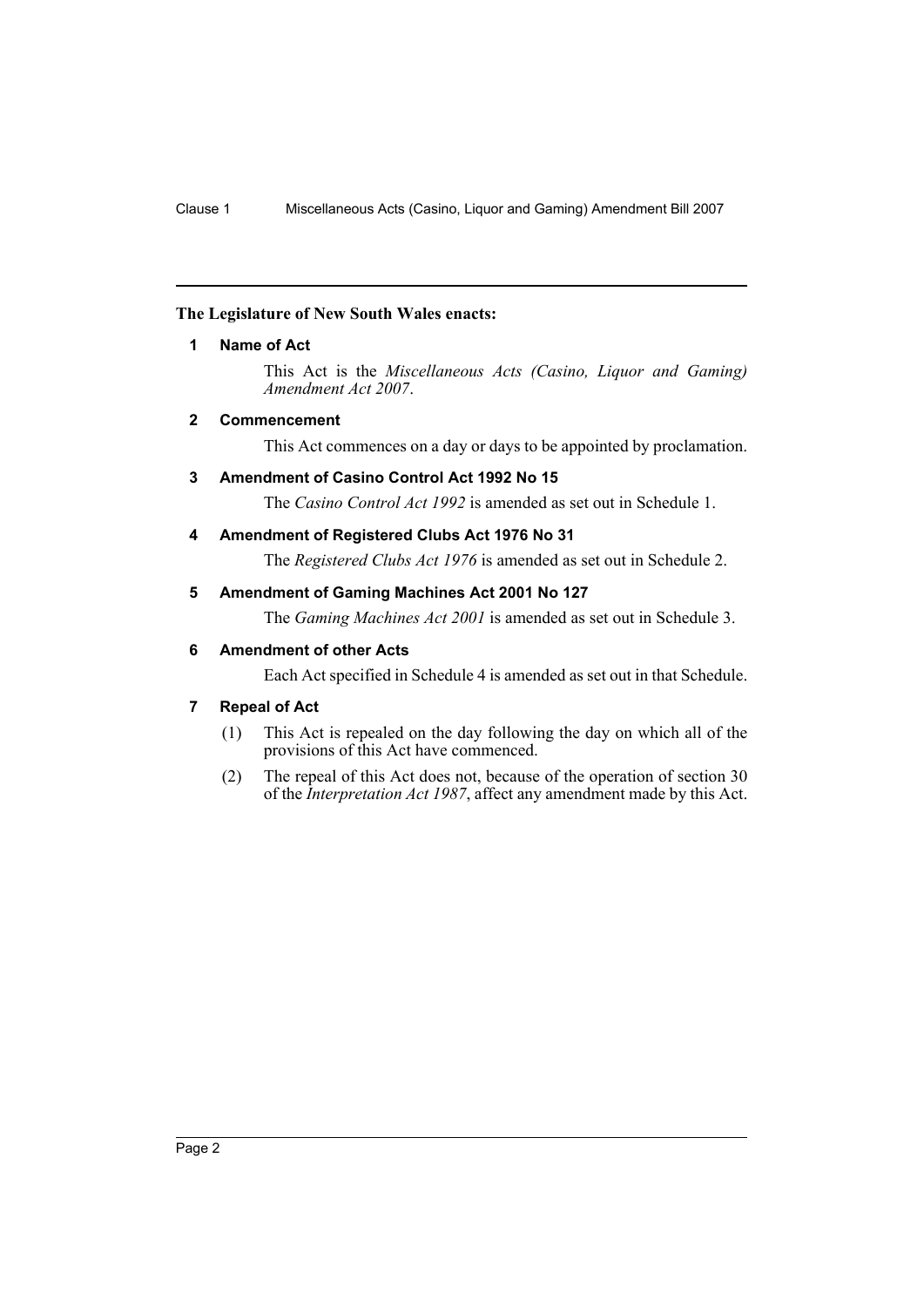Amendment of Casino Control Act 1992 Schedule 1

# <span id="page-3-0"></span>**Schedule 1 Amendment of Casino Control Act 1992**

(Section 3)

#### **[1] Long title**

Omit "to constitute the Casino Control Authority;".

#### **[2] Section 1 Name of Act**

Insert at the end of the section:

**Note.** This Act is part of the gaming and liquor legislation for the purposes of the *Casino, Liquor and Gaming Control Authority Act 2007*. That Act contains administrative and other relevant provisions that apply in relation to this Act (including investigation and enforcement powers and provisions relating to the probity of officials).

### **[3] Section 3 Definitions**

Omit the definitions of *Authority*, *close associate*, *inspector* and *key official* from section 3 (1).

Insert instead:

*Authority* means the Casino, Liquor and Gaming Control Authority constituted under the *Casino, Liquor and Gaming Control Authority Act 2007*.

*close associate* means a close associate within the meaning of the *Casino, Liquor and Gaming Control Authority Act 2007*.

*inspector* means an inspector within the meaning of the *Casino, Liquor and Gaming Control Authority Act 2007*.

*key official* means a key official within the meaning of the *Casino, Liquor and Gaming Control Authority Act 2007*.

#### **[4] Section 3 (1), definition of "member of staff"**

Insert in alphabetical order:

*member of staff* means a member of staff within the meaning of the *Casino, Liquor and Gaming Control Authority Act 2007*.

#### **[5] Section 8 Gaming machines in casino**

Omit section 8 (5). Insert instead:

(5) In this section, *gaming machine* means any device the Minister determines to be a gaming machine for the purposes of this section.

#### **[6] Section 13 Meaning of "close associate"**

Omit the section.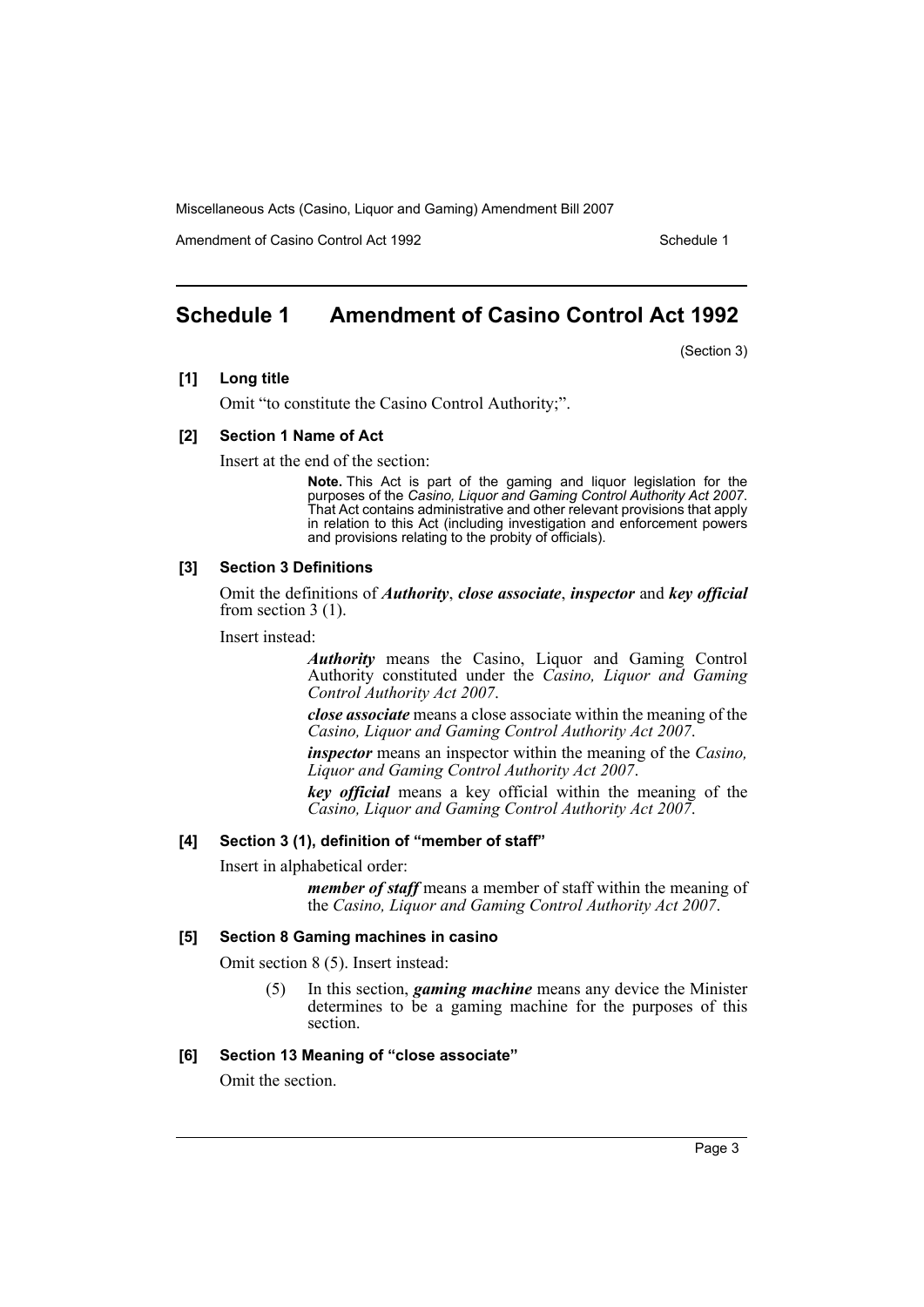Schedule 1 Amendment of Casino Control Act 1992

## **[7] Section 76A Regulation of promotional prizes and player reward schemes**

Omit the section.

# **[8] Section 89 Application of Liquor Act 2007** Omit "*Liquor Act 1982*" wherever occurring. Insert instead "*Liquor Act 2007*".

**[9] Part 7 Casino surveillance** Omit the Part.

## **[10] Part 10, heading**

Omit "**Administration**".

Insert instead "**Additional functions of Authority and administrative matters**".

**[11] Sections 133–139, 144–148, 151–153, 157, 161, 164 and 165** Omit the sections.

## **[12] Section 140 Objects of Authority under this Act** Insert "under this Act" after "Authority".

## **[13] Section 141 Functions of Authority under this Act**

Omit section 141 (1) and (1A). Insert instead:

(1) The Authority has such functions as are necessary or convenient to enable it to achieve its objects under this Act.

## **[14] Section 141 (2)**

Omit "general functions". Insert instead "functions under subsection (1)".

## **[15] Section 141 (2) (i)**

Omit the paragraph.

## **[16] Section 141 (4)**

Insert "under this Act" after "functions".

## **[17] Section 143 Authority may hold inquiries**

Insert "under this Act" after "functions" in section 143 (1).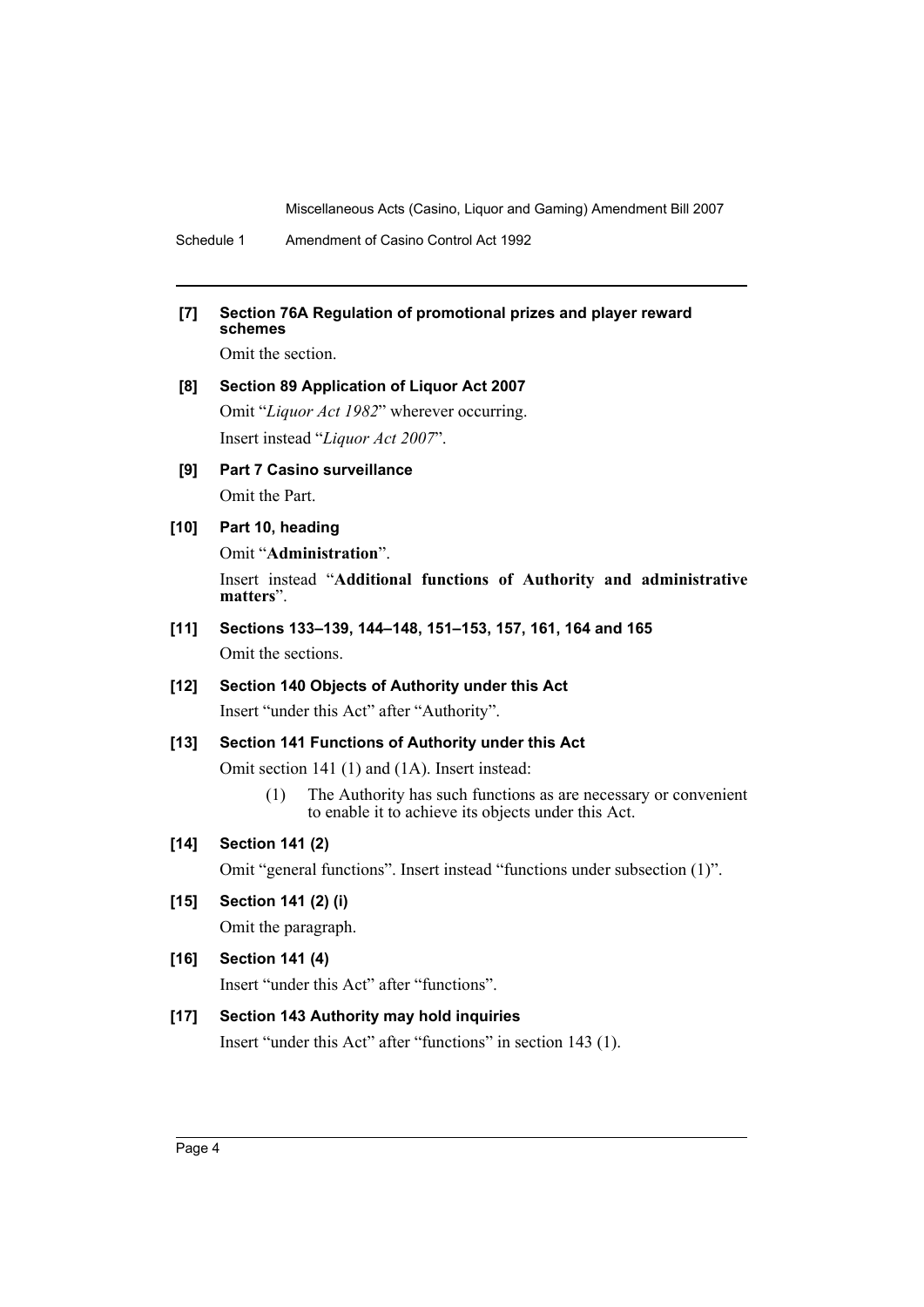Amendment of Casino Control Act 1992 Schedule 1

## **[18] Section 149 Information gathering for law enforcement purposes**

Omit "section 148 (Secrecy)" from section 149 (5).

Insert instead "section 17 of the *Casino, Liquor and Gaming Control Authority Act 2007*".

## **[19] Section 150 Bribery**

Omit section 150 (3). Insert instead:

(3) This section applies to or in respect of a key official only to the extent to which the key official is exercising functions under this Act or in connection with the administration of this Act.

## **[20] Section 154 Matters to be included in Authority's annual report**

Insert "under this Act" after "licence" in section 154 (c).

## **[21] Section 154 (g)**

Insert "under this Act" after "Authority".

## **[22] Section 158 Disclosure of spent convictions**

Omit section 158 (2).

**[23] Schedule 1 Provisions relating to the members and procedure of the Authority**

Omit the Schedule.

## **[24] Schedule 2 Provisions concerning staff of the Authority**

Omit the Schedule.

## **[25] Schedule 3 Matters for regulations**

Insert "under this Act" after "conducted" in clause 14.

## **[26] Schedule 4 Savings and transitional provisions**

Insert at the end of clause 1 (1):

*Miscellaneous Acts (Casino, Liquor and Gaming) Amendment Act 2007*, to the extent that it amends this Act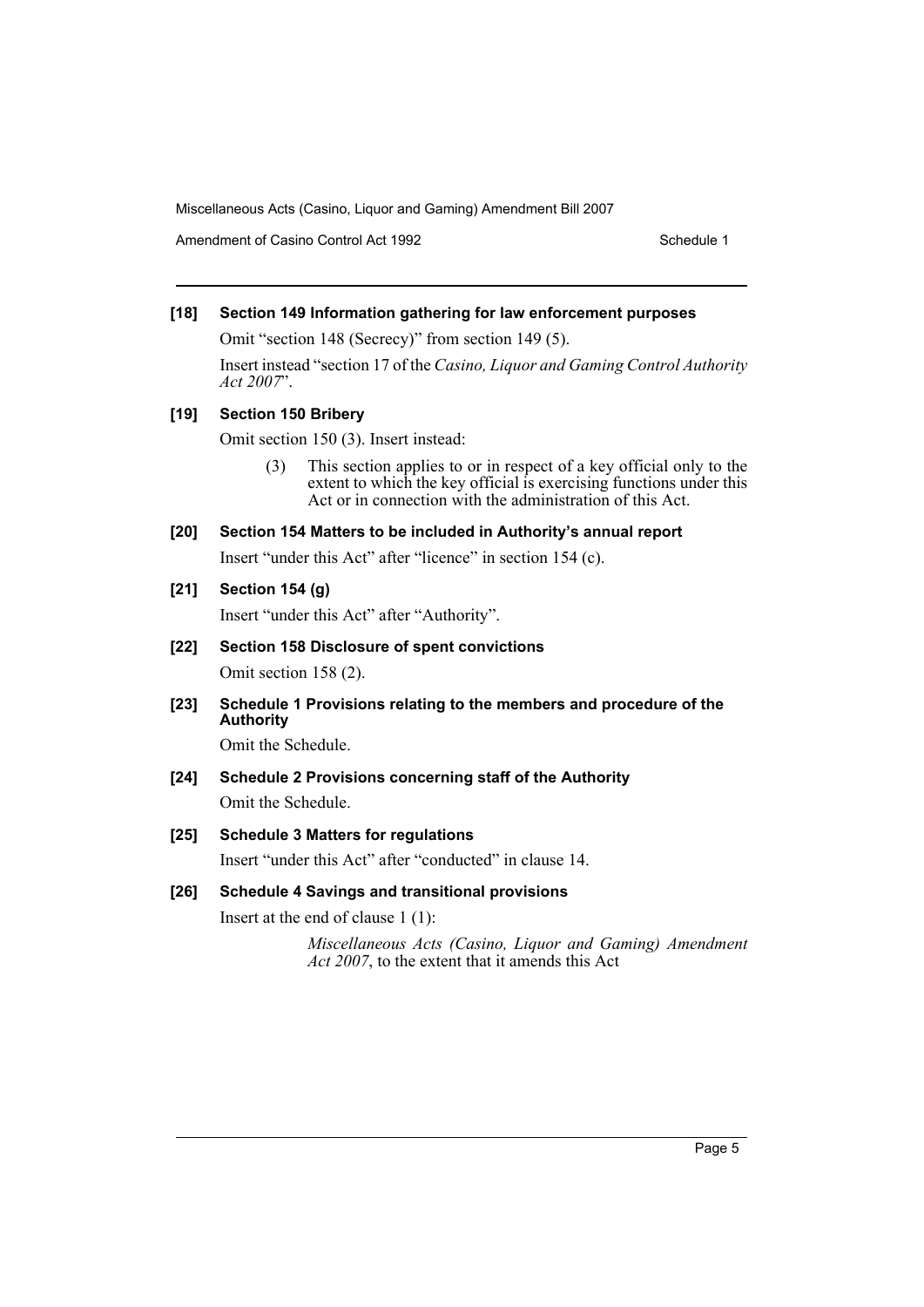Schedule 1 Amendment of Casino Control Act 1992

## **[27] Schedule 4, Part 8**

Insert after Part 7:

# **Part 8 Provisions consequent on enactment of Miscellaneous Acts (Casino, Liquor and Gaming) Amendment Act 2007**

#### **23 Definitions**

In this Part:

*amending Act* means the *Miscellaneous Acts (Casino, Liquor and Gaming) Amendment Act 2007*.

*assets* means any legal or equitable estate or interest (whether present or future and whether vested or contingent) in real or personal property of any description (including money, securities and choses in action).

*document* means any Act (other than this Act) or statutory instrument, or any other instrument, or any other contract or agreement.

*instrument* means an instrument (other than this Act) that creates, modifies or extinguishes rights or liabilities (or would do so if lodged, filed or registered in accordance with any law), and includes any judgment, order or process of a court.

*liabilities* means any liabilities, debts or obligations (whether present or future and whether vested or contingent).

*new Authority* means the Casino, Liquor and Gaming Control Authority.

*relevant repeal date* means the day on which section 133 of this Act is repealed by Schedule 1 to the amending Act.

*rights* means any rights, powers, privileges or immunities (whether present or future and whether vested or contingent).

#### **24 Abolition of Casino Control Authority**

The Casino Control Authority is abolished on the relevant repeal date.

#### **25 Transfer of assets, rights and liabilities**

(1) The assets, rights and liabilities of the Casino Control Authority are, on the relevant repeal date, transferred to the new Authority.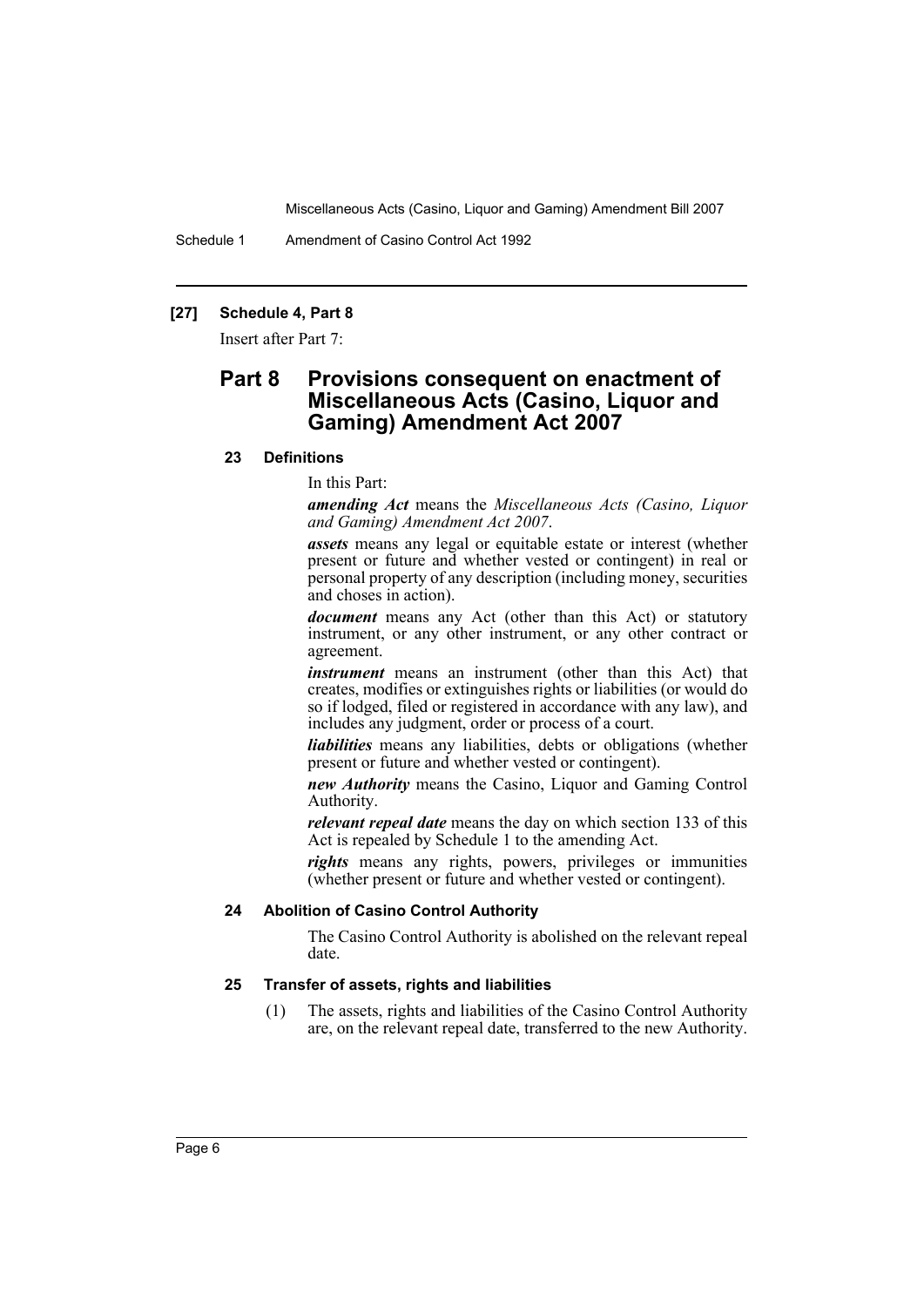Amendment of Casino Control Act 1992 Schedule 1

- (2) The following provisions have effect in relation to the transfer of the assets, rights and liabilities of the Casino Control Authority:
	- (a) the assets vest in the new Authority without the need for any conveyance, transfer, assignment or assurance,
	- (b) the rights and liabilities become the rights and liabilities of the new Authority,
	- (c) all proceedings commenced before the transfer by or against the Casino Control Authority and pending immediately before the transfer are taken to be proceedings pending by or against the new Authority,
	- (d) any act, matter or thing done or omitted to be done in relation to the assets, rights or liabilities before the transfer by, to or in respect of the Casino Control Authority is (to the extent to which that act, matter or thing has any force or effect) taken to have been done or omitted by, to or in respect of the new Authority.
- (3) The operation of this clause is not to be regarded:
	- (a) as a breach of contract or confidence or otherwise as a civil wrong, or
	- (b) as a breach of any contractual provision prohibiting, restricting or regulating the assignment or transfer of assets, rights or liabilities, or
	- (c) as giving rise to any remedy by a party to an instrument, or as causing or permitting the termination of any instrument, because of a change in the beneficial or legal ownership of any asset, right or liability, or
	- (d) as an event of default under any contract or other instrument.
- (4) No attornment to the new Authority by a lessee from the Casino Control Authority is required.

#### **26 Members of Casino Control Authority**

- (1) A person who, immediately before the relevant repeal date, held office as a member of the Casino Control Authority, ceases to hold that office on that date.
- (2) A person who ceases to hold office as such a member is not entitled to any remuneration or compensation because of the loss of that office.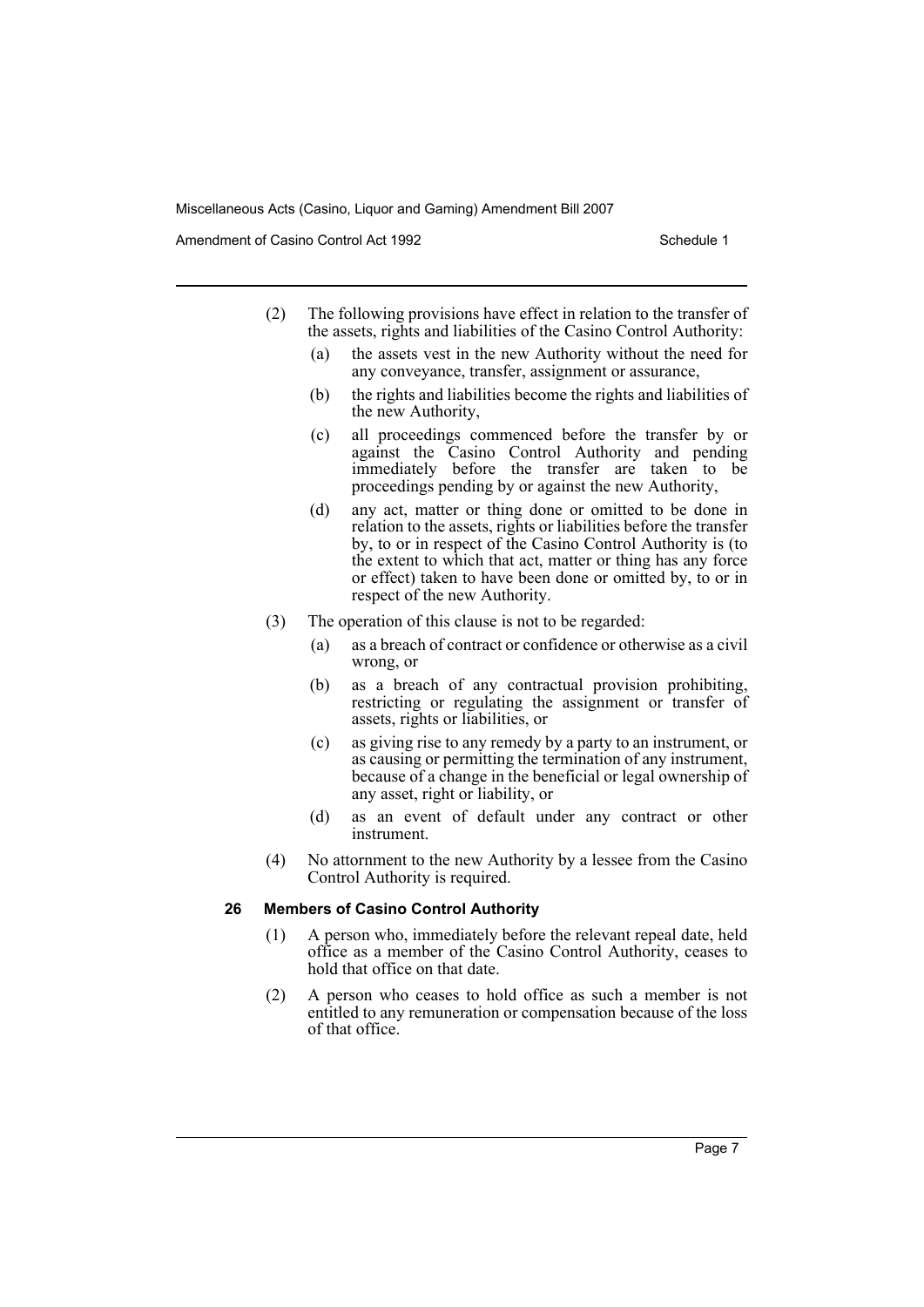Schedule 1 Amendment of Casino Control Act 1992

#### **27 Transfer of staff and abolition of Casino Control Authority Division**

- (1) The group of staff employed in the Casino Control Authority Division of the Government Service are removed from that Division and added to the Department of the Arts, Sport and Recreation.
- (2) If a person who was a member of staff of the Casino Control Authority Division immediately before the commencement of this clause was entitled, as such a member, to an allowance that would not otherwise be payable to the person as a member of staff of the Department of the Arts, Sport and Recreation, the allowance continues to be payable to the person as a member of staff of the Department until such time as the entitlement is terminated in accordance with the terms under which the allowance was initially provided.
- (3) The removal of the group of staff from the Casino Control Authority Division and its addition to the Department of the Arts, Sport and Recreation is taken to have been done under section 104 of the *Public Sector Employment and Management Act 2002*. Accordingly, this clause does not affect the power conferred by that Act to remove the group of staff concerned from that Department and add it to another Division of the Government Service.
- (4) The Casino Control Authority Division is abolished as a Division of the Government Service.

## **28 References to Casino Control Authority**

A reference in any other Act, in any instrument made under any Act or in any document of any kind to the Casino Control Authority is to be read as (or as including) a reference to the new Authority.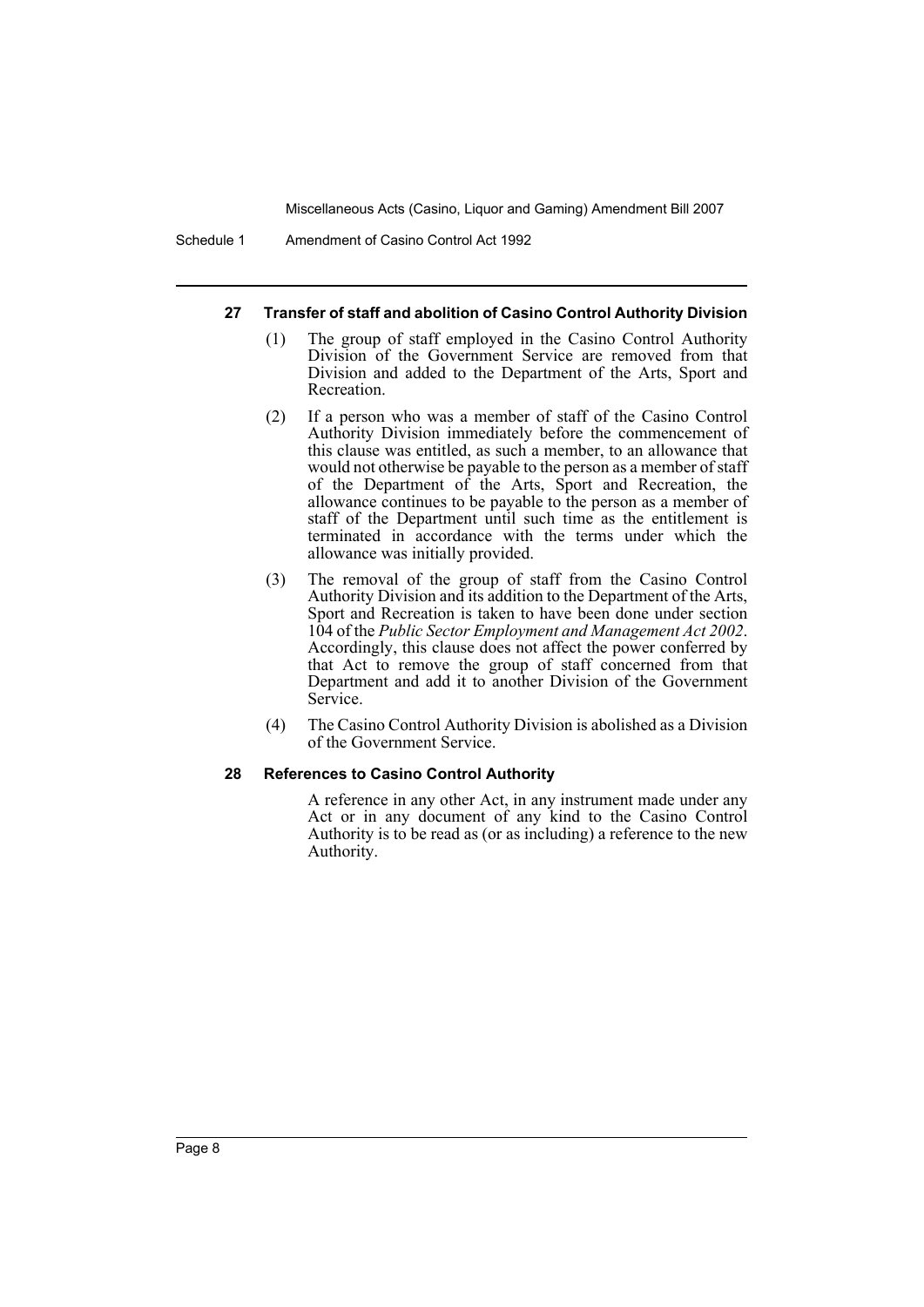Amendment of Registered Clubs Act 1976 Schedule 2

# <span id="page-9-0"></span>**Schedule 2 Amendment of Registered Clubs Act 1976**

(Section 4)

#### **[1] Long title**

Omit "the registration of clubs and their rules and management". Insert instead "the rules and management of registered clubs".

#### **[2] Section 1 Name of Act**

Insert at the end of the section:

**Note.** This Act is part of the gaming and liquor legislation for the purposes of the *Casino, Liquor and Gaming Control Authority Act 2007*. That Act contains administrative and other relevant provisions that apply in relation to this Act (including investigation and enforcement powers and provisions relating to the probity of officials).

#### **[3] Sections 3, 4A, 4AA, 5, 5A, 6, 7, 9, 9A, 14, 16, 17, 17AAA, 17AA, 17AAB, 17AAC, 17AAD, 17AAE, 17A, 18, 19, 19A, 20, 21, 23AA, 23B, 24, 34A–34E, 35, 43, 44, 44A, 44B, 46, 48, 50, 51, 51B, 52, 52AA, 52A–52C, 53, 54, 54A–54D, 55, 57, 57B–57D, 60–62, 63A, 64, 67A, 67B, 68, 69, 72C, 74, 75, 76AA and 76A**

Omit the sections.

#### **[4] Section 4**

Omit the section. Insert instead:

- **4 Definitions**
	- (1) In this Act:

*adult* means a person of or above the age of 18 years.

*amalgamated club* means a registered club that results from the amalgamation of 2 or more registered clubs as referred to in Division 1A of Part 2.

*approved gaming machine* has the same meaning as in the *Gaming Machines Act 2001*.

*authorised officer* has the same meaning as in the *Law Enforcement (Powers and Responsibilities) Act 2002*.

*Authority* means the Casino, Liquor and Gaming Control Authority constituted under the *Casino, Liquor and Gaming Control Authority Act 2007*.

*close associate* means a close associate within the meaning of the *Casino, Liquor and Gaming Control Authority Act 2007*.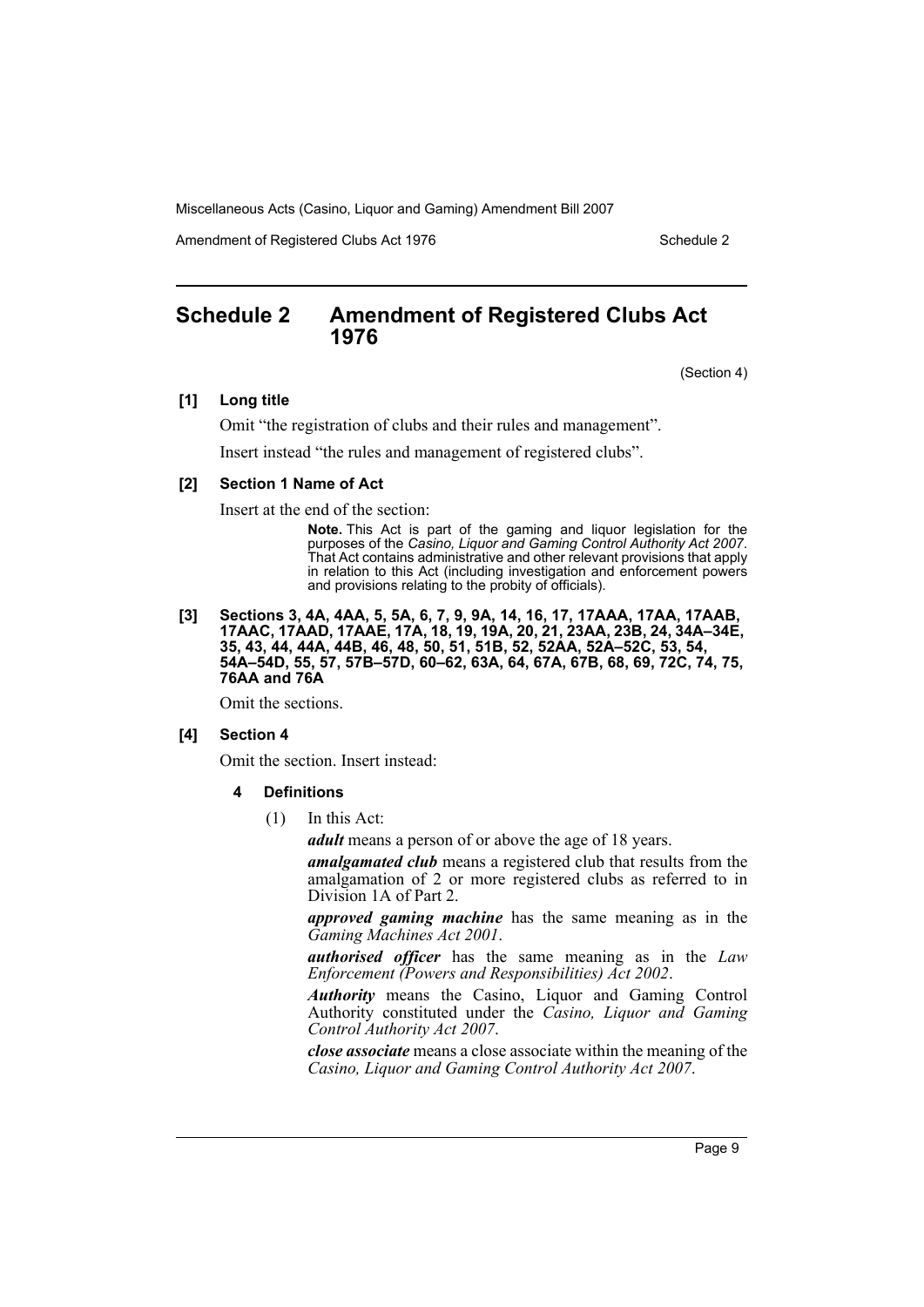Schedule 2 Amendment of Registered Clubs Act 1976

*club licence* means a club licence granted under the *Liquor Act 2007*.

*de facto partner* of a person means the other party to a de facto relationship (within the meaning of the *Property (Relationships) Act 1984*) with the person.

*Director* means the Director of Liquor and Gaming holding office as such under Chapter 1A of the *Public Sector Employment and Management Act 2002*.

*employ* includes engage under a contract for services.

*exercise* a function includes perform a duty and *function* includes a power, authority or duty.

*financial institution* means a bank or authorised deposit-taking institution.

*full member*, in relation to a club, means a person who is an ordinary member or a life member of that club.

*guest*:

- (a) of a full member, provisional member or honorary member of a registered club, means a person:
	- (i) whose name and address (unless the person is a minor), countersigned by the member, are entered in a register kept for the purpose by the club, and
	- (ii) who, at all times while on the club premises, remains in the reasonable company of the member, and
	- (iii) who does not remain on the club premises any longer than the member, and
- (b) of a temporary member of a registered club, means a minor:
	- (i) who, at all times while on the club premises, remains in the company and immediate presence of the member, and
	- (ii) who does not remain on the club premises any longer than the member, and
	- (iii) in relation to whom the member is a responsible adult.

*honorary member*, in relation to a club, means a person who, under the rules of that club, is an honorary member of that club. *hotel* has the same meaning as in the *Liquor Act 2007*.

*inspector* means an inspector within the meaning of the *Casino, Liquor and Gaming Control Authority Act 2007*.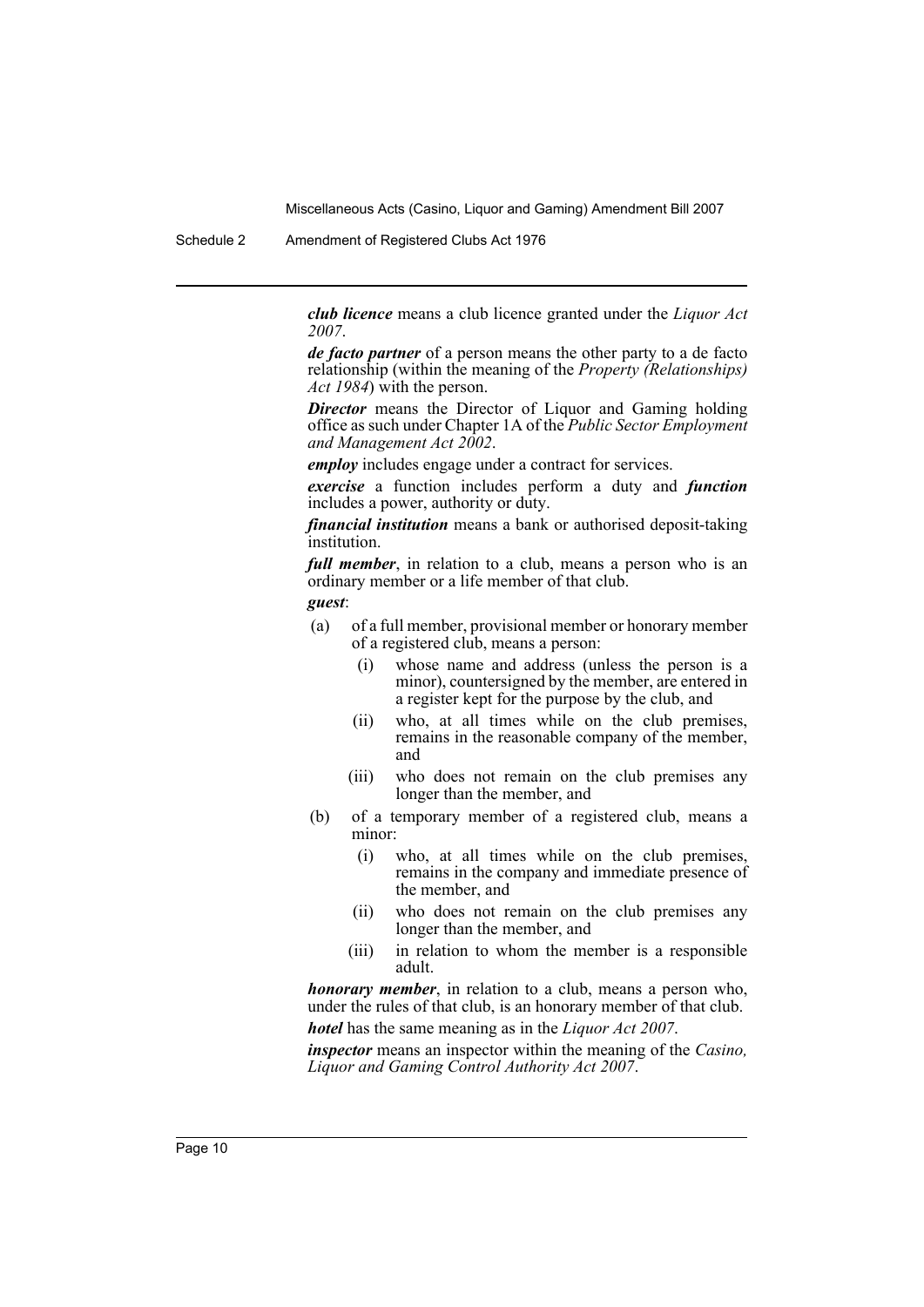Amendment of Registered Clubs Act 1976 Schedule 2

*life member* of a club means a person who is elected to membership of the club for life.

*liquor* has the same meaning as it has in the *Liquor Act 2007*.

*local consent authority*, in relation to premises or proposed premises of a registered club, means:

- (a) the council in whose area (within the meaning of the *Local Government Act 1993*) the premises are, or will be, situated, or
- (b) if consent to the carrying out of development on the land concerned is required from a person or body other than the council—that person or body.

*member* of a club means a person who is a full member, a provisional member, an honorary member or a temporary member of the club.

*ordinary member* of a club means a person who is elected to membership of the club in accordance with the rule of the club referred to in section 30  $(1)$  (g).

*provisional member* of a club means a person who has applied for admission as a full member of the club, has paid the subscription appropriate for the membership applied for, and is awaiting a decision on the application.

*registered club* means a club that holds a club licence.

*responsible adult*, in relation to a minor, means an adult who is:

- (a) a parent, step-parent or guardian of the minor, or
- (b) the minor's spouse or de facto partner, or
- (c) for the time being standing in as the parent of the minor.

*secretary* of a club means:

- (a) the person who, under section 33, holds an approval of the Authority to act as the secretary of the club, or
- (b) if the person referred to in paragraph (a) has ceased to hold office or is absent from office—the person, if any, referred to in section 34 (3) who is appointed by the club to act as its secretary, or
- $(c)$  if:
	- (i) the person referred to in paragraph (a) has ceased to hold office or is absent from office, and
	- (ii) no person has been appointed as referred to in paragraph (b) to act as secretary of the club,

any person who is acting for the time being as the secretary of the club.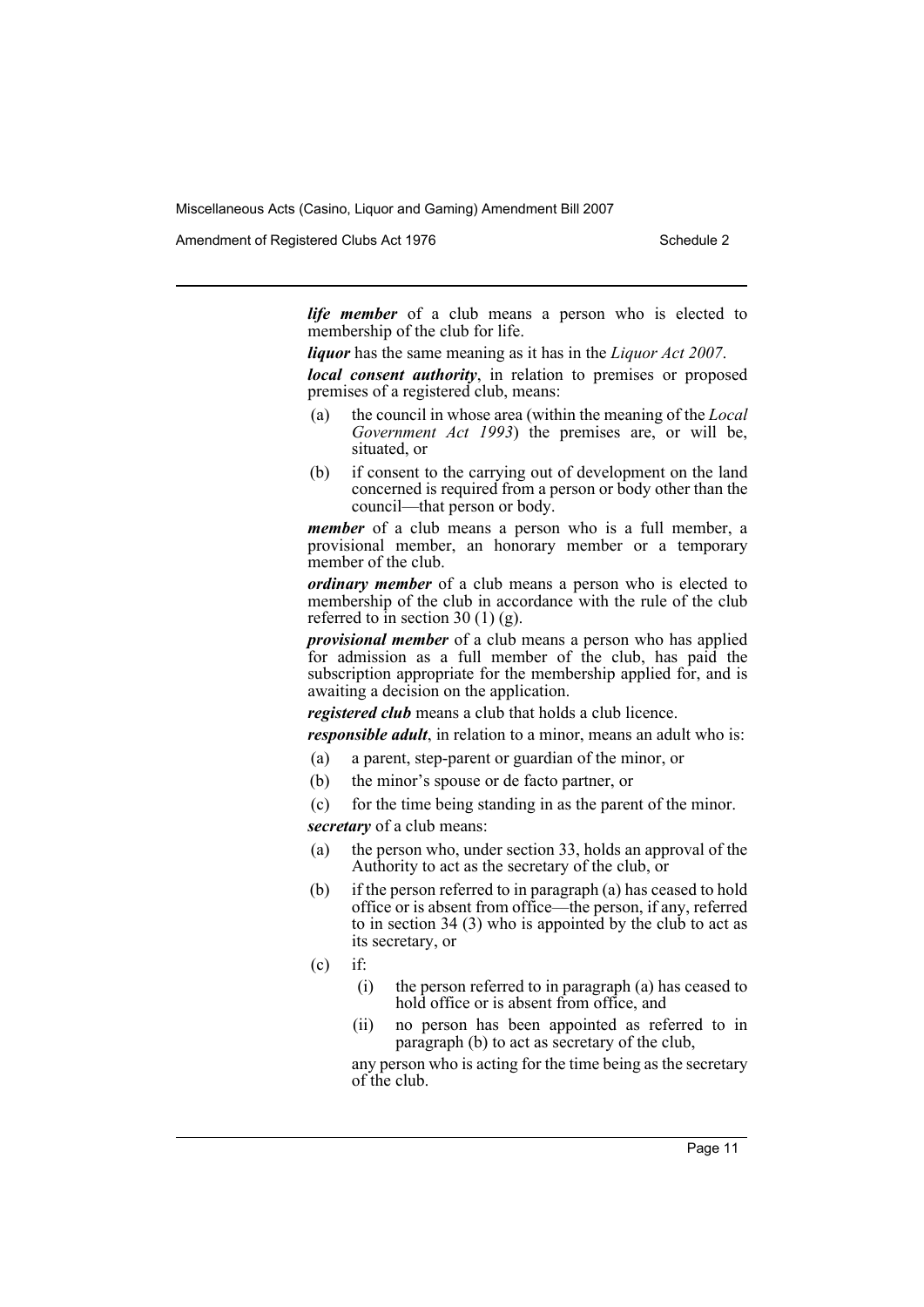Schedule 2 Amendment of Registered Clubs Act 1976

*temporary member*, in relation to a club, means a person who, under the rules of the club, is a temporary member of that club.

(2) Notes included in this Act do not form part of this Act.

## **[5] Part 2, heading**

#### Omit "**Registration of clubs**".

Insert instead "**Club requirements, amalgamations and certain authorities**".

#### **[6] Part 2, Division 1, heading**

Omit "**Applications for certificates of registration**".

Insert instead "**General requirements**".

#### **[7] Section 10 Requirements to be met by clubs**

Omit "For the purposes of sections 9 and 17 (1AA) (a), the requirements in relation to a club are as follows:" from section  $10(1)$ .

Insert instead "The following requirements apply in relation to a club:".

## **[8] Section 10 (1) (j)**

Omit the paragraph. Insert instead:

- (j) Only the club and its members are to be entitled under the rules of the club or otherwise to derive, directly or indirectly, any profit, benefit or advantage from:
	- (i) the fact that the club has applied for, or is granted, a licence under the *Liquor Act 2007*, or
	- (ii) any added value that may accrue to the premises of the club because the club has applied for, or is granted, a licence under that Act,

unless it is a profit, benefit or advantage derived from dealings reasonably carried out, or contracts reasonably made, with the club in the ordinary course of its lawful business.

## **[9] Sections 10 (6) (a) and (7), 11 (3) and (4), 12 (a) (ii) and (b) (ii), 17AH (2), 36 (2), (4), (5) and (7), 41 (1) (b), 41A (1) and (2) (b), 72A (2) and 72B (1)**

Omit "Licensing Court" wherever occurring. Insert instead "Authority".

## **[10] Section 11 (4)**

Omit "On the hearing of". Insert instead "In determining".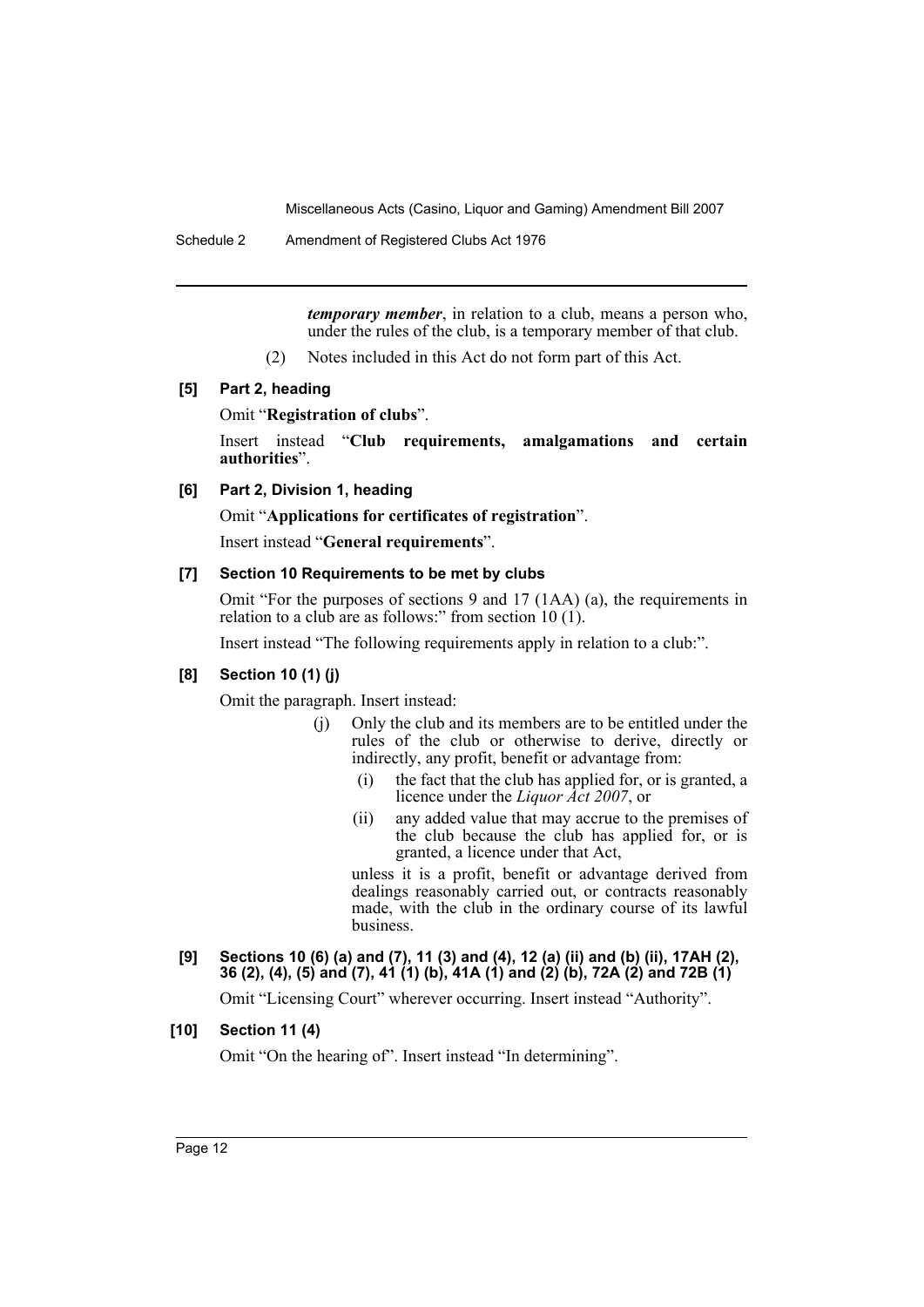Amendment of Registered Clubs Act 1976 Schedule 2

## **[11] Section 11 (5)**

Omit the subsection. Insert instead:

(5) An application may be made under subsection (3) in respect of a proposed amalgamated club.

#### **[12] Section 17AB**

Omit the section. Insert instead:

#### **17AB Amalgamation of clubs effected by way of licence transfer under Liquor Act 2007**

In this Division, a reference to the amalgamation of 2 or more registered clubs is a reference to an amalgamation resulting from the transfer, under section 60 of the *Liquor Act 2007*, of the club licence of one of those clubs to another one of those clubs.

#### **[13] Section 17AC Definitions**

Omit the definitions of *dissolved club* and *parent club* from section 17AC (1).

Insert instead:

*dissolved club*, in relation to the amalgamation or proposed amalgamation of 2 or more registered clubs, means the club whose club licence is, or is to be, transferred under section 60 of the *Liquor Act 2007* to another registered club.

*parent club*, in relation to the amalgamation or proposed amalgamation of 2 or more registered clubs, means the registered club to which the club licence of another club is, or is to be, transferred under section 60 of the *Liquor Act 2007*.

#### **[14] Sections 17AC (1) (definition of "main premises"), 17AI (2), 32 (3), 70A, 71A and 73 (2A)**

Omit "Board" wherever occurring. Insert instead "Authority".

## **[15] Section 17AC (2)**

Omit "Before the Licensing Court approves the amalgamation of 2 or more registered clubs".

Insert instead "Before any 2 or more registered clubs amalgamate".

## **[16] Section 17AE Club members to be notified of proposed amalgamation**

Omit section 17AE (1).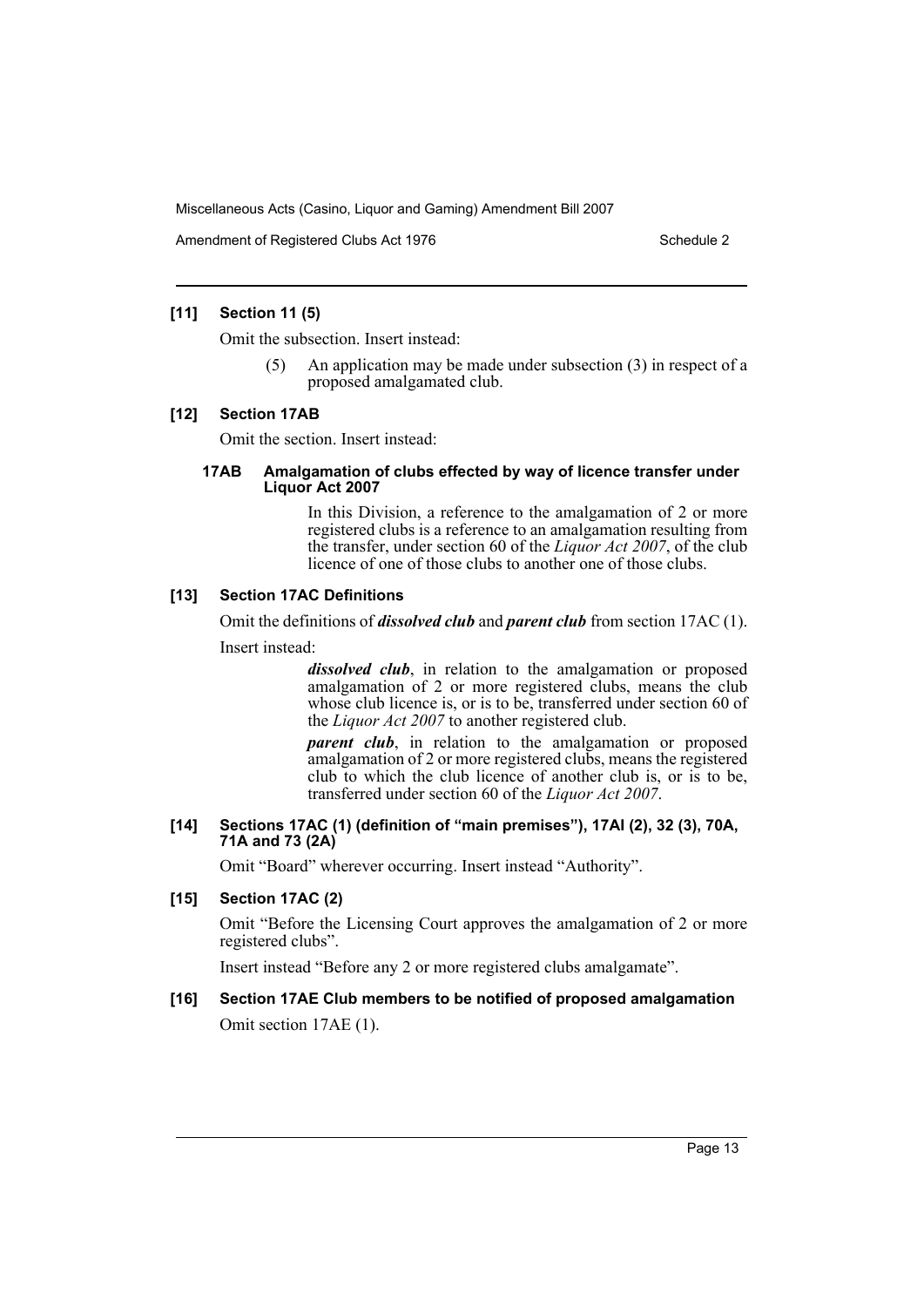Schedule 2 Amendment of Registered Clubs Act 1976

#### **[17] Sections 17AEA and 17AEB**

Insert after section 17AE:

#### **17AEA Submissions in relation to club amalgamations**

- (1) Any person may, subject to and in accordance with the regulations, make a written submission to the Authority in relation to a proposed amalgamation under this Division.
- (2) If any such submission is made to the Authority, the Authority is to take the submission into consideration before deciding whether or not to approve the transfer of the licence of the dissolved club under section 60 of the *Liquor Act 2007*.

#### **17AEB Other matters to be considered in relation to club amalgamations**

Without limiting section 60 of the *Liquor Act 2007*, the Authority may not approve of the transfer of the licence of a dissolved club under that Act unless the Authority is satisfied that:

- (a) the parent club will meet the requirements set out in section 10 (1), and
- (b) the parent club will be financially viable, and
- (c) the proposed amalgamation is in the interests of the members of each of the clubs that are amalgamating, and
- (d) the proposed amalgamation has been approved in principle at separate extraordinary general meetings of the ordinary members of each of the clubs proposing to amalgamate (being in each case an approval supported by a majority of the votes cast at the meeting).

#### **[18] Section 17AI Major assets of dissolved club to be kept intact**

Omit section 17AI (1). Insert instead:

(1) During the period of 3 years following the amalgamation of 2 or more registered clubs, the parent club must not dispose of any of the major assets of the dissolved club unless the disposal has been approved by the Authority.

Maximum penalty: 100 penalty units.

#### **[19] Part 2, Division 2, heading**

Omit "**Other applications**".

Insert instead "**Certain authorisations in relation to clubs**".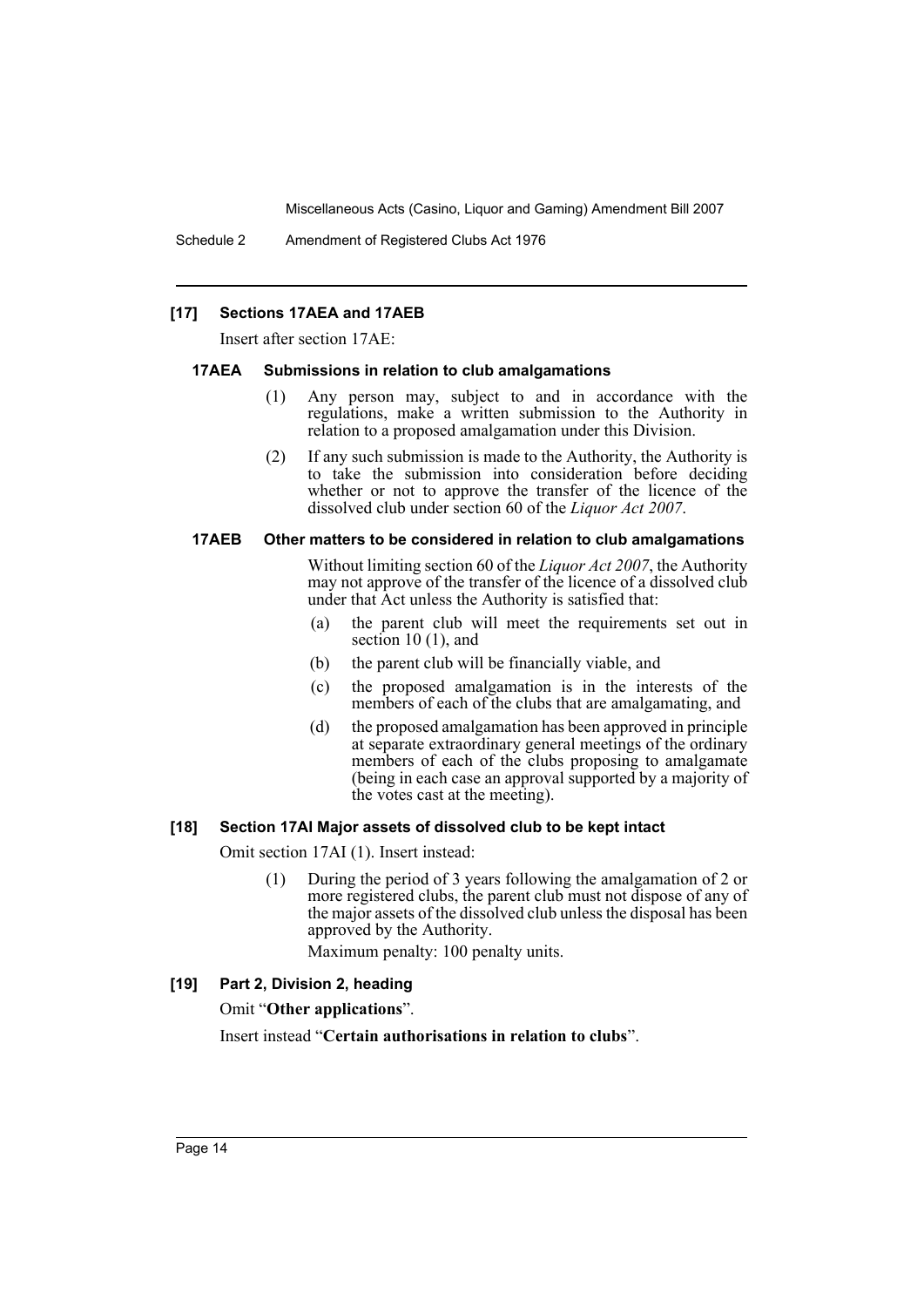Amendment of Registered Clubs Act 1976 Schedule 2

## **[20] Section 22**

Omit the section. Insert instead:

#### **22 Non-restricted areas**

- (1) The Authority may, on application by or on behalf of a registered club, grant an authorisation (a *non-restricted area authorisation*) to the club specifying a part or parts of the premises of the club as a non-restricted area.
- (2) A registered club and the secretary of the club are each guilty of an offence if any conditions of a non-restricted area authorisation held by the club are contravened.

Maximum penalty: 20 penalty units in the case of the registered club and 10 penalty units in the case of the secretary.

**Note.** Section 23A makes provision for the conditions to which a non-restricted area authorisation is subject.

## **[21] Section 22A**

Omit the section. Insert instead:

## **22A Access to club premises by junior members**

- (1) The Authority may, on application by or on behalf of a registered club, grant an authorisation (a *junior members authorisation*) to allow members of the club who are under the age of 18 years access to areas of the club premises that would otherwise be restricted to those members, but only for the purpose of taking part in sporting activities or a prize-giving ceremony associated with sporting activities.
- (2) Without limiting the conditions that may be imposed by the Authority under section 23A in relation to a junior members authorisation, any such conditions may relate to the following:
	- (a) the required level of adult supervision of members under the age of 18 years using the premises of the club under the authorisation,
	- (b) the establishment of, and the manner of keeping, a register to be signed by members under the age of 18 years each time they use the premises of the club under the authorisation and by each adult supervising them,
	- (c) the steps that the club must take to ensure that liquor is not sold or supplied to persons under the age of 18 years using the premises of the club under the authorisation,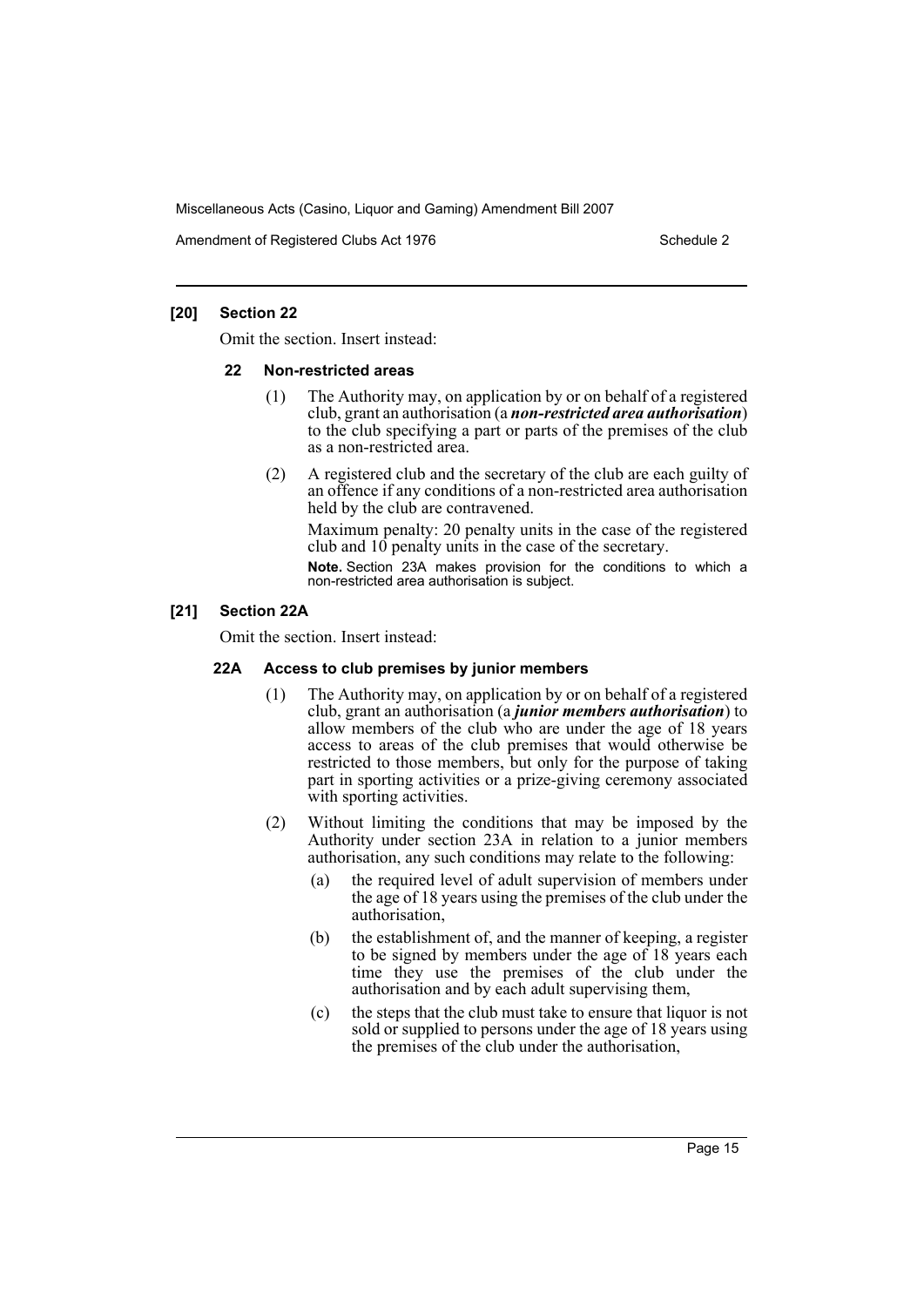- (d) the steps that the club must take to ensure that approved gaming machines are not used by persons under the age of 18 years using the premises of the club under the authorisation.
- (3) It is a condition of a junior members authorisation that tobacco vending machines must be unable to be operated while members under the age of 18 years are using the premises of the club under the authorisation.
- (4) A registered club and the secretary of the club are each guilty of an offence if any conditions of a junior members authorisation held by the club are contravened.

Maximum penalty: 20 penalty units in the case of the registered club and 10 penalty units in the case of the secretary.

**Note.** Section 23A also makes provision for the conditions to which a junior members authorisation is subject.

#### **[22] Section 23**

Omit the section. Insert instead:

#### **23 Functions on club premises**

- (1) The Authority may, on application by or on behalf of a registered club, grant an authorisation (a *club functions authorisation*) to the club to permit persons:
	- (a) who are not members of the club, or
	- (b) who are under the age of 18 years,

to attend, in a specified part of the club premises, functions of a cultural, educational, religious, patriotic, professional, charitable, political, literary, sporting, athletic, industrial or community nature. Any such function may include a wedding.

- (2) A club functions authorisation is to designate function areas (that is, each part of the club premises on which the functions concerned are permitted to be held) and access areas (that is, each part of the club premises through or by means of which persons attending those functions are to be permitted to obtain entry to or to depart from a function area).
- (3) A club functions authorisation is subject to the following conditions, but only to the extent that it authorises functions for minors on the club premises:
	- (a) at least 7 days notice must be given to the local police before any function is held,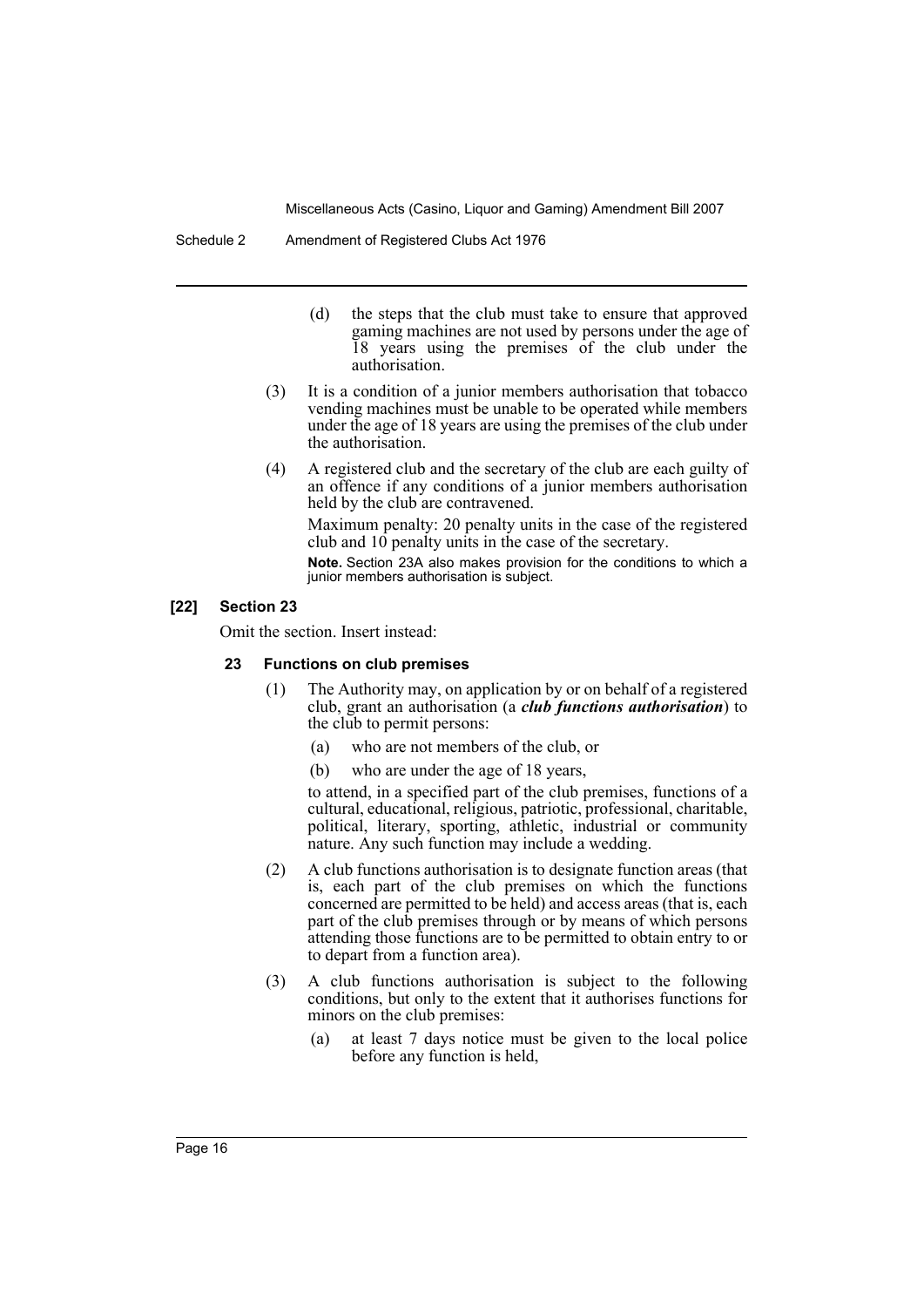Amendment of Registered Clubs Act 1976 Schedule 2

- (b) the notice must specify the name and nature of the function, the number of minors attending, the number of adult supervisors, details of the security arrangements and such other particulars as may be prescribed by the regulations,
- (c) the secretary of the club and person conducting the function must comply with any directions given by the local police or the Authority with respect to the conduct of functions for minors,
- (d) liquor must not be sold, supplied, disposed of or consumed in the area in which any function is held,
- (e) gaming machines must not be located in the area in which any function is held and any area of the club in which gaming machines are located must not be accessible to any minor attending the function,
- (f) such other conditions as may be prescribed by the regulations.

**Note.** Section 23A also makes provision for the conditions to which a club functions authorisation is subject.

- (4) A registered club and the secretary of the club are each guilty of an offence if:
	- (a) any conditions of a club functions authorisation held by the club are contravened, or
	- (b) a function is held pursuant to the club functions authorisation otherwise than in accordance with the approval of the governing body of the club.

Maximum penalty: 20 penalty units in the case of the registered club and  $10$  penalty units in the case of the secretary.

- (5) It is a defence to a prosecution of a secretary of a club for an offence under subsection (4) if it is proved that:
	- (a) the secretary had taken all reasonable precautions to avoid commission of the alleged offence, and
	- (b) at the time of the alleged offence the secretary did not know, and could not reasonably be expected to have known, that the alleged offence had been committed.

#### **[23] Section 23A**

Omit the section. Insert instead:

#### **23A General provisions applying to authorisations**

(1) This section applies to the following authorisations: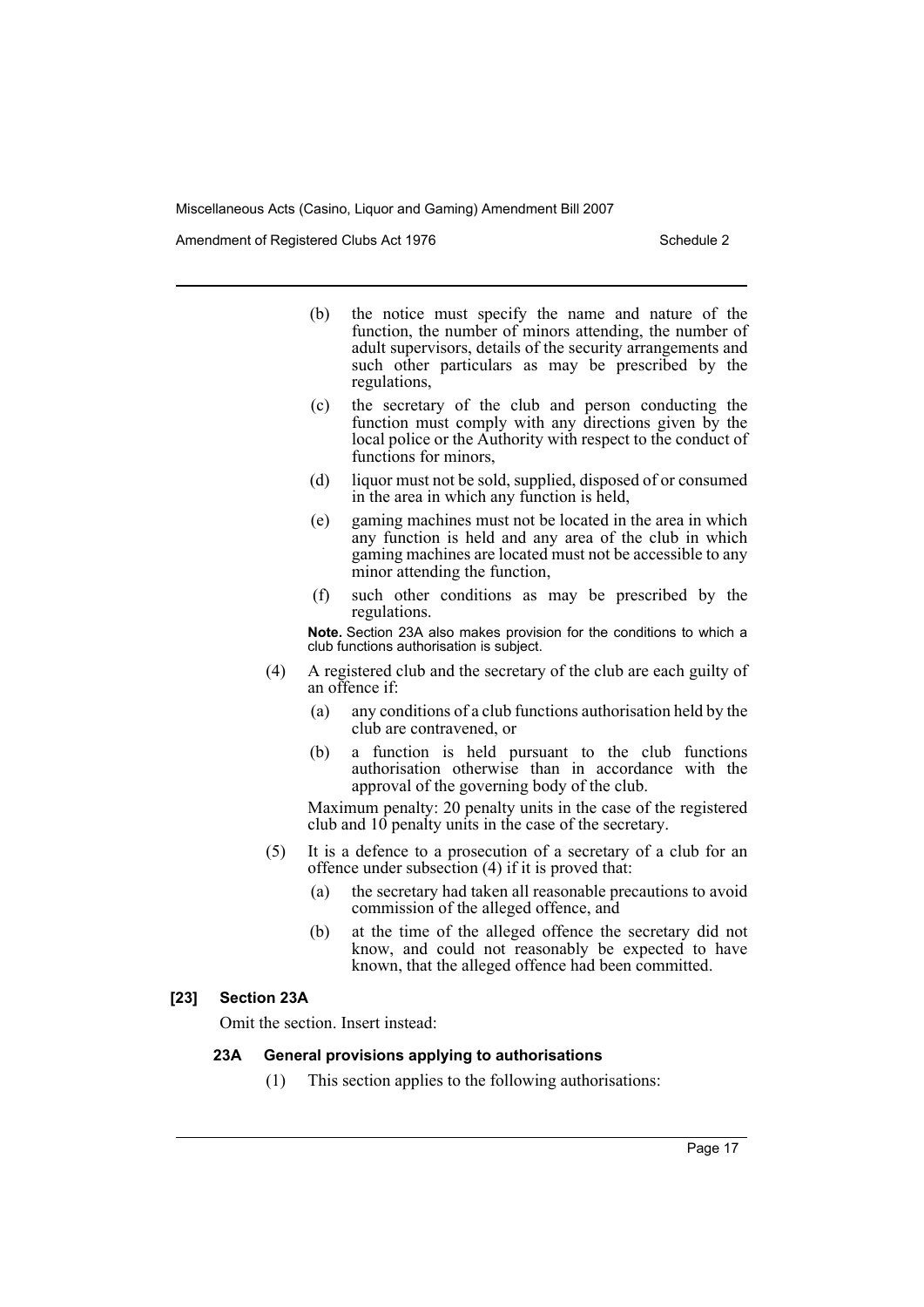- (a) a non-restricted area authorisation,
- (b) a junior members authorisation,
- (c) a club functions authorisation.
- (2) An application for an authorisation must:
	- (a) be in the form and manner approved by the Authority, and
	- (b) be accompanied by the fee prescribed by the regulations and such information and particulars as may be prescribed by the regulations, and
	- (c) if required by the regulations to be advertised—be advertised in accordance with the regulations, and
	- (d) comply with such other requirements as may be approved by the Authority or prescribed by the regulations.
- (3) In determining an application for an authorisation, the Authority has the same powers in relation to the application as the Authority has under the *Liquor Act 2007* in relation to an application for a licence under that Act.
- (4) If, before an application for an authorisation is determined by the Authority, a change occurs in the information provided in, or in connection with, the application (including information provided under this subsection), the applicant must immediately notify the Authority of the particulars of the change.

Maximum penalty: 20 penalty units.

- (5) Any person may, subject to and in accordance with the regulations, make a submission to the Authority in relation to an application for an authorisation.
- (6) If any such submission is made to the Authority, the Authority is to take the submission into consideration before deciding whether or not to grant the authorisation.
- (7) The regulations may prescribe, or provide for the determination of, a fee in respect of the granting of an authorisation. If any such fee is prescribed or determined, the authorisation does not take effect until the fee has been paid.
- (8) The Authority may, in granting an authorisation, specify requirements that are to be complied with before the authorisation takes effect. The authorisation does not take effect until such time as any such requirements have been complied with.
- (9) An authorisation:
	- (a) is subject to such conditions: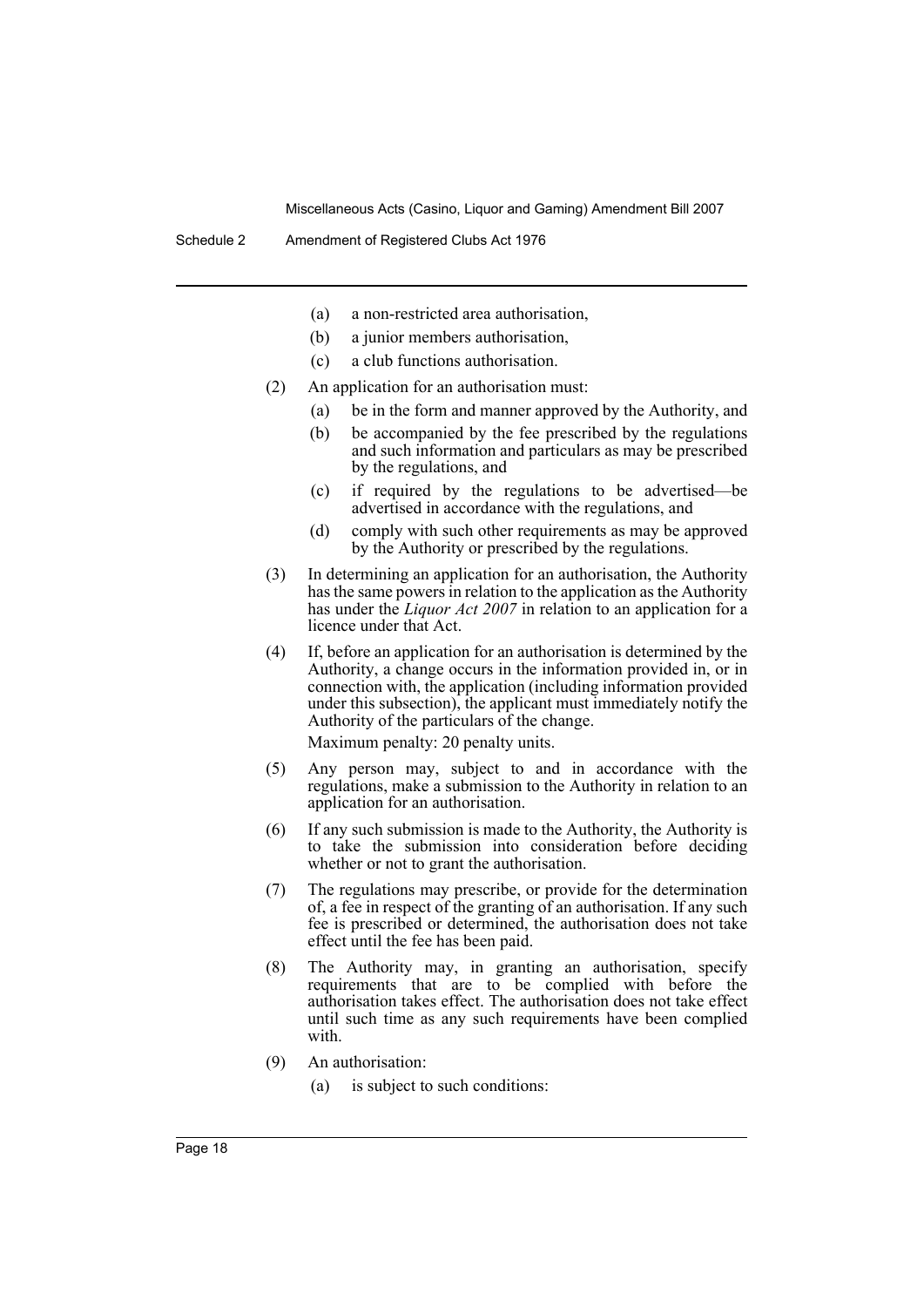Amendment of Registered Clubs Act 1976 Schedule 2

- (i) as are imposed by the Authority (whether at the time the authorisation is granted or at a later time), or
- (ii) as are imposed by this Act or as are prescribed by the regulations, and
- (b) may be varied or revoked by the Authority on the Authority's initiative or on application by the registered club that holds the authorisation, the Director or the Commissioner of Police.
- (10) Any such application by a registered club to vary or revoke an authorisation (including any conditions to which the authorisation is subject that have been imposed by the Authority) must be accompanied by the fee prescribed by the regulations.
- (11) An authorisation has effect only while all the conditions to which it is subject are being complied with.
- (12) The Authority must not impose a condition on an authorisation or revoke or vary an authorisation unless the Authority has:
	- (a) given the registered club that holds the authorisation a reasonable opportunity to make submissions in relation to the proposed decision, and
	- (b) taken those submissions into consideration before making the decision.
- (13) Subsection (12) does not apply if the registered club has applied for the authorisation to be revoked or varied.
- (14) This section does not authorise the revocation or variation of a condition to which an authorisation is subject if the condition is imposed by this Act or is prescribed by the regulations.

#### **[24] Part 2, Divisions 3 and 4**

Omit the Divisions.

#### **[25] Section 30 Rules of registered clubs**

Omit section 30 (2) (d). Insert instead:

- (d) Liquor must not be sold, supplied or disposed of on the premises of the club to any person who is not a member of the club except:
	- (i) on the invitation and in the company of a member of the club, or
	- (ii) if the person is attending a function in respect of which a club functions authorisation under section 23 is in force.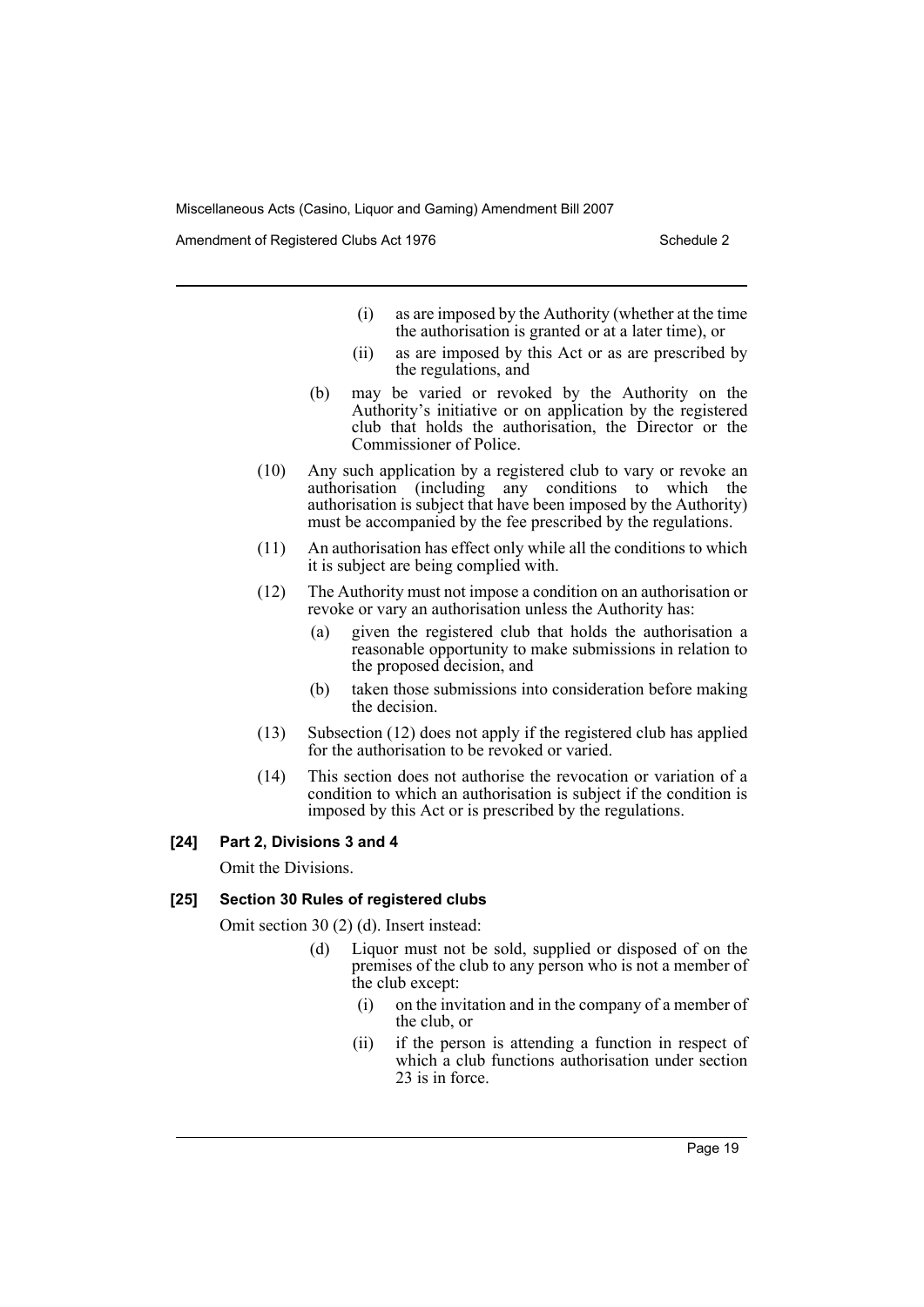Schedule 2 Amendment of Registered Clubs Act 1976

#### **[26] Section 30 (6) (b)**

Omit "referred to in section 52 (2)".

#### **[27] Section 33**

Omit the section. Insert instead:

#### **33 Approval of person to act as secretary of registered club**

- (1) A person may apply to the Authority for approval to act as the secretary of a registered club. Any such application is to be in the form and manner approved by the Authority.
- (2) The Authority may grant such an approval or refuse to grant the approval.
- (3) The Authority must refuse to grant an approval of a person to act as secretary of a registered club if the Authority is satisfied that the applicant is not a fit and proper person to act as the secretary of a registered club.
- (4) The Authority must not refuse to grant an approval unless the Authority has given the applicant an opportunity to make written submissions in relation to the application and has taken any such submissions into consideration before making the decision.

#### **[28] Section 33A Secretary or manager of club prohibited from holding hotel licence**

Omit section 33A (1). Insert instead:

- (1) A person who is the secretary of a registered club or the manager (within the meaning of the *Liquor Act 2007*) of the premises of a registered club must not:
	- (a) hold a hotel licence under the *Liquor Act 2007*, or

(b) acquire any financial interest in respect of a hotel. Maximum penalty: 100 penalty units.

## **[29] Section 33A (2)**

Omit "hotelier's". Insert instead "hotel".

## **[30] Sections 34 (3) and 36 (7B)**

Omit "Principal Registrar" wherever occurring. Insert instead "Authority".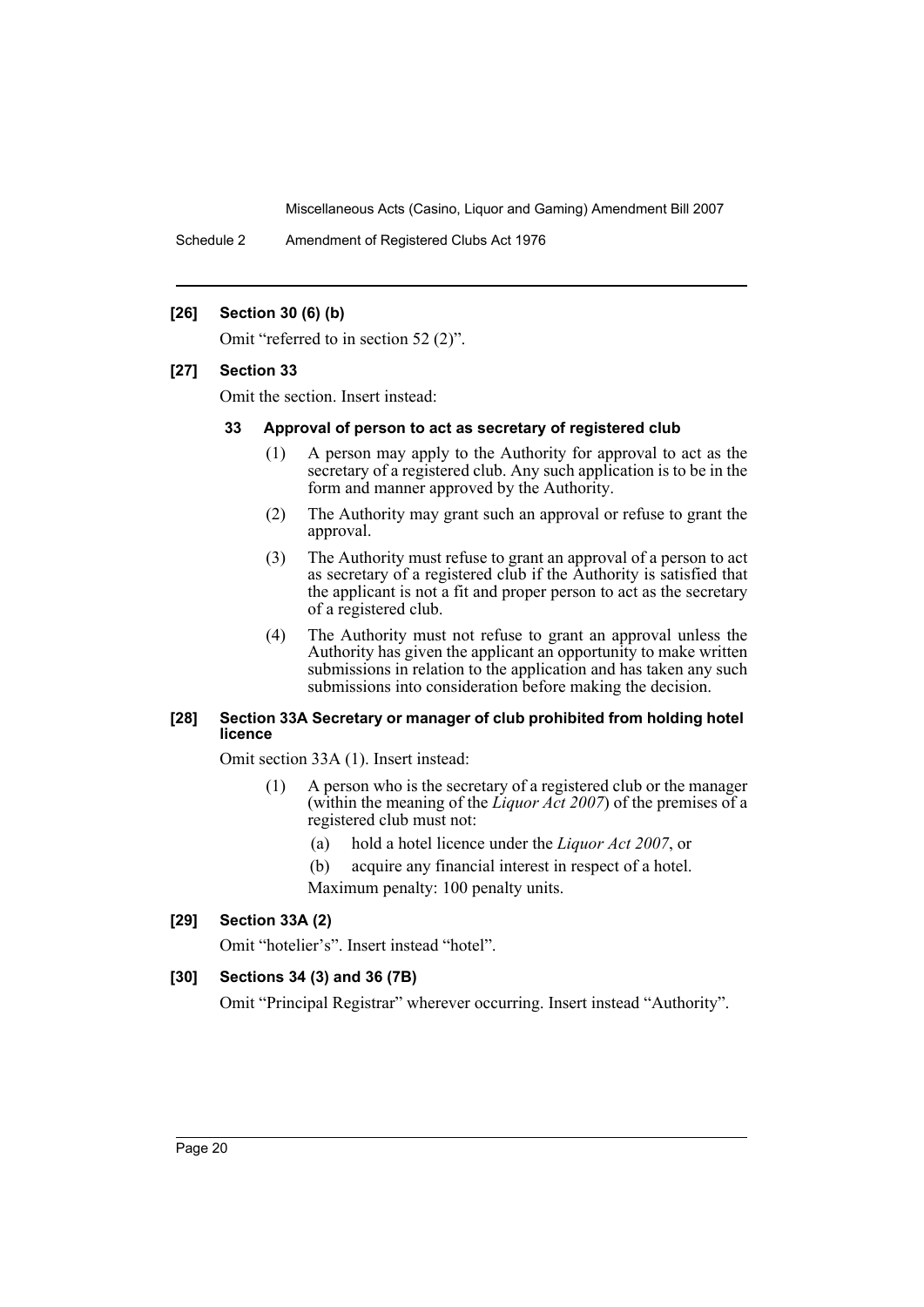Amendment of Registered Clubs Act 1976 Schedule 2

#### **[31] Section 35A Director may carry out inquiries and investigations**

Omit section 35A (1). Insert instead:

- (1) The Director may carry out such investigations and inquiries as the Director considers necessary in order to ascertain:
	- (a) whether a complaint should be made under Part 6A in relation to the secretary, or a member of the governing body, of a registered club, or
	- (b) whether a registered club or member of the governing body or employee of a registered club is complying with the provisions of Part 4A.

## **[32] Section 35A (3) (a)**

Omit "as is relevant".

Insert instead "as, in the opinion of the Director, is relevant".

#### **[33] Section 35A (3) (b)**

Omit "as are relevant".

Insert instead "as, in the opinion of the Director, are relevant".

**[34] Section 36 Conduct of club elections by Electoral Commissioner** Omit section 36 (2) (b), (3) and (11).

## **[35] Section 36 (2) (c) (ii)**

Omit "day appointed for the commencement of the hearing of the application". Insert instead "application is made".

## **[36] Section 36 (5)**

Omit "in the manner referred to in subsection (2) (b) or".

**[37] Section 41 Registered clubs under official management or receivership or in liquidation**

Omit section 41 $(2)$ – $(5)$ .

## **[38] Section 41A Appointment of temporary administrator**

Omit section 41A (3).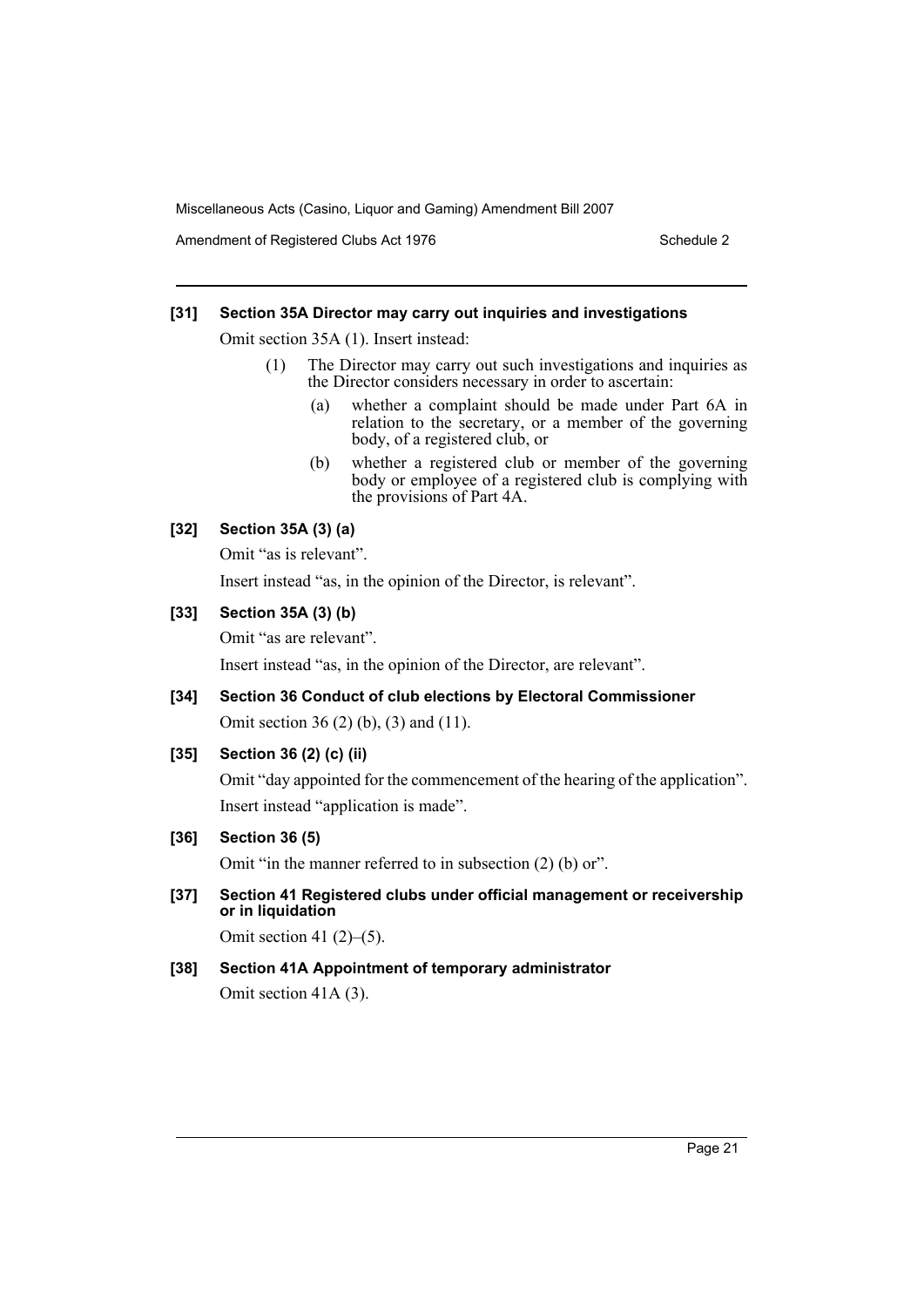Schedule 2 Amendment of Registered Clubs Act 1976

#### **[39] Section 41B Definitions**

Omit paragraph (b) of the definition of *top executive* (as inserted by Schedule 1 [33] to the *Registered Clubs Amendment Act 2007*).

Insert instead:

(b) a person who is the manager (within the meaning of the *Liquor Act 2007*) of any premises of the club,

#### **[40] Section 41D Declaration of financial interests in hotels**

Omit section 41D (5) (and the note at the end of the subsection). Insert instead:

(5) This section does not apply to the secretary of a registered club or a person appointed as manager under the *Liquor Act 2007* of any premises of a registered club.

**Note.** Section 33A prohibits the secretary or manager of a registered club from holding a hotel licence under the *Liquor Act 2007* or acquiring any financial interest in respect of a hotel.

#### **[41] Section 41L Contracts with secretary, manager, close relatives and others**

Omit "under section 34A" from section 41L (1) (a).

Insert instead "under the *Liquor Act 2007*".

#### **[42] Section 41ZA Orders in relation to registered clubs**

Omit "either or both" from section 41ZA (1).

Insert instead "any one or more".

## **[43] Section 41ZA (1) (c)**

Insert after section 41ZA (1) (b):

(c) an order requiring the club to publish, in a manner determined by the Authority, a report on the findings of the inquiry, but only if, in the opinion of the Minister, it is in the public interest for the report to be published.

## **[44] Part 5 Appeals and reviews**

Omit the Part.

## **[45] Section 45 Unauthorised persons using club premises**

Omit "defined" wherever occurring in section 45 (1) and (2).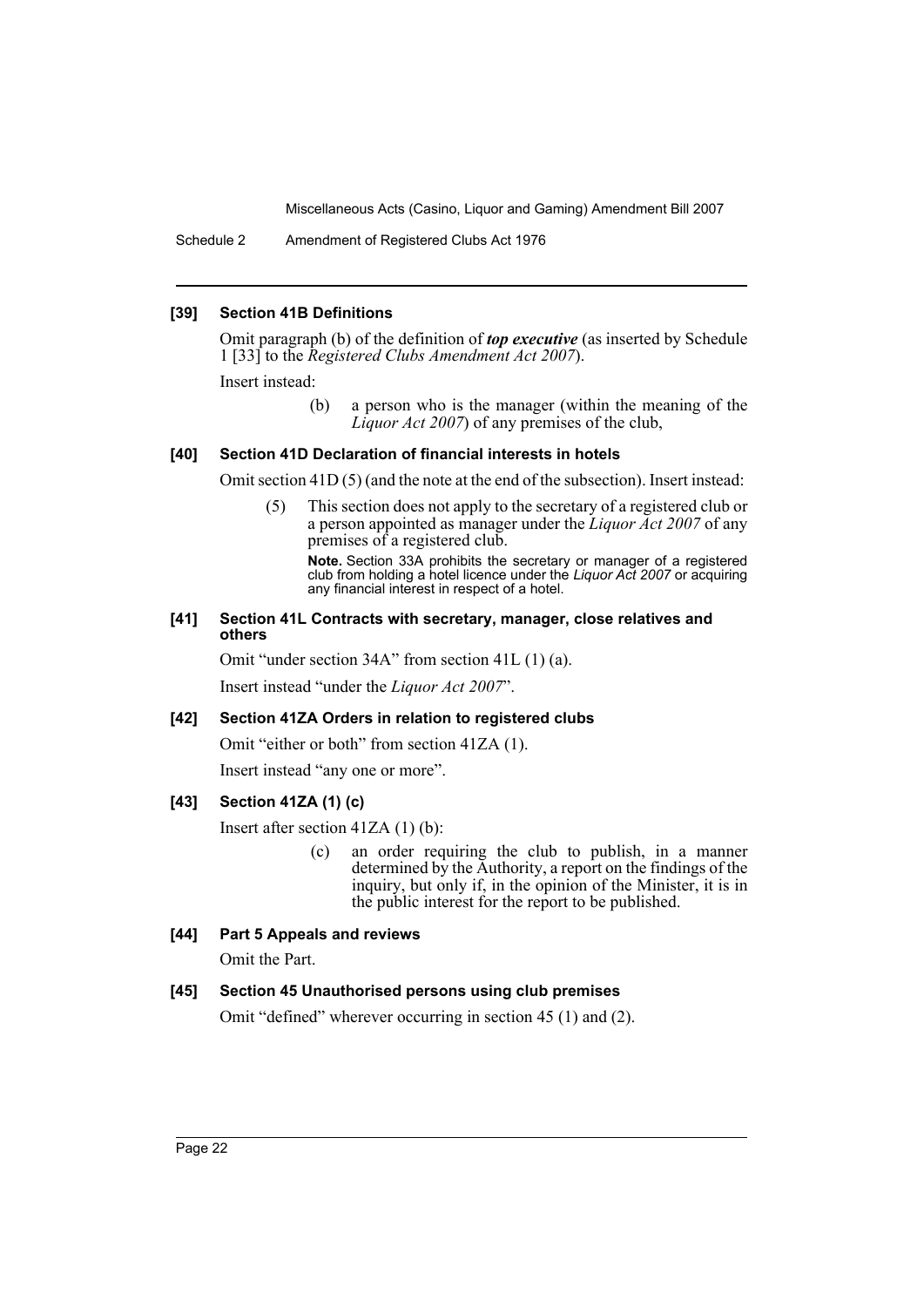Amendment of Registered Clubs Act 1976 Schedule 2

## **[46] Section 45 (1) (c)**

Insert at the end of section 45 (1) (b):

or

(c) is not attending a function in accordance with a club functions authorisation under section 23,

#### **[47] Section 50B Display of notices**

Omit section 50B (1).

### **[48] Section 56 General defence available to secretary of registered club**

Omit section 56 (2). Insert instead:

(2) Subsection (1) does not apply to any other offence under this Part in respect of which a defence is specifically available to the secretary of a registered club.

#### **[49] Part 6A**

Insert after Part 6:

# **Part 6A Disciplinary action**

**Note.** Disciplinary action may also be taken against a registered club under Part 9 of the *Liquor Act 2007* in its capacity as a licensee under that Act.

## **57E Interpretation**

- (1) In this Part:
	- (a) a reference to a secretary of a registered club includes a reference to a person who was the secretary of the club, and
	- (b) a reference to a member of the governing body of a registered club includes a reference to a person who was a member of the governing body of any registered club.
- (2) Without limiting the grounds on which disciplinary action may be taken under this Part, the grounds for taking any such action may relate to conduct occurring before the commencement of this Part.

#### **57F Grounds for making complaint**

- (1) A complaint in relation to a registered club may be made to the Authority by any of the following (referred to in this Part as *the complainant*):
	- (a) the Director,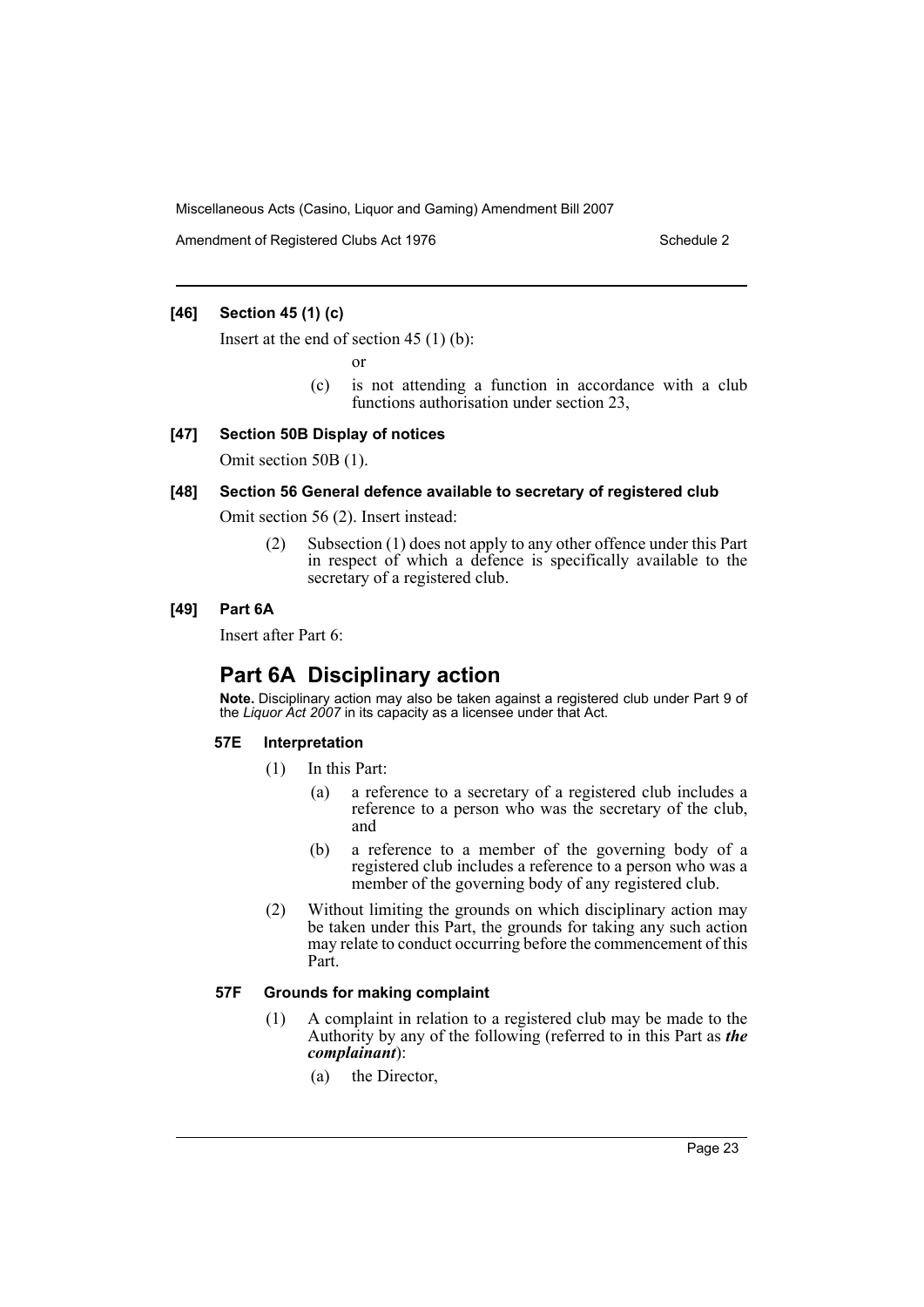- (b) the Commissioner of Police,
- (c) a person authorised by the regulations to make a complaint under this Part.
- (2) A complaint must be in writing and specify the grounds on which it is made.
- (3) Disciplinary action may be taken by the Authority against a registered club on any one or more of the following grounds:
	- (a) that the requirements specified in section 10 (1) are not being met, or have not been met, by or in relation to the club,
	- (b) that the supply of liquor to the club, or on the premises of the club, has not been under the control of the governing body of the club,
	- (c) that the club or the secretary of the club has contravened a condition to which any of the following authorisations held by the club is subject:
		- (i) a non-restricted area authorisation under section 22,
		- (ii) a junior members authorisation under section 22A,
		- (iii) a club functions authorisation under section 23,
	- (d) that the club has contravened a provision of this Act, whether or not it has been convicted of an offence in respect of that contravention,
	- (e) that a rule of the club referred to in section  $30(1)$  has been broken or any other rule of the club has been habitually broken,
	- (f) that the club has been conducted, or the premises of the club have been habitually used, for an unlawful purpose,
	- (g) that the secretary of the club or any member of the governing body of the club is not a fit and proper person to act as such,
	- (h) that a requirement of the Director made under this Act in relation to the investigation of the secretary of the club or any member of the governing body of the club has not been complied with,
	- (i) that the club has ceased to exist,
	- (j) any other ground that the complainant considers appropriate for the taking of disciplinary action against the club.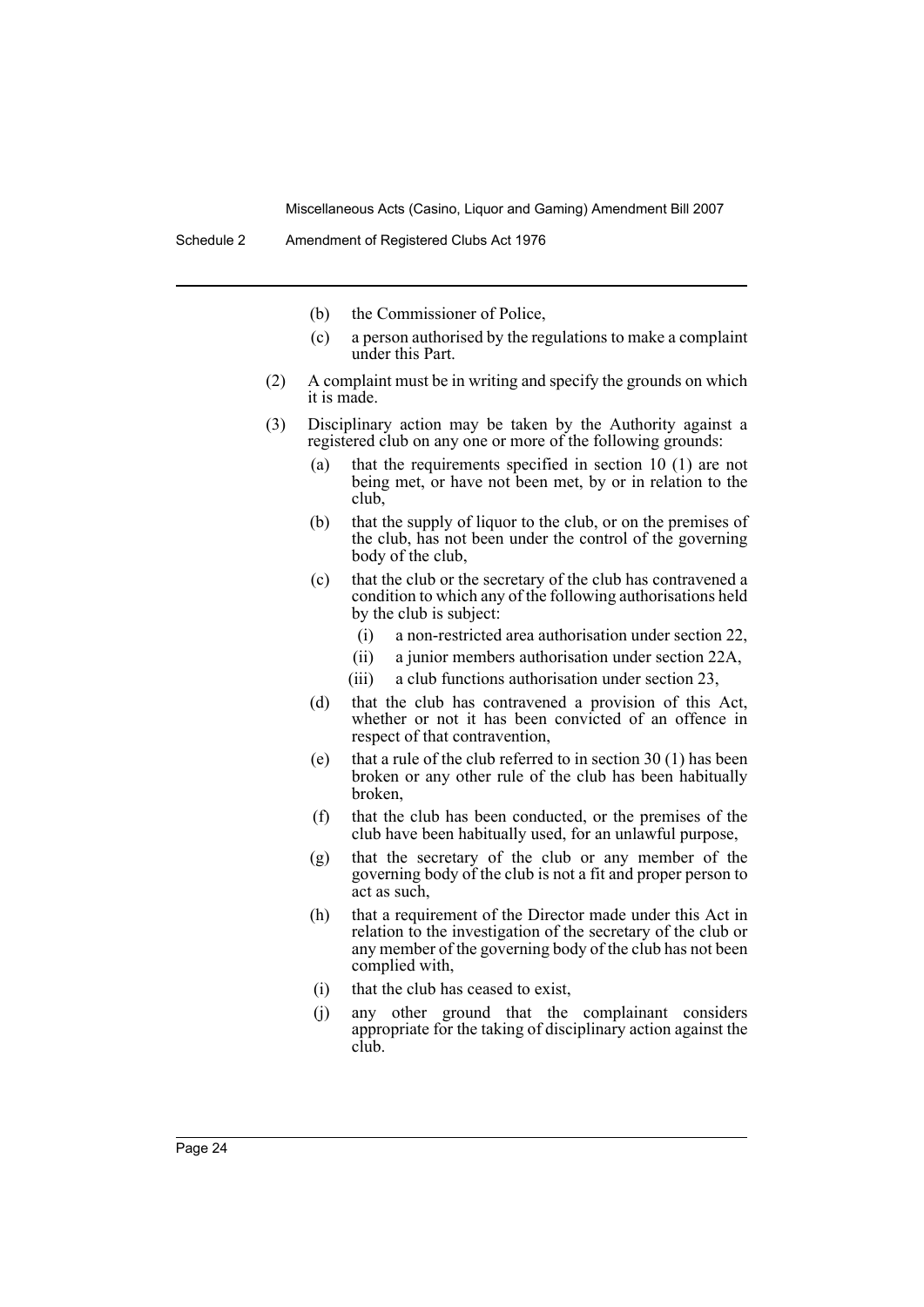Amendment of Registered Clubs Act 1976 Schedule 2

#### **57G Procedure for taking disciplinary action**

- (1) If a complaint in relation to a registered club is made under this Part, the Authority must, before taking any disciplinary action against the club, notify the registered club in writing of the grounds on which the Authority is proposing to take disciplinary action.
- (2) Any such notice is to invite the registered club to show cause, by way of a written submission, as to why the Authority should not take disciplinary action against the club.
- (3) The Authority may specify:
	- (a) the time within which a submission under this section may be made, and
	- (b) any other requirements that must be complied with in relation to the making of any such submission.
- (4) If any written submission is made in accordance with this section, the Authority must take the submission into consideration in deciding whether or not to take disciplinary action against the registered club concerned.

## **57H Disciplinary powers of Authority**

- (1) The Authority may deal with and determine a complaint that is made to it under this Part.
- (2) If the Authority is satisfied that any of the grounds on which the complaint was made apply in relation to the registered club or a person who is the secretary or member of the governing body of the club, the Authority may decide not to take any action or may decide to do any one or more of the following:
	- (a) order the club to pay a monetary penalty not exceeding 2,500 penalty units within such time as is specified in the order,
	- (b) suspend the club's licence for such period as the Authority thinks fit,
	- (c) cancel the club's licence,
	- (d) suspend or cancel any authorisation held by the registered club under this Act,
	- (e) impose a condition on the club's licence or on any authorisation held by the club under this Act,
	- (f) remove from office the secretary of the club or a member of the governing body of the club,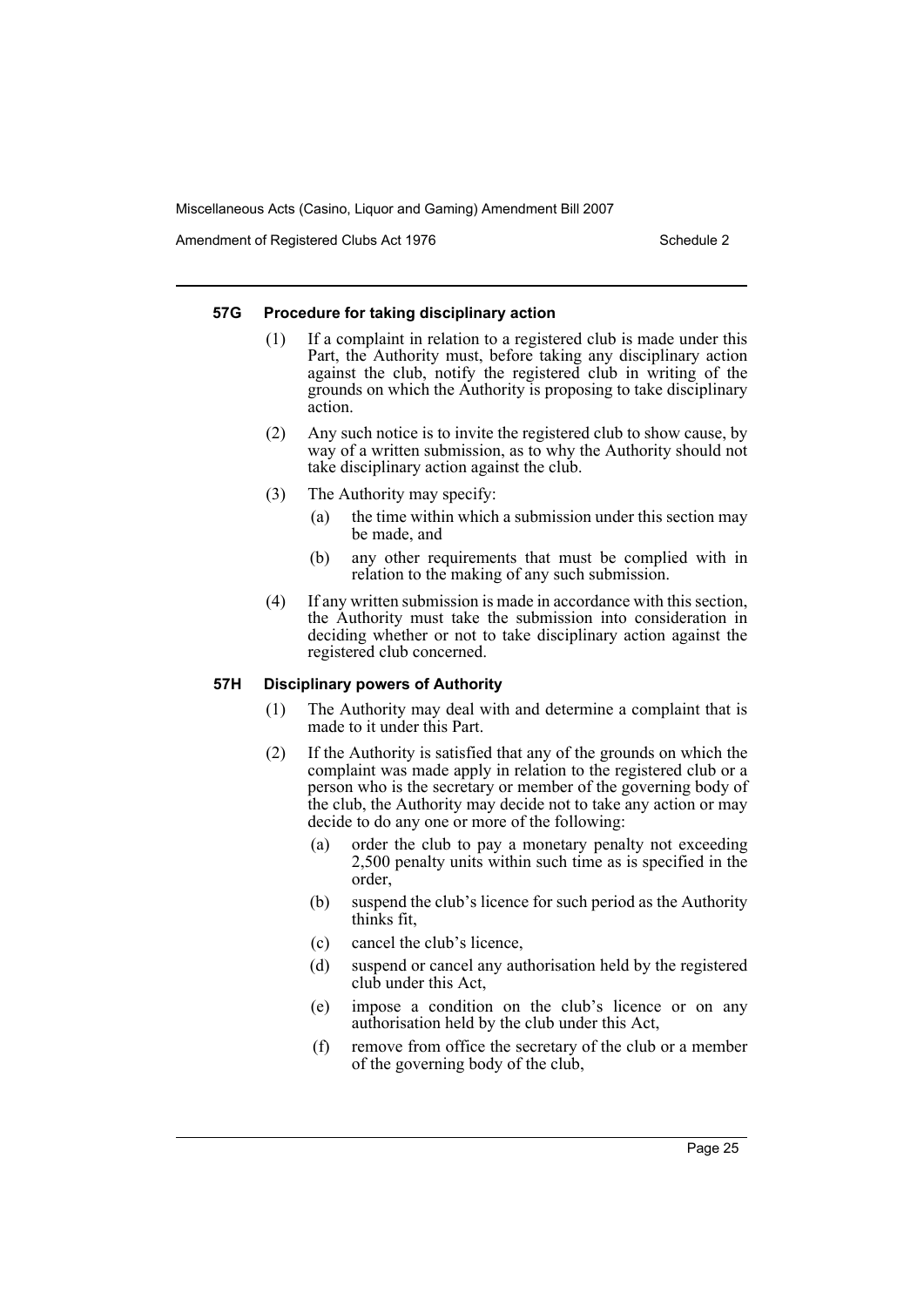- (g) declare that a specified person is, for such period (not exceeding 3 years) as is specified by the Authority, ineligible to stand for election or to be appointed to, or to hold office in, the position of secretary or member of the governing body (or both of those positions) of:
	- (i) the club, and
	- (ii) if the Authority so determines—all other registered clubs or such other registered clubs as are specified (or as are of a class specified) by the Authority,
- (h) appoint a person to administer the affairs of the club who, on appointment and until the Authority orders otherwise, has, to the exclusion of any other person or body of persons, the functions of the governing body of the club,
- (i) order the registered club to pay the amount of any costs incurred by:
	- (i) the Director in carrying out any investigation or inquiry under section 35A in relation to the club, or
	- (ii) by the Authority in connection with the taking of disciplinary action against the club or any other person under this section.

#### **57I Procedure for implementing disciplinary action**

- (1) If the Authority decides to take disciplinary action under section 57H against a registered club or against the secretary or a member of the governing body of a registered club, the Authority is required to serve on the club or the person a notice informing the club or the person of the Authority's decision.
- (2) The notice must include the reasons for the Authority's decision.
- (3) The disciplinary action specified in the notice takes effect when notice of it is given or on a later date specified in the notice.
- (4) The Authority may, by serving a further notice on the registered club or person concerned, cancel a notice under this section before the notice takes effect.
- (5) The Authority is not prevented from taking disciplinary action under this Part merely because the registered club, or the secretary or member of the governing body of the registered club concerned, as the case requires, is subject to criminal or civil proceedings that relate to the same matters or incident to which the disciplinary action relates.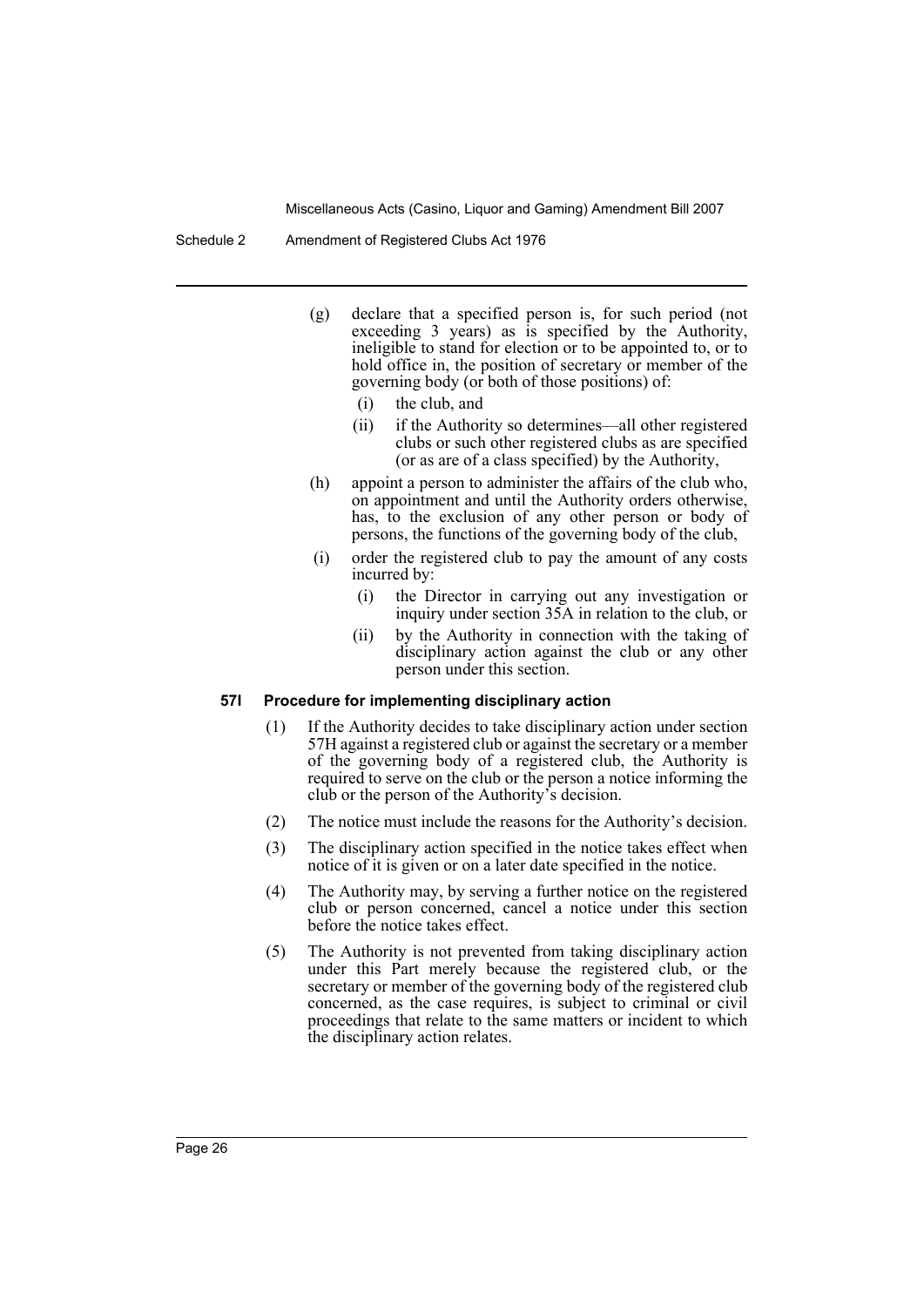Amendment of Registered Clubs Act 1976 Schedule 2

#### **57J Declarations concerning ineligibility of persons to be secretary or member of governing body**

- (1) This section applies to the power of the Authority to make a declaration under section 57 $\overline{H}$  (2) (g) in relation to a person who is the secretary or a member of the governing body of a registered club.
- (2) The Authority must not make a declaration in relation to such a person unless:
	- (a) it is satisfied that the person was the secretary of the club or a member of the governing body of the club at a relevant time or was materially involved in the management of the affairs of the registered club at a relevant time, and
	- (b) the person has been given an opportunity to show cause why the declaration should not be made.
- (3) The Authority may make a declaration in relation to a person regardless of whether the Authority is dealing with the matter on the ground that the person is not a fit and proper person to act as the secretary or a member of the governing body of the registered club.
- (4) If the Authority makes a declaration in relation to a person, the position of the person as the secretary or a member of the governing body of any registered club to which the declaration relates immediately becomes vacant.
- (5) A person must not, during the period for which the person is declared ineligible for a position, stand for election or accept appointment to, or hold office in, that position. Maximum penalty: 10 penalty units.
- (6) Despite any other law, if the Authority makes a declaration in relation to a person, the person is not, in consequence of the declaration or of anything done to give effect to the declaration, entitled to compensation or damages from the club of which he or she was the secretary or a member of the governing body, unless the Authority specifies in the declaration that the declaration does not affect the rights, if any, of the person to compensation or damages from the club.
- (7) A vacancy in the position of a member of the governing body of a registered club resulting from a declaration may be filled as a casual vacancy.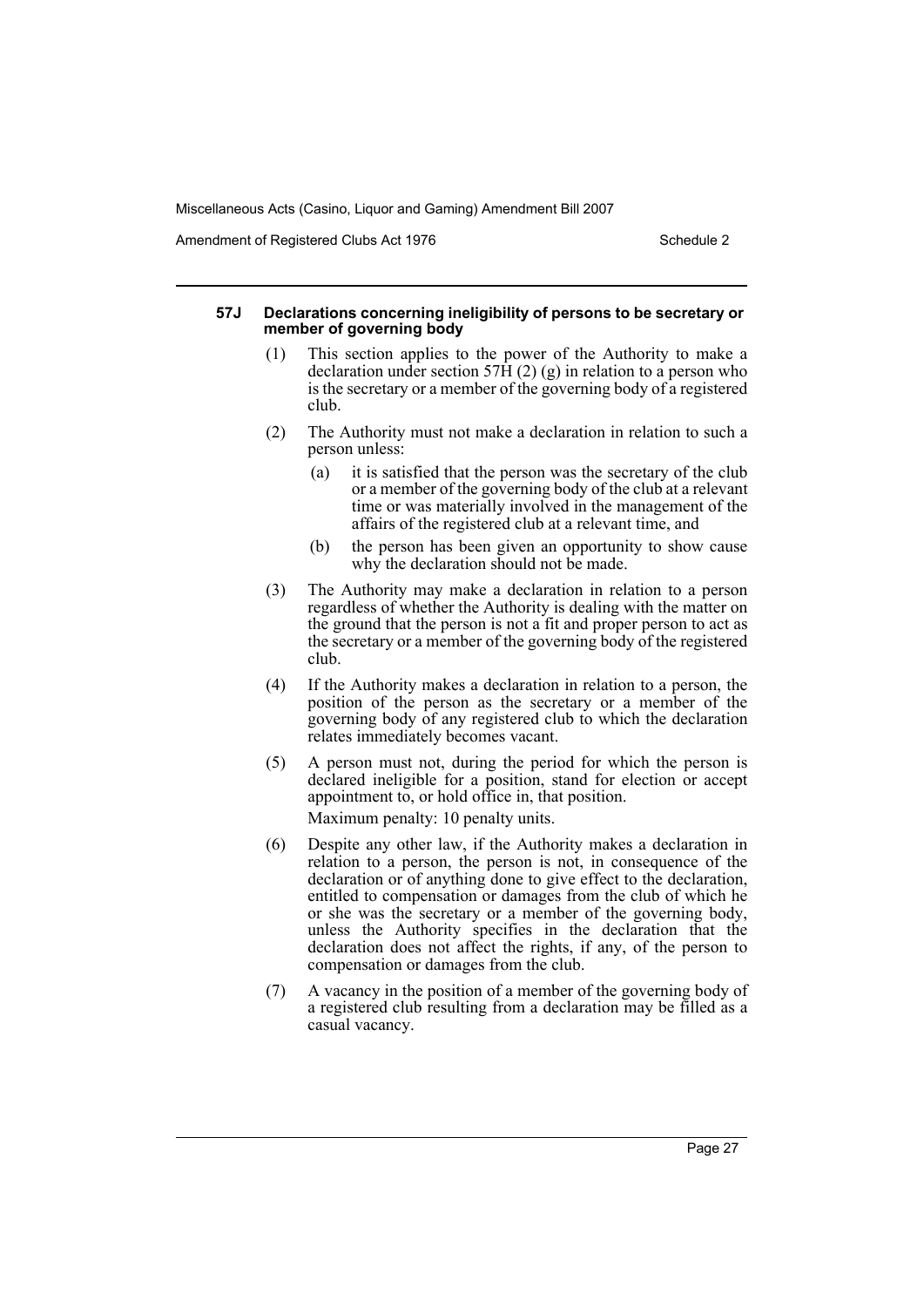Schedule 2 Amendment of Registered Clubs Act 1976

#### **57K Requirement for legal member of Authority to be present**

The Authority cannot determine any complaint made to it under this Part (including any decision to take any disciplinary action) unless a member of the Authority who is or has been a Judge, or who has been an Australian lawyer for at least 7 years, is present at the meeting of the Authority (or the committee of the Authority) at which the complaint is determined or the decision to take the action is made.

## **57L Review by ADT of decision by Authority under this Part**

- (1) An application for the review of a decision by the Authority in relation to a complaint under this Part may be made to the Administrative Decisions Tribunal.
- (2) An application for such a review may be made by:
	- (a) the registered club or person against whom any disciplinary action is taken by the Authority in relation to the complaint, or
	- (b) the complainant.
- (3) Part 2 of Chapter 5 of the *Administrative Decisions Tribunal Act 1997* does not apply to an application to the Administrative Decisions Tribunal for a review of a decision by the Authority under this Part.

## **[50] Part 7 Powers of police and of special inspectors**

Omit the Part.

## **[51] Part 7A Key officials**

Omit the Part.

## **[52] Part 8, heading**

Omit "**Legal proceedings**".

Insert instead "**Criminal proceedings and related matters**".

## **[53] Section 63**

Omit the section. Insert instead:

## **63 Evidentiary provisions**

(1) In any proceedings for an offence under this Act or the regulations, any one or more of the following allegations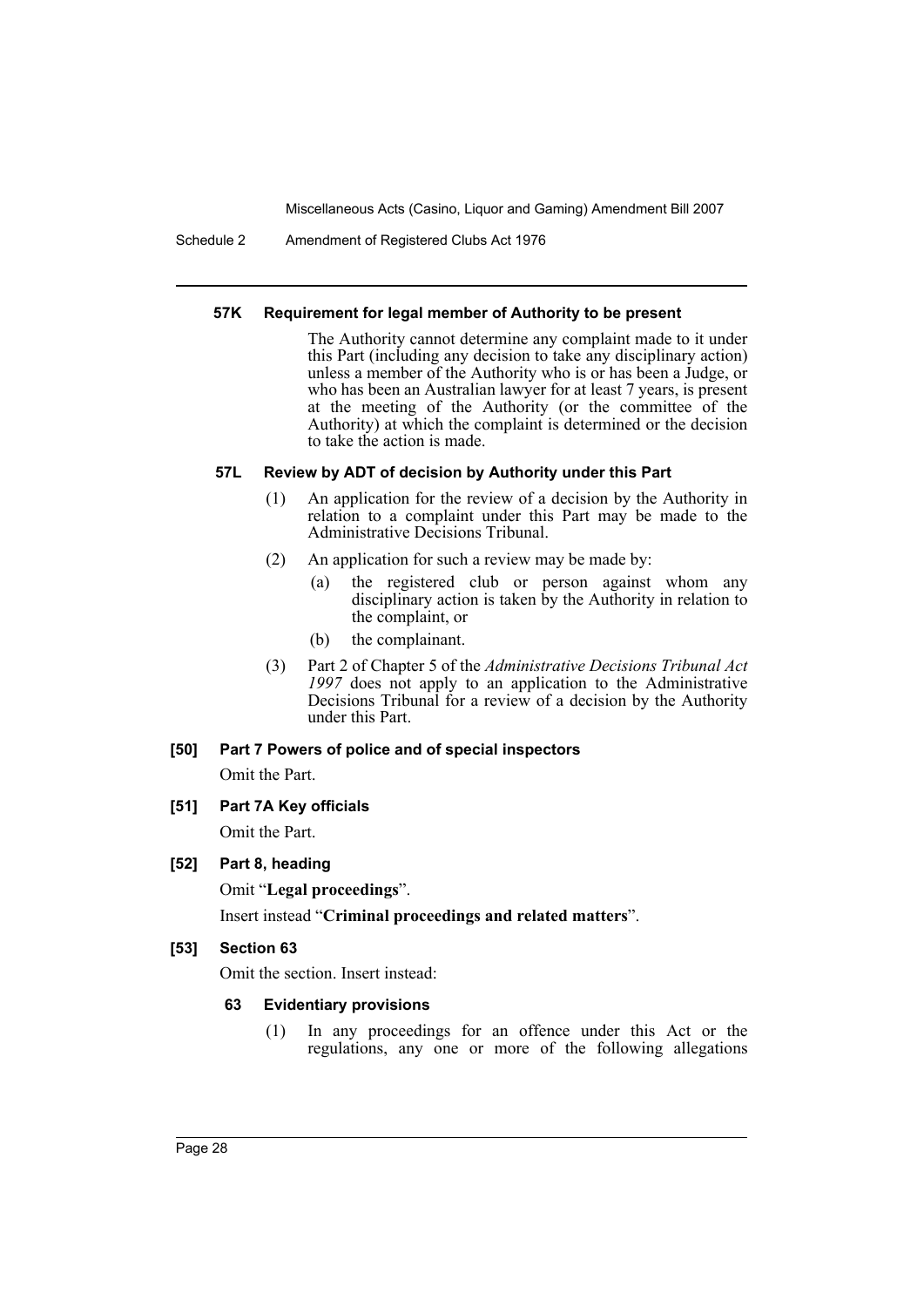Amendment of Registered Clubs Act 1976 Schedule 2

(however expressed) is evidence of the truth of the allegation unless the contrary is proved:

- (a) that a specified club is or was a registered club,
- (b) that a specified person is or was the secretary of a registered club,
- (c) that a specified person is the Director,
- (d) that a specified person is a delegate of the Minister, or of the Commissioner of Police, or of the Director, to whom a specified function has been delegated under section 6A,
- (e) that a specified person is an inspector.
- (2) In any proceedings for an offence under this Act or the regulations, an allegation that, at a specified time, a person was under the age of 18 years is evidence of the truth of the allegation unless the defendant denies the allegation in the manner prescribed by the regulations.

#### **[54] Section 65**

Omit the section. Insert instead:

#### **65 Proceedings for offences**

- (1) Proceedings for an offence under this Act or the regulations are to be dealt with summarily before the Local Court.
- (2) Except as provided by subsection (3), proceedings for an offence under this Act or the regulations may be commenced within but not later than 12 months after the date on which the offence is alleged to have been committed.
- (3) Proceedings for an offence under section 32, 34, 43A, 45, 45A, 47 or 49 may be commenced within but not later than 3 years after the date on which the offence is alleged to have been committed.

## **[55] Section 65A**

Omit the section. Insert instead:

#### **65A Additional penalties may be imposed by court**

In addition to any other penalty that a court may impose for an offence committed by a registered club under this Act or the regulations, the court may, if it thinks it appropriate, do any one or more of the following:

(a) cancel or suspend the club licence held by the club,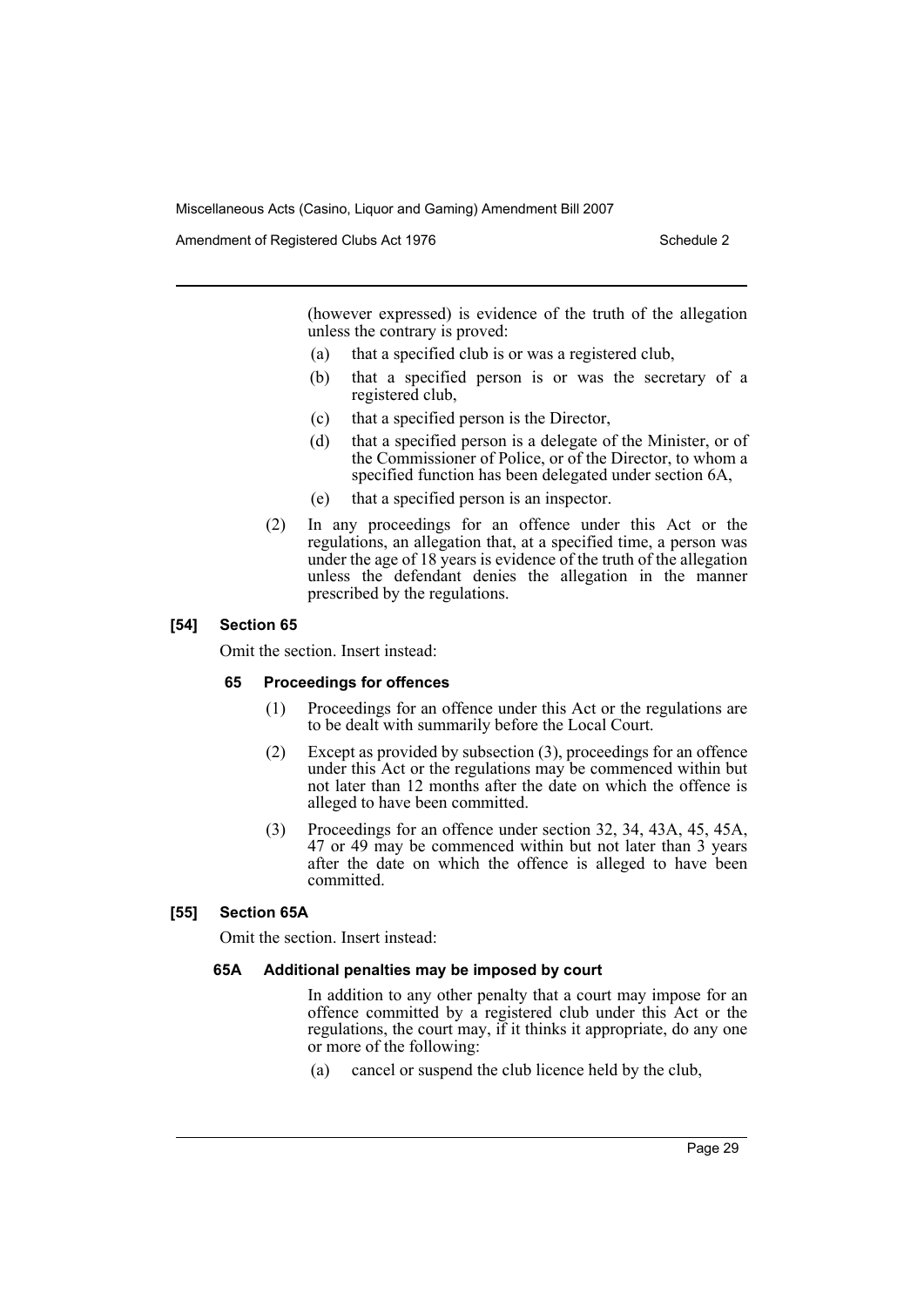Schedule 2 Amendment of Registered Clubs Act 1976

(b) cancel or suspend:

- (i) a non-restricted area authorisation held by the club under section 22, or
- (ii) a junior members authorisation held by the club under section 22A, or
- (iii) a club functions authorisation held by the club under section 23,
- (c) subject the club licence, or any such authorisation, to a specified condition,
- (d) declare that each person specified in the declaration is, for such period as is specified in the declaration, ineligible to stand for election or to be appointed to, or to hold office in, the position of secretary or member of the governing body (or both of those positions) of:
	- (i) the club, and
	- (ii) if the court so declares—all other registered clubs or such other registered clubs as are specified or as are of a class specified in the declaration.

## **[56] Section 66 Penalty notices**

Omit "except proceedings under section 17 or 17AAA" from section 66 (4).

Insert instead "except in relation to the taking of any disciplinary action under Part 6A".

## **[57] Section 66 (6)**

Omit "sections 17 and 17AAA". Insert instead "Part 6A".

## **[58] Section 66 (10)**

Omit ", the Director or a special". Insert instead "or an".

## **[59] Section 67 Power to demand particulars from certain persons on club premises**

Omit section 67 (1).

## **[60] Section 70A Additional functions of Authority**

Omit "within its jurisdiction" from section 70A (e). Insert instead "that relates to its functions under this Act".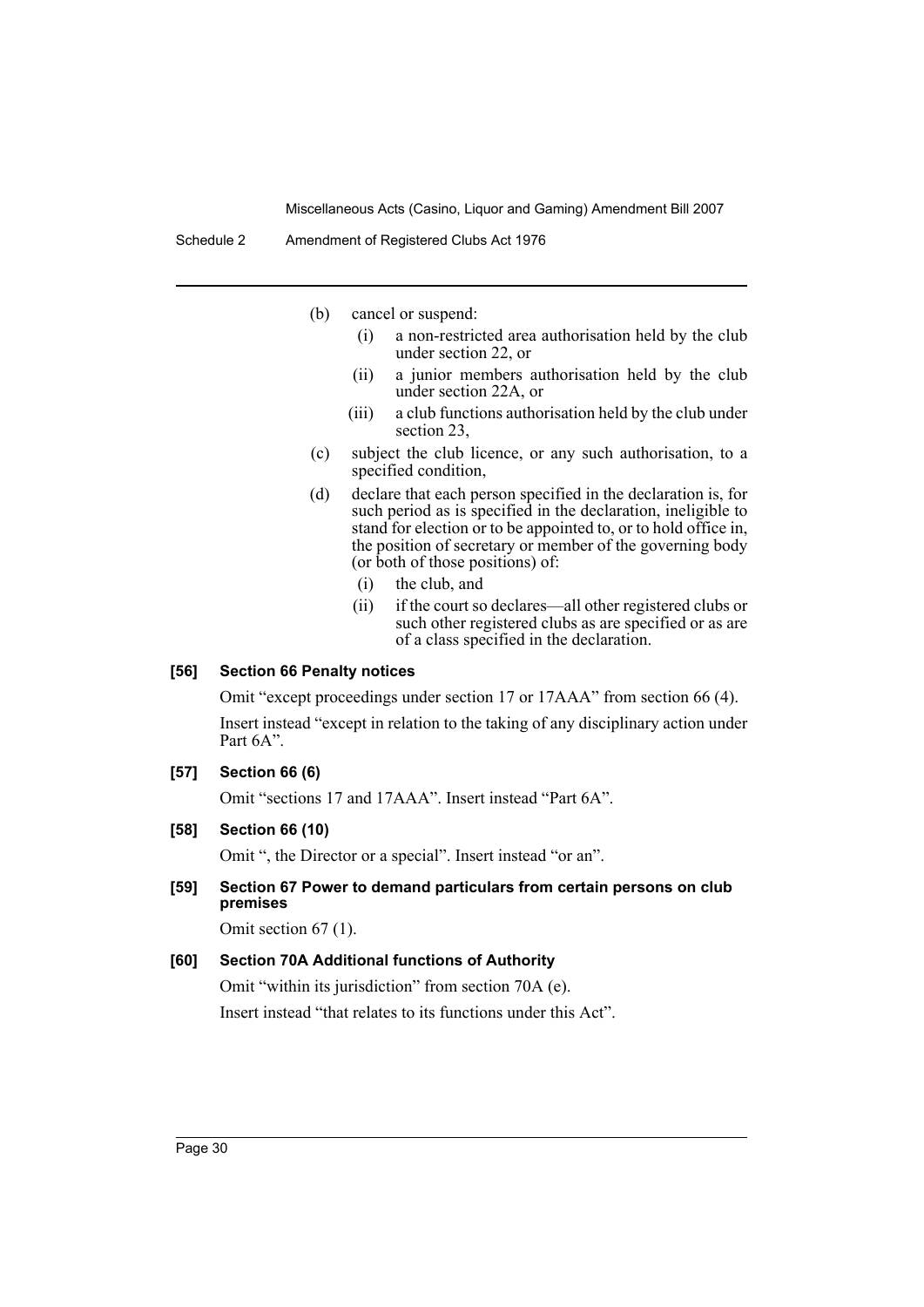Amendment of Registered Clubs Act 1976 Schedule 2

#### **[61] Section 71**

Omit the section. Insert instead:

#### **71 Service of notices**

- (1) Any notice or other instrument to be served on a registered club under this Act may be served by leaving it with the secretary of the club, a member of the governing body or of a committee of the club or a person who is apparently an employee of the club at the premises of the club or by affixing it to a conspicuous part of the premises of the club.
- (2) A notice or other instrument required or permitted to be served under this Act by post is taken to have been properly addressed for the purpose of its service by post if addressed to the person to whom it is directed at any of the following addresses:
	- (a) the address of the premises of the registered club (in the case of service on the club),
	- (b) the address of the place at which the person resides, as last known to the Authority,
	- (c) the address of a place at which the person carries on business, as last known to the Authority.
- (3) The provisions of this section operate in addition to and do not derogate from the operation of a provision of any other law relating to service (such as section 109X of the *Corporations Act 2001* of the Commonwealth in respect of a registered club that is a company within the meaning of that Act).

#### **[62] Section 72 Special provisions relating to Sydney Cricket Ground Club and Newcastle International Sports Centre Club**

Omit section 72 (3) and (8).

#### **[63] Section 73 Regulations**

Omit section 73 (1) (a)–(d), (g), (k) and (m) and (2).

#### **[64] Schedule 2 Savings, transitional and other provisions**

Insert at the end of clause 1A (1):

*Miscellaneous Acts (Casino, Liquor and Gaming) Amendment Act 2007*, to the extent that it amends this Act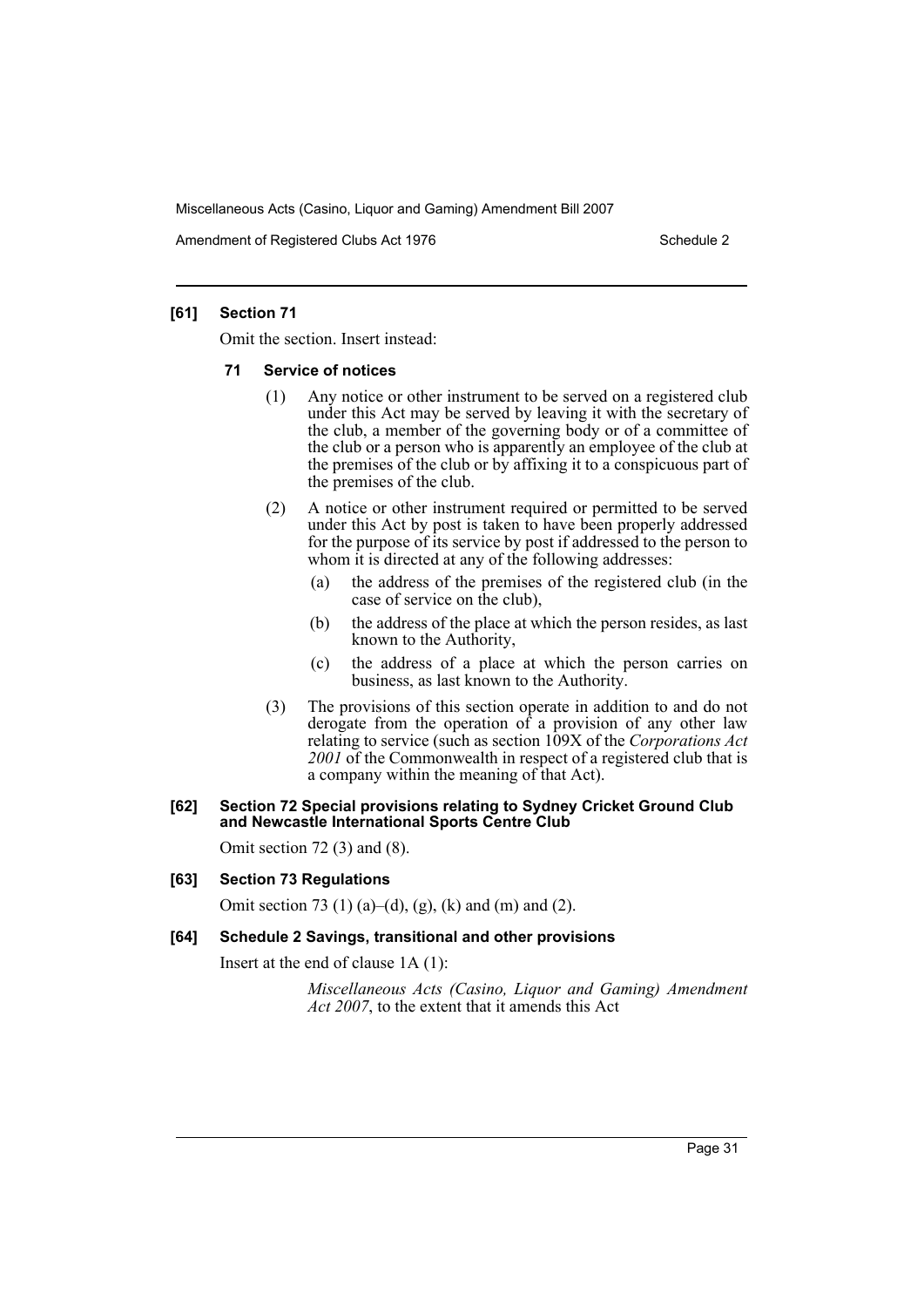Schedule 2 Amendment of Registered Clubs Act 1976

#### **[65] Schedule 2, Part 20**

Insert at the end of the Schedule as Part 20:

# **Part 20 Miscellaneous Acts (Casino, Liquor and Gaming) Amendment Act 2007**

#### **92 Definitions**

#### In this Part:

*amending Act* means the *Miscellaneous Acts (Casino, Liquor and Gaming) Amendment Act 2007*.

*former Board* means the Liquor Administration Board constituted by section 72 of the former Liquor Act.

*former Court* means the Licensing Court constituted under the former Liquor Act.

**Note.** The Licensing Court is abolished on the repeal of Part 2 of the former Liquor Act—see clause 23 of Schedule 1 to the *Liquor Act 2007*.

*former Liquor Act* means the *Liquor Act 1982* as in force immediately before its repeal by the *Liquor Act 2007*.

*relevant date* means the date on which section 9 of this Act is repealed by the amending Act.

#### **93 Existing registered clubs taken to be licensed under Liquor Act 2007**

- (1) If a certificate of registration under this Act was in force in respect of a club immediately before the relevant date, the club is, on that date, taken to be the holder of a club licence. Any such club is referred to in this Part as an *existing registered club*.
- (2) The club licence of an existing registered club:
	- (a) is subject to any conditions and restrictions to which the club's certificate of registration was subject under this Act (including provisions relating to trading hours) immediately before the relevant date, and
	- (b) may be dealt with under, and is otherwise subject to, the provisions of the *Liquor Act 2007*.
- (3) If, immediately before the relevant date, an existing registered club owned or occupied more than one set of premises, each set of premises is, on the commencement of section 19 of the *Liquor Act 2007*, taken to be separately licensed under that Act.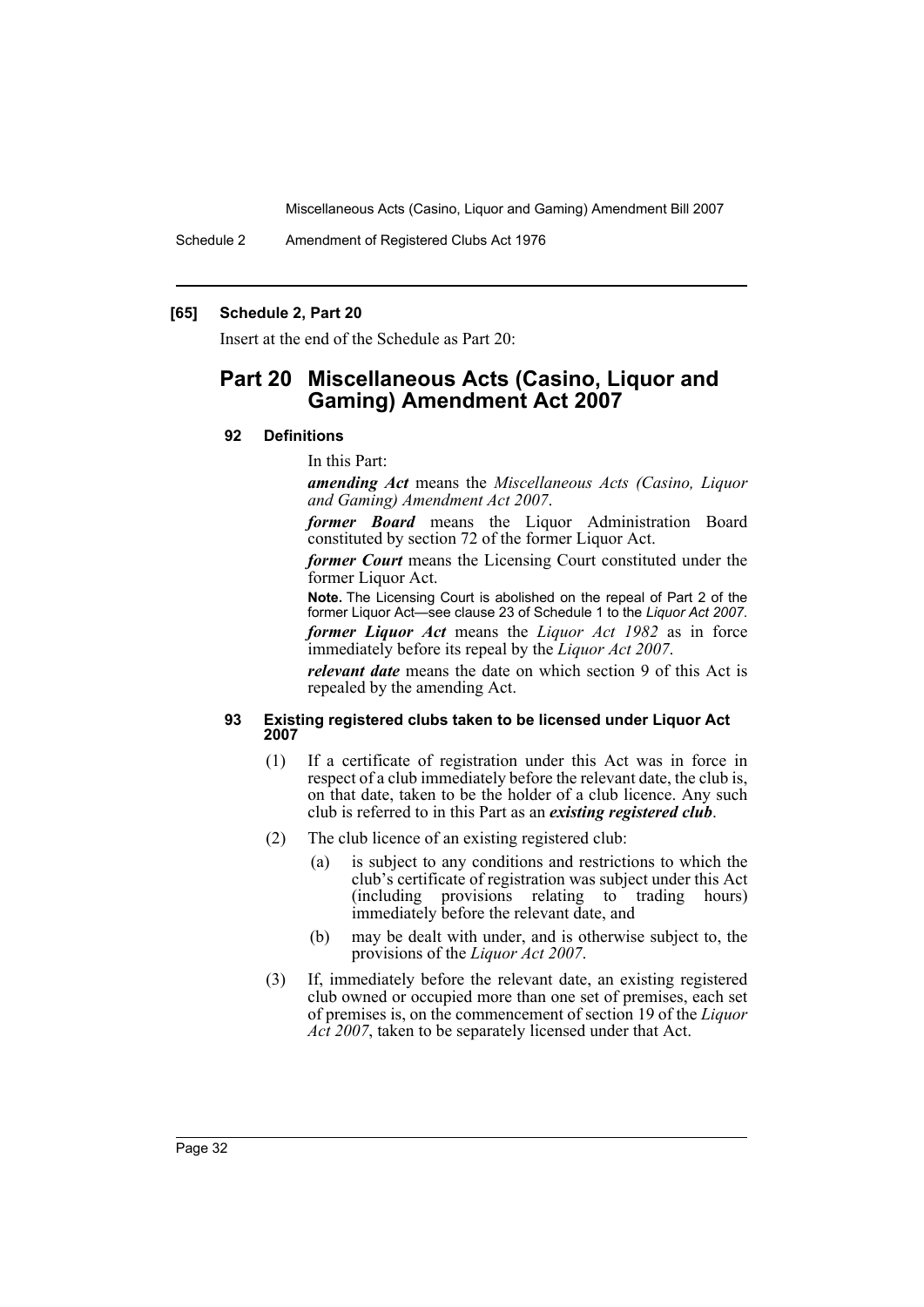Amendment of Registered Clubs Act 1976 Schedule 2

#### **94 Existing on-premises trading hours**

- (1) A reference in this clause to *on-premises trading hours* is a reference to the times during which liquor may be sold or supplied only for consumption on the premises concerned.
- (2) **Clubs with existing unrestricted on-premises trading hours**

An existing registered club that, immediately before the relevant date, was not subject to restrictions under this Act in relation to its on-premises trading hours may, subject to this clause, continue to trade on that basis until such time as action (if any) is taken under the *Liquor Act 2007* to vary those on-premises trading hours.

- (3) Any such club must, within 12 months of the commencement of section 18 of the *Liquor Act 2007*, provide the Authority with a statement of its current on-premises trading hours for each of its premises. The statement is to be in the form approved by the Authority and the secretary of the club must verify the statement by way of statutory declaration.
- (4) If the club fails to provide the statement required under subclause (3), the on-premises trading hours for the club's premises are taken to be the standard trading period under the *Liquor Act 2007*.

#### (5) **Clubs with existing restricted on-premises trading hours**

If, immediately before the relevant date, an existing registered club was subject to restrictions imposed under this Act in relation to its on-premises trading hours, those restrictions continue to apply until such time as the Authority, on application by the registered club, varies the club's on-premises trading hours under the *Liquor Act 2007*.

## **95 Existing off-premises trading hours**

(1) A reference in this clause to *off-premises trading hours* is a reference to the times during which liquor may be sold or supplied for consumption away from the premises concerned.

## (2) **Clubs with existing unrestricted off-premises trading hours**

An existing registered club that, immediately before the relevant date, was not subject to any restrictions under this Act in relation to its off-premises trading hours may sell or supply liquor for consumption away from the club's premises only during the standard trading period under the *Liquor Act 2007* or at such other times as may be authorised by an extended trading authorisation.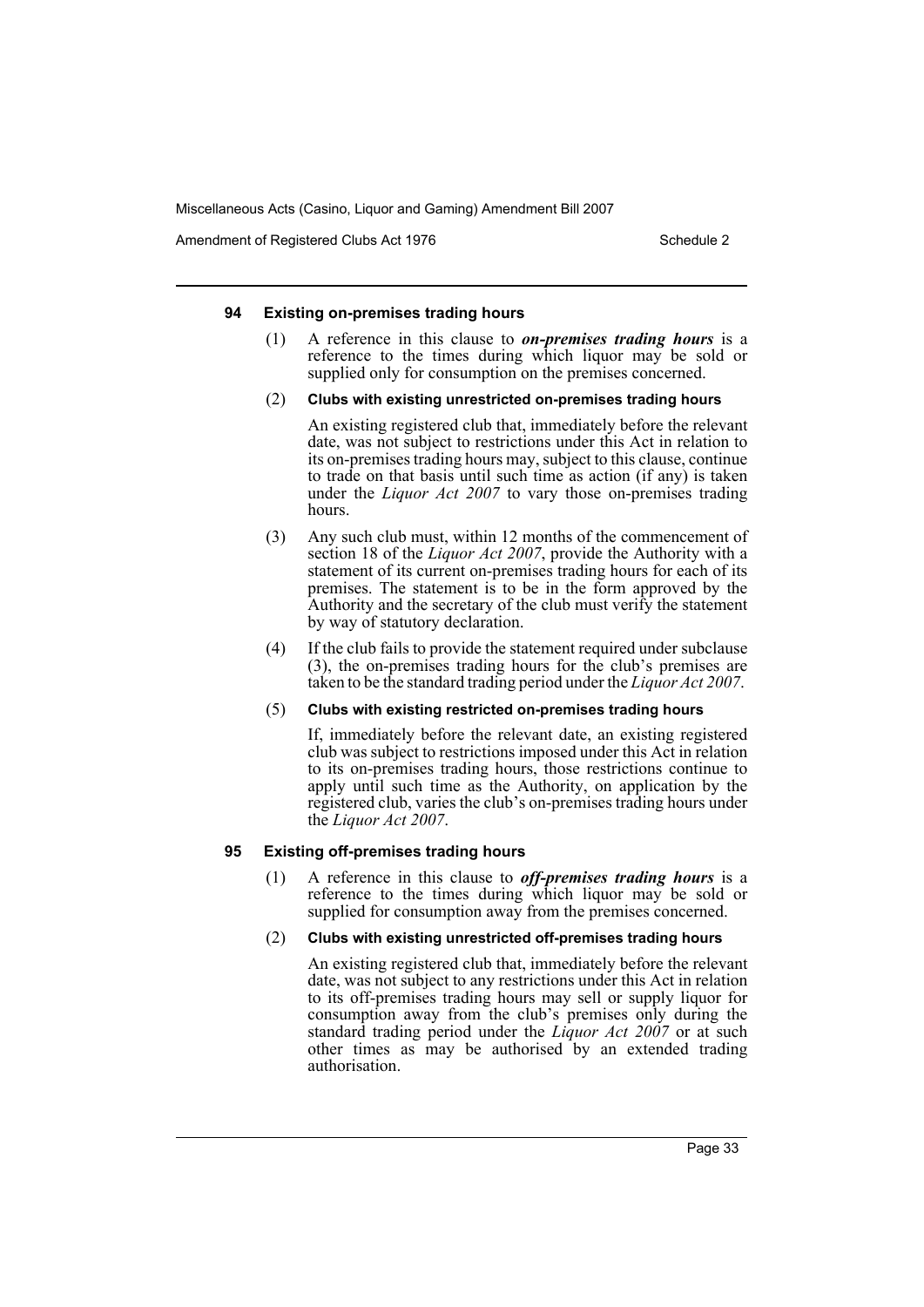Schedule 2 Amendment of Registered Clubs Act 1976

#### (3) **Clubs with existing restricted off-premises trading hours**

If, immediately before the relevant date, an existing registered club was subject to restrictions imposed under this Act in relation to its off-premises trading hours, those restrictions continue to apply until such time as the Authority, on application by the registered club, varies the off-premises trading hours under the *Liquor Act 2007*.

## (4) **No take-away sales on restricted trading days**

This clause does not authorise an existing registered club to sell or supply liquor on Good Friday or Christmas Day for consumption away from the licensed premises.

#### **96 Superseded references in relation to certificates of registration of clubs**

A reference in any Act (other than this Act) or instrument of any kind to a registered club in respect of which a certificate of registration under this Act is in force is to be read as a reference to a registered club in respect of which a club licence under the *Liquor Act 2007* is in force.

## **97 Pending applications and proceedings under this Act**

(1) If any authorisation, appointment or other matter is granted or determined pursuant to this clause, it is taken to have been granted or determined under this Act (as amended by Schedule 2 to the amending Act).

## (2) **Proceedings pending before the Licensing Court**

If, before the repeal of Part 2 of the former Liquor Act, proceedings in relation to any matter under this Act were commenced in the former Court but the former Court had not determined the matter:

- (a) the matter may continue to be dealt with and determined by the Local Court as if it were sitting as the former Court, and
- (b) the provisions of this Act (as in force immediately before being amended by Schedule 2 to the amending Act) and the former Liquor Act continue to apply, as if they had not been amended, for the purposes of:
	- (i) the hearing and determination of the matter, and
	- (ii) any appeal against the former Court's determination of the matter.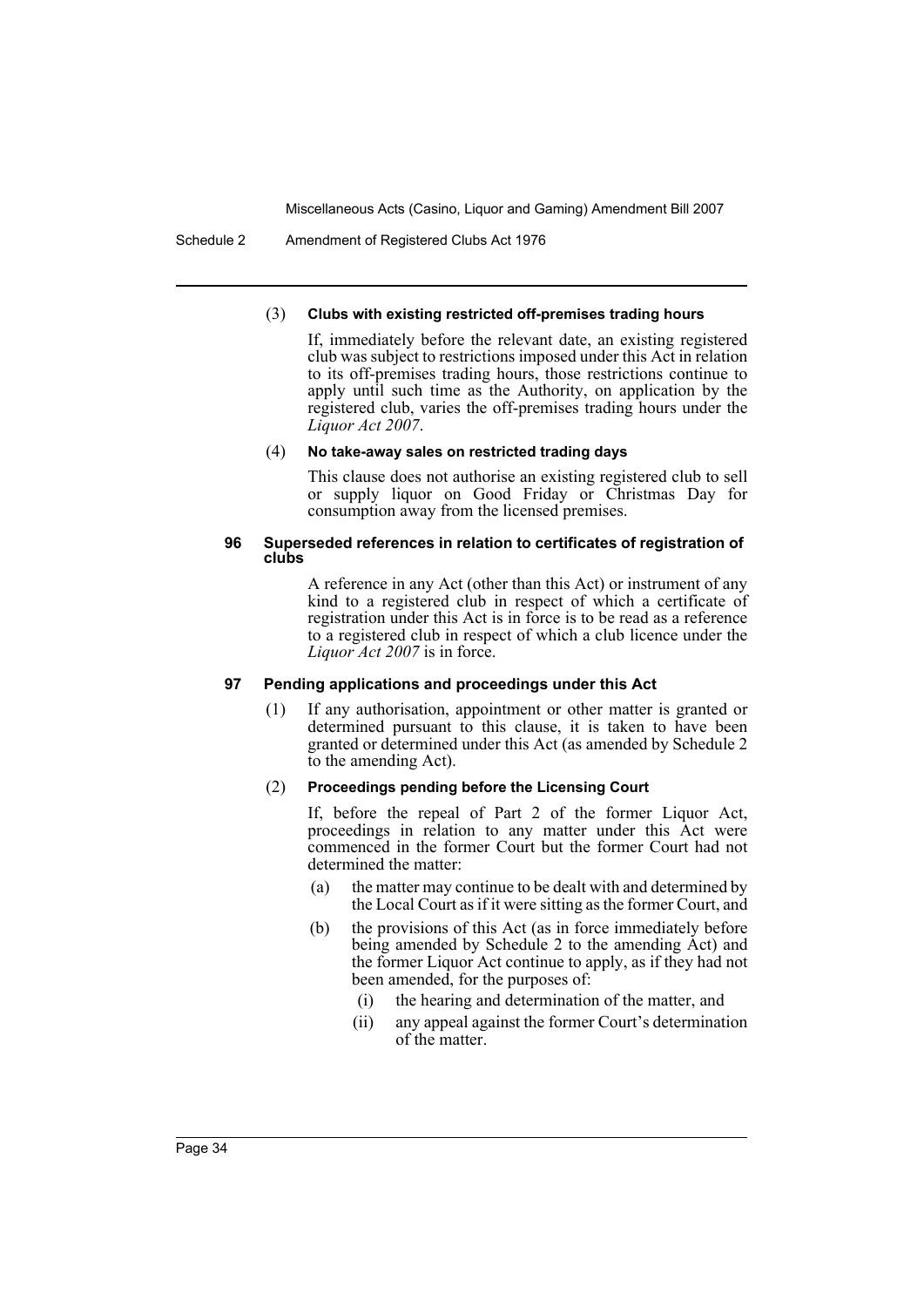Amendment of Registered Clubs Act 1976 Schedule 2

(3) In hearing and determining a matter that is the subject of any such pending proceedings, the Local Court has the same jurisdiction as the former Court had immediately before it was abolished.

#### (4) **Matters being dealt with by the Liquor Administration Board**

- If, before the repeal of section 72 of the former Liquor Act, any matter under this Act was being dealt with by the former Board (including by any person to whom the functions of the Board were delegated under section 75 of the former Liquor Act) but had not been determined by the date of that repeal:
- (a) the former Board (or the person to whom those functions were delegated) is to continue to deal with the matter as if the former Board had not been abolished, and
- (b) the provisions of this Act (as in force immediately before being amended by Schedule 2 to the amending Act) continue to apply in relation to the determination of the matter by the former Board (or by the person to whom those functions were delegated) as if those provisions had not been so amended.
- (5) If any such pending matter before the former Board is not determined within such period as may be prescribed by the regulations, the Authority may deal with the matter instead under the relevant provision of this Act.
- (6) The continuation, for the purposes of this clause, of the provisions of this Act (as in force immediately before being amended by Schedule  $2$  to the amending Act) and the former Liquor Act is subject to such modifications as may be prescribed by the regulations.
- (7) For the purposes of this clause, *amended* includes repealed.

## **98 Existing conditions imposed by former Court or former Board**

- (1) Any condition imposed by the former Court or the former Board (whether under the former Liquor Act or this Act) in relation to any matter under this Act, being a condition in force immediately before the repeal of Part 4 of the former Liquor Act, is taken to have been imposed by the Authority under this Act (and accordingly a reference to the former Court or the former Board in or in relation to any such condition is to be construed as a reference to the Authority).
- (2) The Authority has such powers as are necessary to give effect to any such condition and may vary or revoke the condition.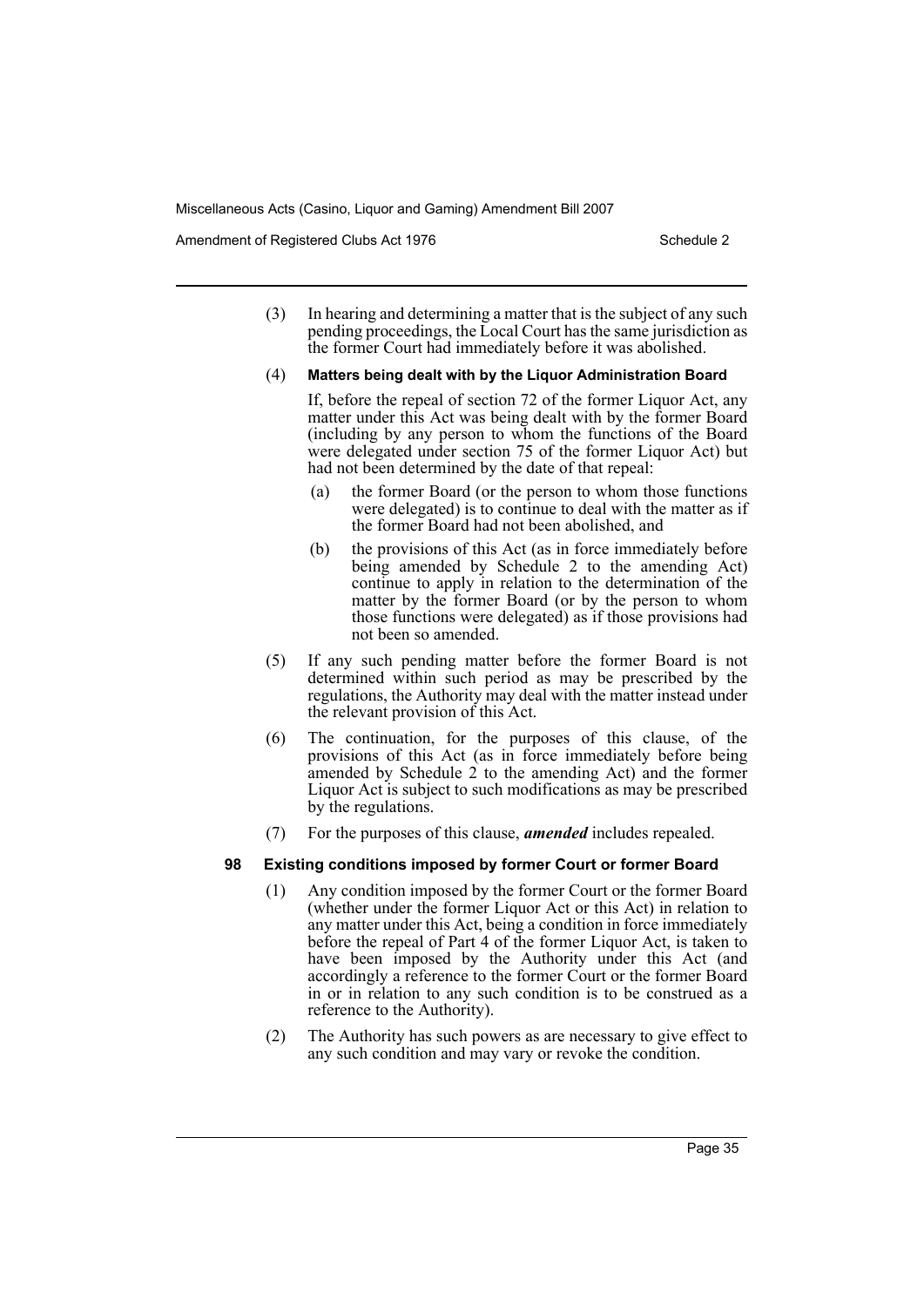Schedule 2 Amendment of Registered Clubs Act 1976

#### **99 Existing managers**

A person who, immediately before the repeal of section 34A of this Act by Schedule 2 to the amending Act, was a person appointed under that section as the manager (or to act as the manager) of any premises of a registered club is, on that repeal, taken to have been appointed as the manager of those premises under section 66 of the *Liquor Act 2007*.

## **100 General savings provision**

- (1) Subject to the regulations, anything done under or for the purposes of a provision of this Act that had effect immediately before the provision was amended by Schedule 2 to the amending Act is taken to have been done under or for the purposes of this Act as so amended.
- (2) Without limiting subclause (1), any approval, authority or appointment in force under a provision of this Act immediately before the amendment of the provision by Schedule 2 to the amending Act is taken to be an approval, authority or appointment in force under this Act as so amended.

## **[66] Schedule 3 Transferred clubs**

Omit the Schedule.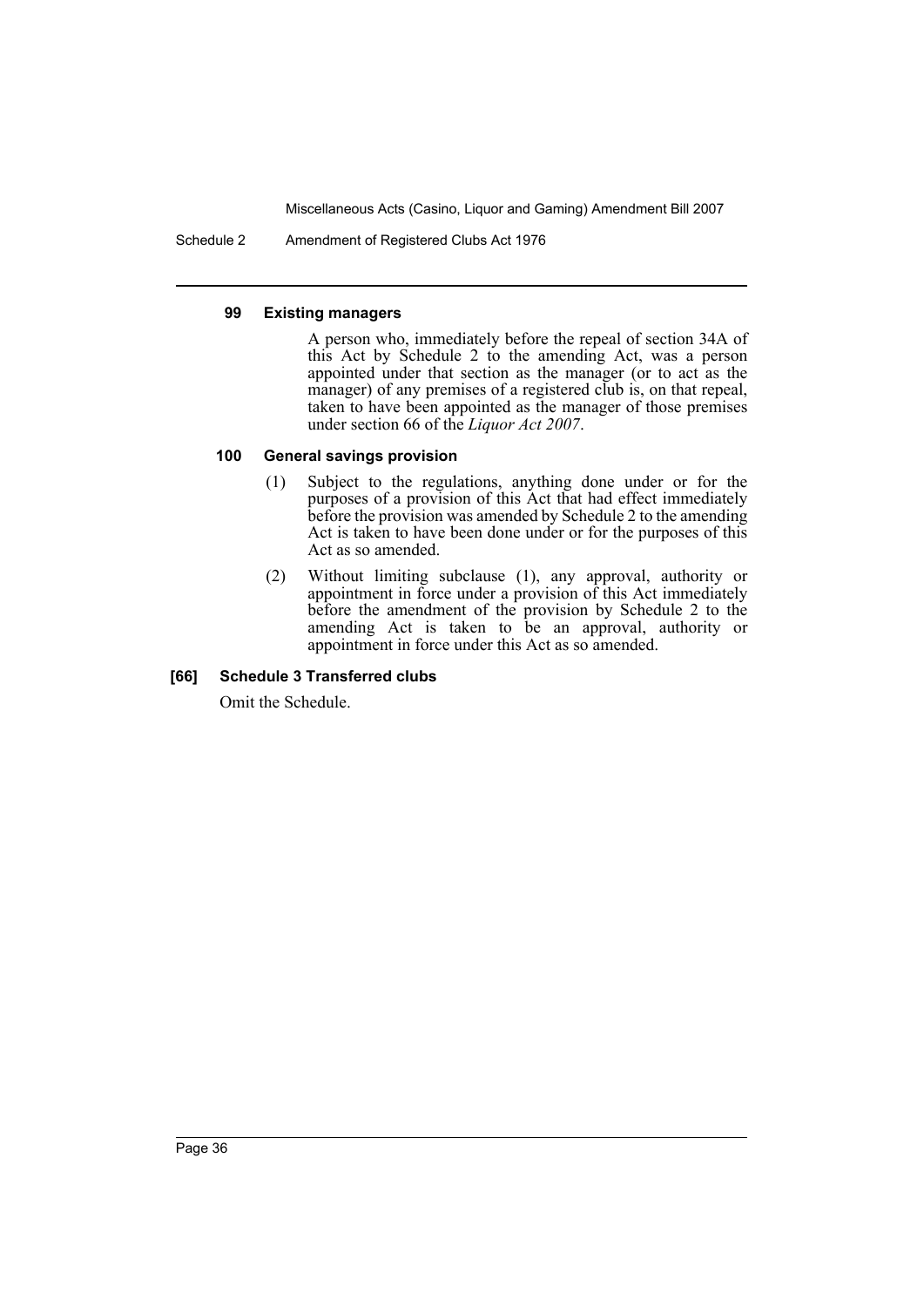Amendment of Gaming Machines Act 2001 Schedule 3

# **Schedule 3 Amendment of Gaming Machines Act 2001**

(Section 5)

**[1] The whole Act (except sections 15, 15A, 27, 28 and 29 and Schedule 1 and except where otherwise amended by this Schedule)**

Omit "Board" and "Board's" wherever occurring.

Insert instead "Authority" and "Authority's", respectively.

**[2] The whole Act (except sections 15 and 27 and Schedule 1 and except where otherwise amended by this Schedule)**

Omit "hotelier's licence" and "hoteliers' licences" wherever occurring.

Insert instead "hotel licence" and "hotel licences", respectively.

#### **[3] Section 1 Name of Act**

Insert at the end of the section:

**Note.** This Act is part of the gaming and liquor legislation for the purposes of the *Casino, Liquor and Gaming Control Authority Act 2007*. That Act contains administrative and other relevant provisions that apply in relation to this Act (including investigation and enforcement powers and provisions relating to the probity of officials).

#### **[4] Section 3 Gambling harm minimisation and responsible gambling conduct are primary objects of this Act**

Omit "Licensing Court, the Board," from section 3 (2).

Insert instead "Authority,".

#### **[5] Section 4 Definitions**

Insert in alphabetical order in section 4 (1):

*Authority* means the Casino, Liquor and Gaming Control Authority constituted under the *Casino, Liquor and Gaming Control Authority Act 2007*.

**[6] Section 4 (1), definitions of "Board", "close associate", "Director", "Director-General", "gaming machine area", "hotel, hotelier and hotelier's licence", "new club", "new hotel", "registered club", "special inspector" and "temporary premises"**

Omit the definitions. Insert instead in alphabetical order:

*Board* has the meaning given to it under this section immediately before the substitution of this definition by Schedule 3 to the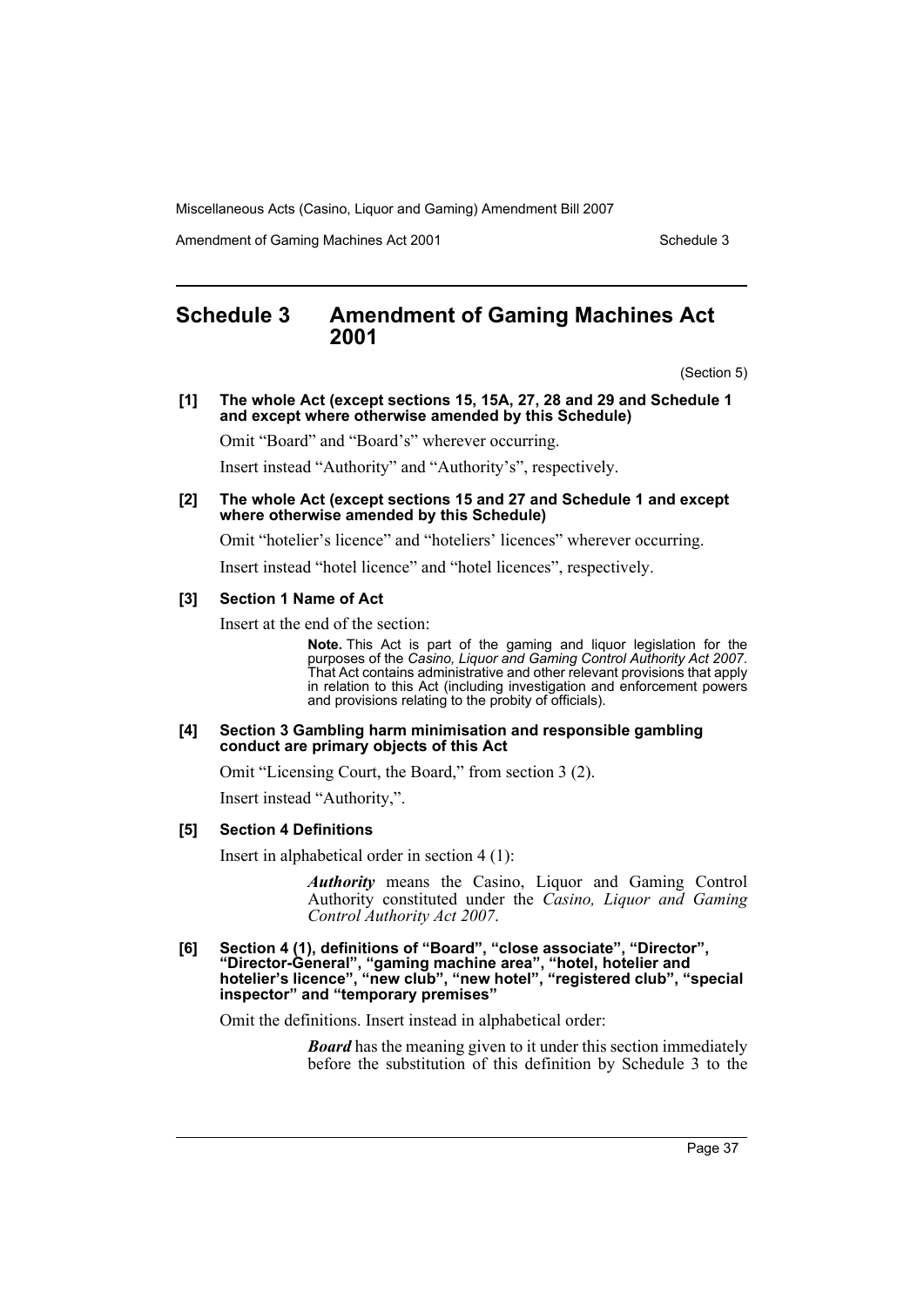Schedule 3 Amendment of Gaming Machines Act 2001

*Miscellaneous Acts (Casino, Liquor and Gaming) Amendment Act 2007*.

*close associate* means a close associate within the meaning of the *Casino, Liquor and Gaming Control Authority Act 2007*.

*Director* means the Director of Liquor and Gaming holding office as such under Chapter 1A of the *Public Sector Employment and Management Act 2002*.

*Director-General* means the Director-General of the Department of the Arts, Sport and Recreation.

*gaming machine area*, in relation to a registered club, means any part of the premises of the club in which approved gaming machines are located.

*hotel* and *hotelier* have the same meanings as in the *Liquor Act 2007*, and *hotel licence* means a hotel licence (other than a general bar licence) under that Act.

*hotelier's licence* has the meaning given to it under this section immediately before the substitution of this definition by Schedule 3 to the *Miscellaneous Acts (Casino, Liquor and Gaming) Amendment Act 2007*.

*inspector* means an inspector within the meaning of the *Casino, Liquor and Gaming Control Authority Act 2007*.

*new club* means:

- (a) a club that, on or after 26 July 2001, is or was registered for the first time under the *Registered Clubs Act 1976* (other than as the result of an amalgamation under section 17A of that Act), or
- (b) a club whose premises become licensed for the first time under the *Liquor Act 2007* (other than as the result of the transfer of a club licence under section 60 of that Act or because of the operation of clause 93 of Schedule 2 to the *Registered Clubs Act 1976*).

*new hotel* means:

- (a) a hotel that became licensed for the first time under the *Liquor Act 1982* on or after 26 July 2001 or a hotel to which a licence under that Act was removed after that date, or
- (b) a hotel that becomes licensed for the first time under the *Liquor Act 2007* (otherwise than because of the operation of clause 3 of Schedule 1 to that Act), or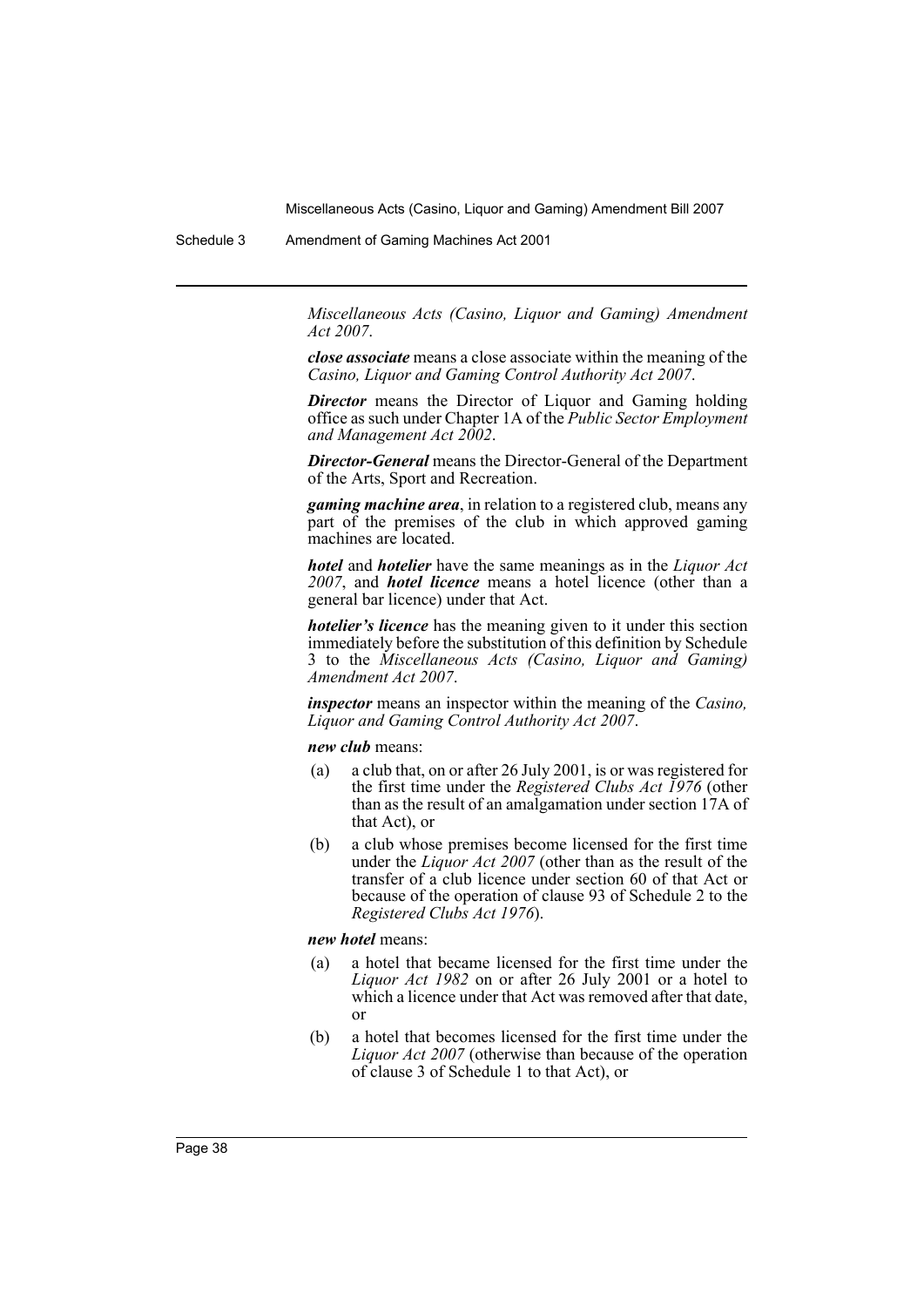Amendment of Gaming Machines Act 2001 Schedule 3

(c) a hotel to which a licence is removed under that Act.

*registered club* means a club that holds a club licence under the *Liquor Act 2007*.

*temporary premises*, in relation to a hotel or registered club, means any premises approved by the Authority under section 96 of the *Liquor Act 2007*.

**[7] Sections 4 (1) (definition of "centralised cash control equipment"), 37 (3) (b), 39 (1), 40 (2), 40A (2), 49 (3) (a), 66 (3), 75, 76 (1), 77 (2C) (a), 106 (3), 133 (1) and (2) and 134 (1) (a)** 

Omit "in the hotel or club" wherever occurring.

Insert instead "in the hotel or on the premises of the club".

**[8] Sections 4 (1) (definition of "hardship gaming machine"), 7 (a), 14 (1) (b), 43 (6) (paragraph (a) of the definition of "gaming machine advertising"), 44 (6) (paragraph (a) of the definition of "gambling-related sign"), 45 (1) (definition of "player reward scheme"), 47 (2) (e), 50 (1), 60 (6), 80 (1) and (3)–(5), 126 (1), 133 (3), 133A (1), 158 (1) and 209 (4) and (5)**

Insert "on the premises of a" after "a hotel or" wherever occurring.

**[9] Section 4 (1), definitions of "Licensing Court", "primary purpose test", "Principal Registrar" and "registrar"**

Omit the definitions.

**[10] Sections 4 (1) (definitions of "liquor" and "manager"), 20 (1A), 25 (1), 30 (3), 31A (1) (b), 33 (3) (a), 52 (5) (definition of "responsible adult"), 58 (2), 60 (4) and 70 (2) (a)**

Omit "*Liquor Act 1982*" wherever occurring.

Insert instead "*Liquor Act 2007*".

**[11] Sections 5, 6, 54, 90, 93, 96–100, 103, 191–193, 195, 206A and 207** Omit the sections.

#### **[12] Section 9**

Omit the section. Insert instead:

#### **9 Subsidiary equipment not included in calculation of gaming machine numbers**

In calculating (for the purposes of this Act) the number of approved gaming machines in a hotel or on the premises of a registered club, any subsidiary equipment:

(a) kept in the hotel or on the premises of the club, and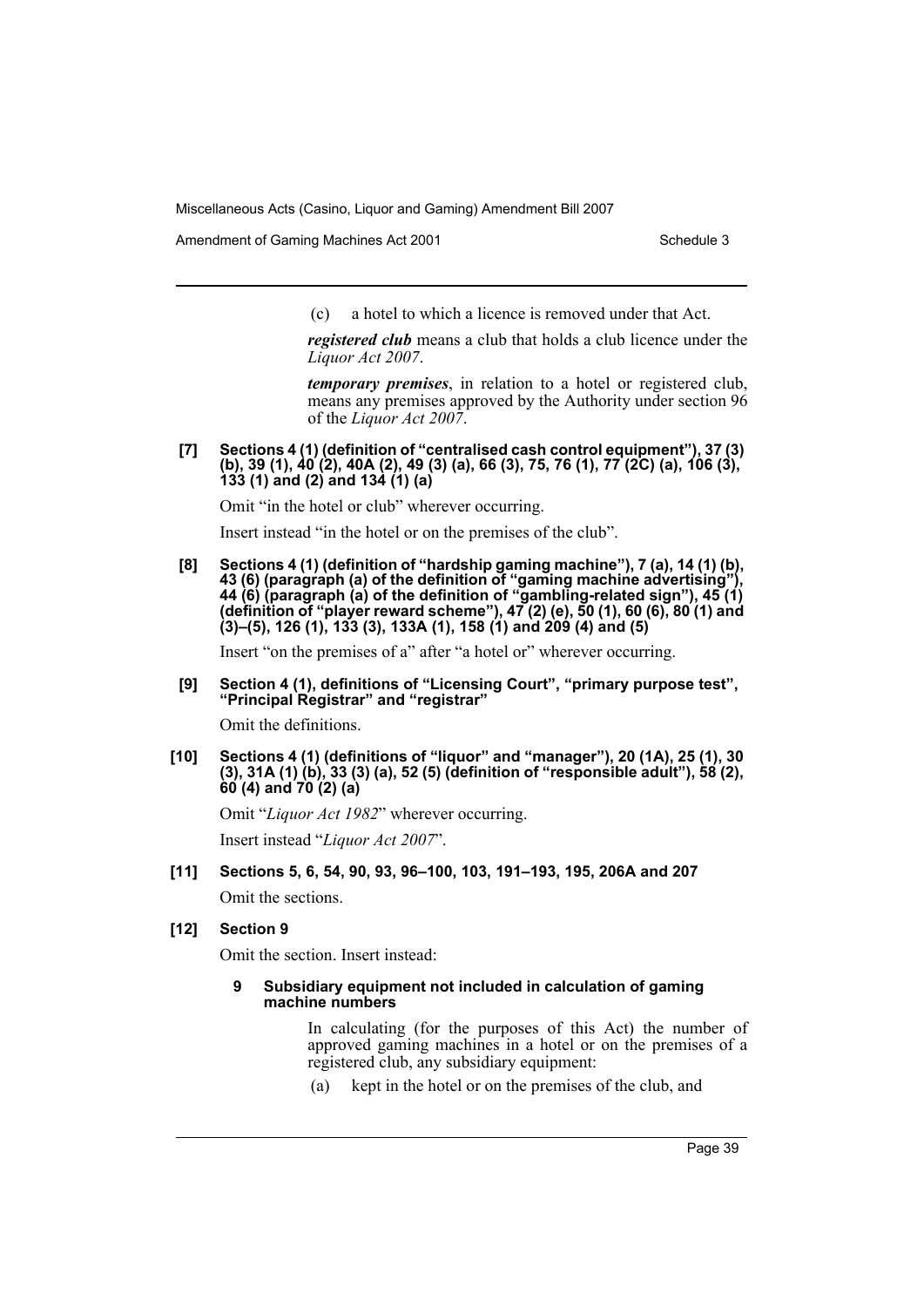Schedule 3 Amendment of Gaming Machines Act 2001

- (b) approved by the Authority for use in connection with such gaming machines,
- is to be disregarded.

#### **[13] Sections 14 (2) (b), 37 (4), 40 (3), 40A (3), 49 (2) and 60A (2)**

Omit "registered club" wherever occurring. Insert instead "club premises".

### **[14] Section 17 Allocation of free poker machine entitlements in respect of certain clubs**

Omit section 17 (1) (b). Insert instead:

(b) a registered club that acquires additional premises (other than as the result of an amalgamation as referred to in Division 1A of Part 2 of the *Registered Clubs Act 1976*),

#### **[15] Section 21 Other provisions relating to transfer of poker machine entitlements**

Omit section 21 (6) (including the note to that subsection). Insert instead:

(6) If a registered club (*the dissolved club*) amalgamates with another registered club (*the parent club*) as referred to in Division 1A of Part 2 of the *Registered Clubs Act 1976*, any poker machine entitlements allocated in respect of the premises of the dissolved club are taken to be transferred to those same premises without the forfeiture of any entitlement to the Authority.

## **[16] Section 24**

Omit the section. Insert instead:

#### **24 Transfer of poker machine entitlements when licence of registered club surrendered or cancelled**

- (1) If, in relation to the premises of a registered club:
	- (a) the licence of the club is surrendered or cancelled under the *Liquor Act 2007*, or
	- (b) the club's authorisation under Part 5 to keep approved gaming machines is cancelled,

any poker machine entitlements allocated in respect of the premises may, in accordance with this Division, be transferred.

(2) If, at the end of the period of 12 months immediately following the surrender or cancellation of the club's licence, or the cancellation of the club's authorisation under Part 5, any such poker machine entitlements have not been transferred, the remaining entitlements are forfeited to the Authority.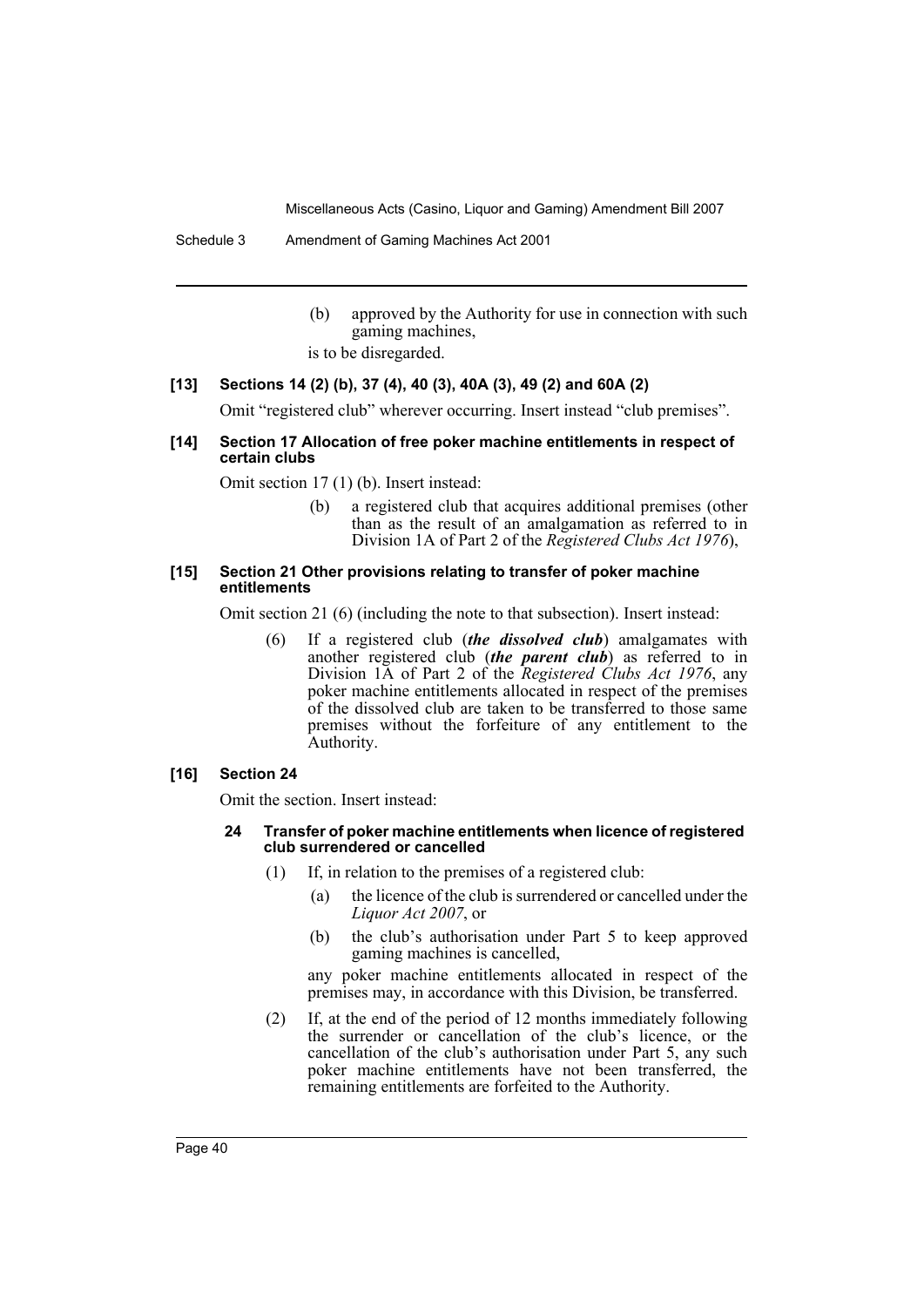Amendment of Gaming Machines Act 2001 Schedule 3

- (3) This section does not apply in relation to a registered club merely because:
	- (a) the licence of the club, or its authorisation under Part 5 to keep approved gaming machines, is suspended, or
	- (b) the club has temporarily ceased to trade on the premises to which the licence of the club relates.

## **[17] Sections 25A (1), 28 (5), 31A (2) (b), 32 (5) and 58 (3)**

Omit "*Registered Clubs Act 1976*" wherever occurring.

Insert instead "*Liquor Act 2007*".

**[18] Sections 28 (6) (definition of "existing hardship application"), 51 (1) (b), 52 (3), 141 (paragraph (b) of the definition of "authorised inter-club linked gaming system"), 149 (1), 150 (1), 151 and 152 (5)**

Omit "in a registered club" wherever occurring.

Insert instead "on the premises of a registered club".

#### **[19] Sections 29 (3), (4) and (5) (definition of "section 88AF hardship machine") and 61 (3)**

Omit "kept in" wherever occurring. Insert instead "kept on the premises of".

#### **[20] Section 31A Forfeiture of other gaming machine entitlements in certain circumstances**

Omit section 31A (2) (a). Insert instead:

(a) the licence of a registered club is surrendered or cancelled under the *Liquor Act 2007*, or

## **[21] Section 31A (3)**

Omit the subsection. Insert instead:

(3) Subsection (2) does not apply in relation to the cancellation of a registered club's licence if that cancellation is the result of an amalgamation with another registered club as referred to in Division 1A of Part 2 of the *Registered Clubs Act 1976*.

#### **[22] Section 32 Application and operation of Division**

Omit section 32 (4).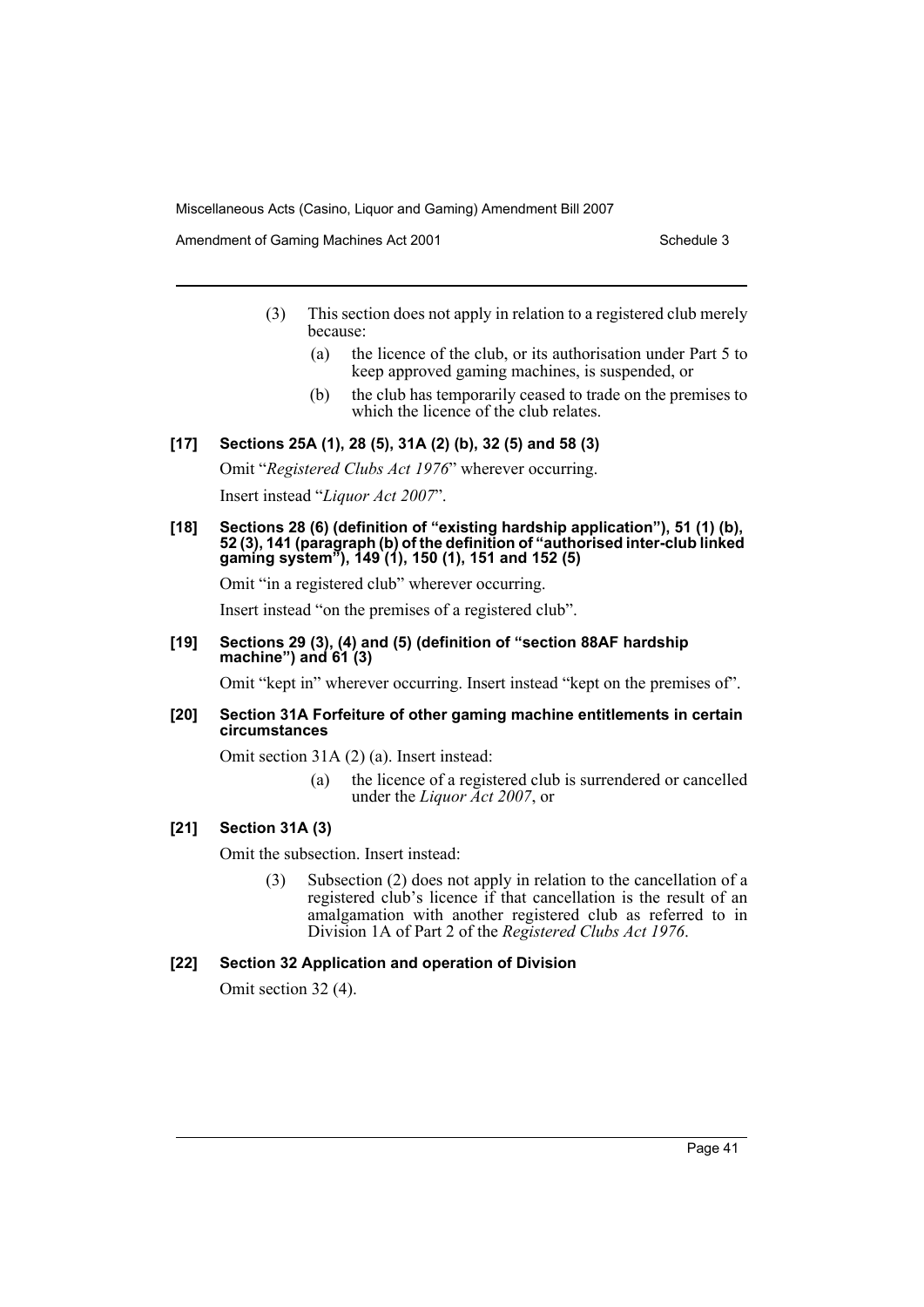Schedule 3 Amendment of Gaming Machines Act 2001

#### **[23] Section 33 Social impact assessment must be provided in connection with application for authorisation to keep gaming machines**

Omit section 33 (3) (b). Insert instead:

(b) a club on whose behalf an application for a licence has been made, but has not yet been granted, under the *Liquor Act 2007*,

**[24] Section 37A Restrictions on approval of social impact assessment**

Omit "or registered club that is".

Insert instead "that is, or on the premises of a registered club that are,".

- **[25] Section 38 Interim 3-hour shutdown period to operate until 1 May 2003** Omit the section.
- **[26] Sections 39 (2), 40 (2), 40A (2), 47A (2) and 49 (1) (paragraph (a) of the definition of "self-exclusion scheme")**

Insert "the premises of a" before "registered club" wherever occurring.

**[27] Sections 40 (1), 40A (1), 42 (1), 44 (1), 45 (1) (definition of "promotional prize") and (2) (c), 47 (2) (g) and 49 (4) (a) and (5) (b)**

Omit "or club" wherever occurring.

Insert instead "or the premises of the club".

#### **[28] Section 41**

Omit the section. Insert instead:

- **41 Approval of different shutdown periods for "early openers"**
	- (1) This section applies in relation to a hotel or the premises of a registered club (a *venue*) if, in the opinion of the Authority, the venue:
		- (a) was, on a regular basis before 1 January 1997, open for business before 10 am on at least one day of the week, and
		- (b) was, on a regular basis before 1 January 1997, closed for business between midnight and 10 am for a minimum of 3 hours on at least one day of the week, and
		- (c) has continued, and is continuing, to open and close on that same basis ever since.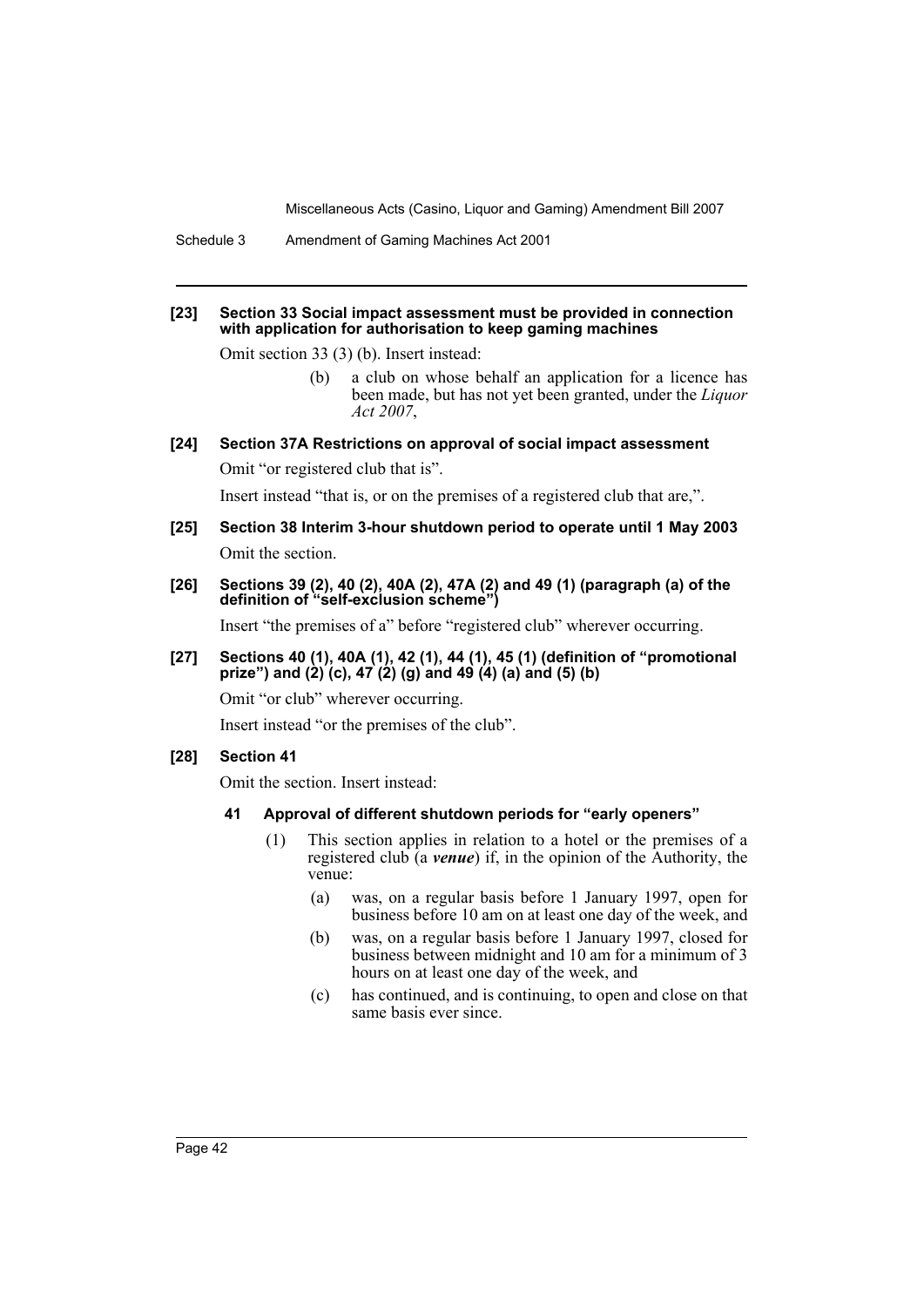Amendment of Gaming Machines Act 2001 Schedule 3

- (2) The Authority may, on application made in respect of a venue to which this section applies, approve of the venue having:
	- (a) a different 6-hour shutdown period to the general 6-hour shutdown period referred to in section 39, or
	- (b) a different 3-hour shutdown period on Saturdays, Sundays and public holidays to the 3-hour shutdown period referred to in section 40, or
	- (c) a different 3-hour shutdown period to the limited shutdown period referred to in section 40A.
- (3) The Authority may only approve of a venue having any such different shutdown period if the approved period is consistent with the opening and closing times (as referred to in subsection (1)) of the venue.
- (4) If any such different shutdown period is approved for the time being in respect of a venue, the hotelier or registered club concerned must ensure that each approved gaming machine that is kept in the venue is not operated for the purposes of gambling during the approved period.

Maximum penalty: 100 penalty units.

- (5) Despite any other provision of this section, the Authority's approval of a venue having different shutdown periods may be given only in respect of those days of the week on which the venue has continued:
	- (a) to close for business between midnight and 10 am for a consecutive period of at least 3 hours, and
	- (b) to re-open for business before 10 am.

#### **[29] Section 42 General provisions**

Omit section 42 (2). Insert instead:

- (2) This Division does not affect the operation of the *Liquor Act 2007*, or of any other Act or law, in relation to the hours during which a hotel or registered club is authorised to trade.
- **[30] Sections 47 (1) and (2) (g), 204 (1) (b), 205 (2) (a) and (6) (b) and 210 (2) (e), (f), (s) and (u)**

Insert "on the premises of" before "registered clubs" wherever occurring.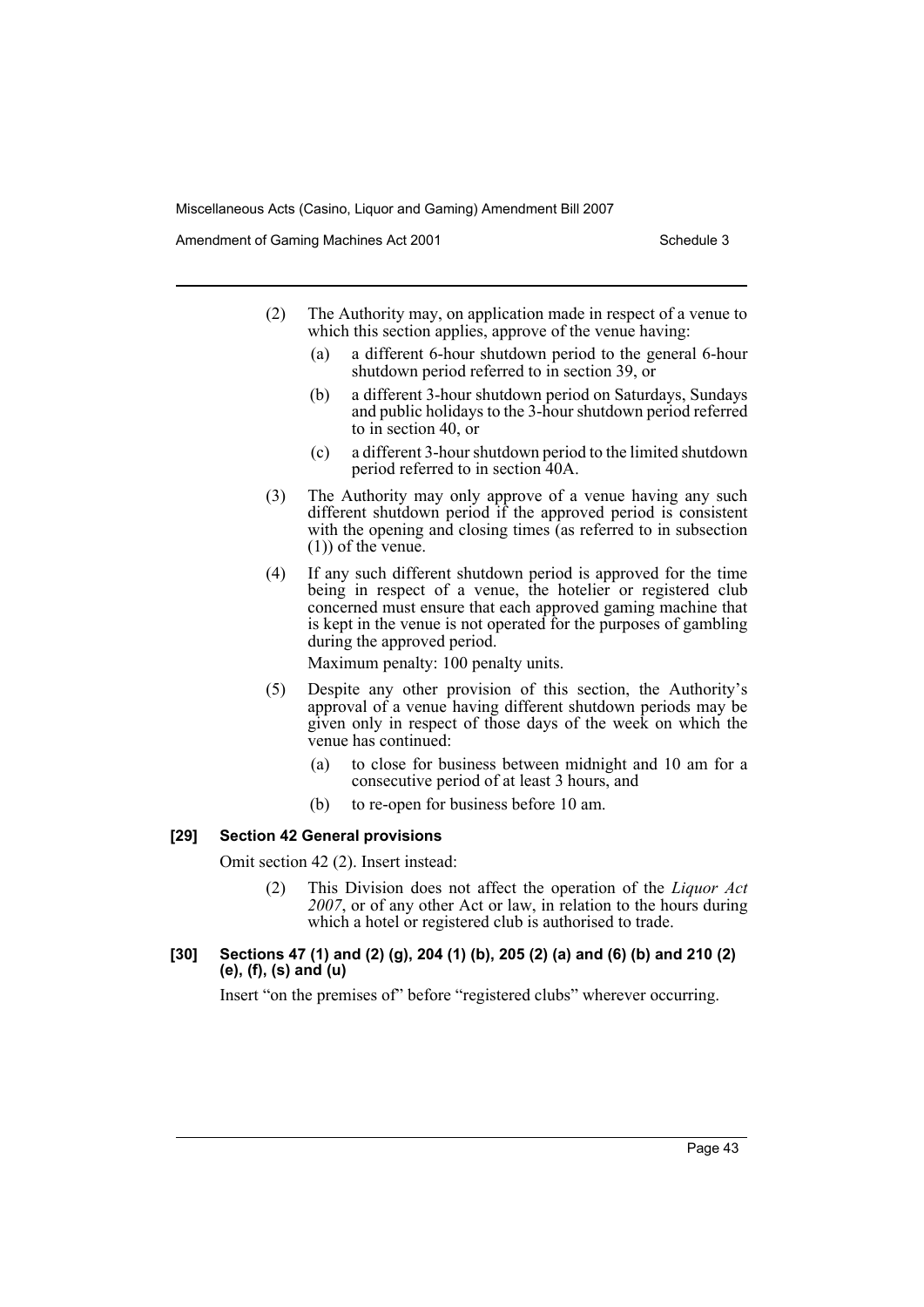Schedule 3 Amendment of Gaming Machines Act 2001

## **[31] Sections 47 (2) (c) (i) and 49 (1) (paragraph (b) (iv) of the definition of "responsible person")**

Omit "in the club" wherever occurring.

Insert instead "on the club's premises".

#### **[32] Section 48 Industry codes of practice**

Omit section 48 (1). Insert instead:

(1) For the purpose of providing practical guidance for the promotion of responsible practices and conduct in relation to approved gaming machines in hotels and on the premises of registered clubs, the Minister is to approve industry codes of practice that set out the standards to be observed by hoteliers and registered clubs.

## **[33] Section 48 (5)**

Omit "Department of Gaming and Racing".

Insert instead "NSW Office of Liquor, Gaming and Racing, Department of the Arts, Sport and Recreation".

#### **[34] Section 49 Self-exclusion of patrons from hotels and clubs**

Omit "or club" from section 49 (2).

Insert instead "or the entire club premises".

## **[35] Section 51 Hoteliers and clubs liable for operation of gaming machines by minors**

Omit "documentary evidence" from section 51 (2).

Insert instead "an evidence of age document (within the meaning of the *Liquor Act 2007*)".

#### **[36] Section 52 Minors not permitted in gaming machine areas**

Omit "of the registered club" from section 52 (4) (b).

#### **[37] Section 53 Minors required to provide information**

Omit "documentary evidence" from section 53 (1) (b).

Insert instead "an evidence of age document (within the meaning of the *Liquor Act 2007*)".

## **[38] Sections 56 (3) and 60 (3)**

Insert "on the premises of the" after "the hotel or" wherever occurring.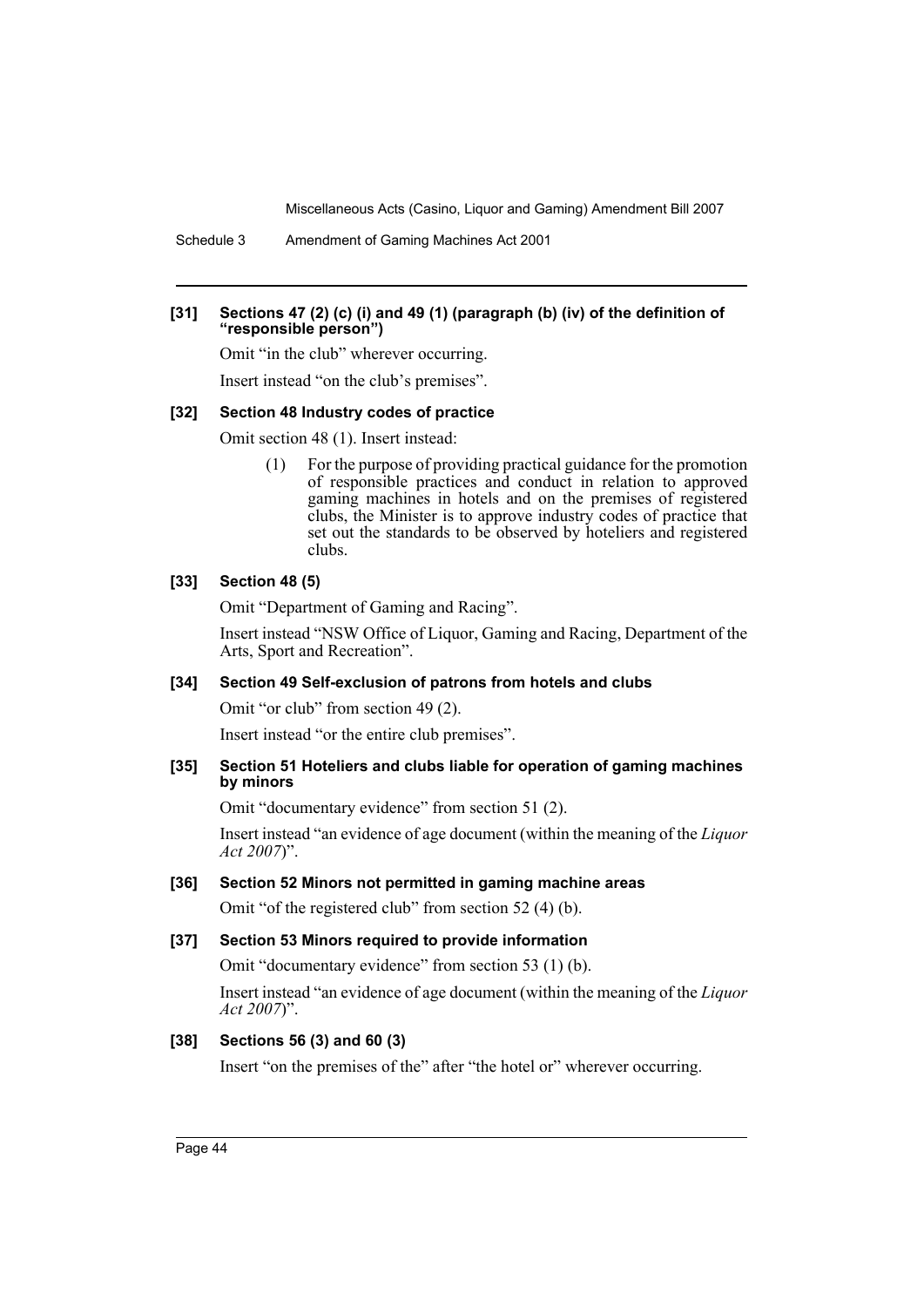Amendment of Gaming Machines Act 2001 Schedule 3

## **[39] Section 58 Cancellation of authorisations**

Omit "the Licensing Court" from section 58 (1) (a). Insert instead "a court".

# **[40] Section 58 (3)**

Omit "a registered club moves".

Insert instead "the licence of a registered club is removed".

# **[41] Section 58 (4)**

Omit the subsection. Insert instead:

(4) A reference in subsection (2) or (3) to the removal of a licence to other premises includes a reference to the carrying on of the business under the licence on temporary premises.

## **[42] Section 59 Authorisation to keep gaming machines in hotel subject to primary purpose test**

Omit "primary purpose test" from section 59 (1).

Insert "hotel primary purpose test (as referred to in section 15 of the *Liquor Act 2007*)".

# **[43] Section 60 Gaming machines not permitted in retail shopping centres**

Omit section 60 (2). Insert instead:

- (2) An approved gaming machine cannot be authorised to be kept in a hotel or on the premises of a registered club:
	- (a) that is or are part of a retail shopping centre or proposed retail shopping centre, or
	- (b) that was or were part of a retail shopping centre within the previous 12 months.

# **[44] Section 60 (5)**

Omit the subsection. Insert instead:

(5) If an application is granted under the *Liquor Act 2007* that results in the premises of a registered club being moved or extended to premises that are part of a retail shopping centre or proposed retail shopping centre, any authorisation to keep approved gaming machines in that new part of the club's premises ceases.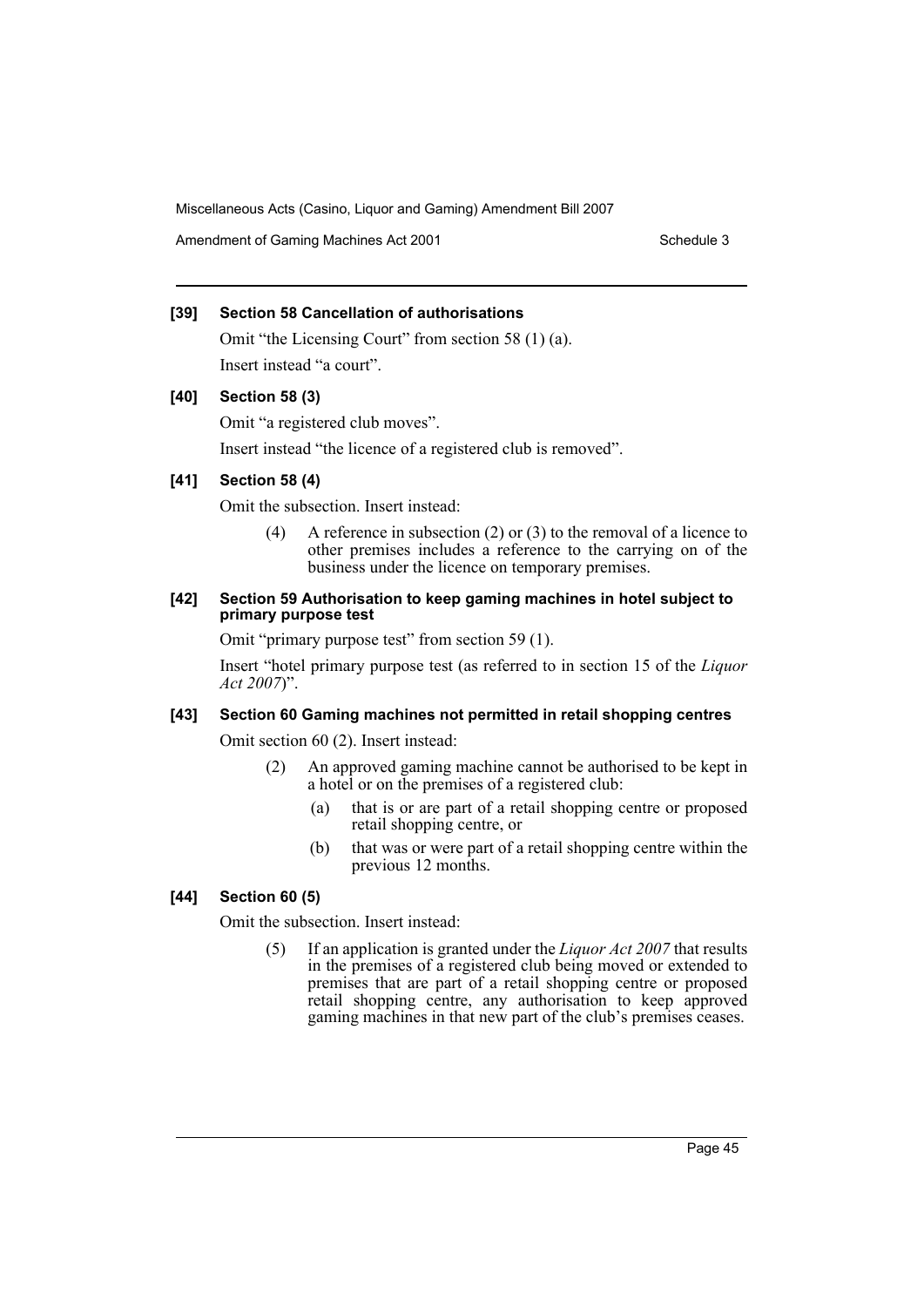#### **[45] Section 60A SIA threshold for hotel or club to be decreased if poker machine entitlements are transferred from retail shopping centre**

Omit section 60A (1). Insert instead:

(1) This section applies to a hotel that is, or to licensed club premises that are, part of a retail shopping centre or proposed retail shopping centre.

#### **[46] Part 5, Division 2, heading**

Omit "**Board**". Insert instead "**Authority**".

#### **[47] Part 5, Division 3, heading**

Omit "**Board's**". Insert instead "**Authority's**".

#### **[48] Section 67 Transfer of Authority's functions in relation to approved gaming machines**

Omit "section 75 of the *Liquor Act 1982*" from section 67 (5).

Insert instead "section 13 of the *Casino, Liquor and Gaming Control Authority Act 2007*".

#### **[49] Sections 70 (1) (d), 77 (2C) (b) and (6) (definition of "authorised person"), 80 (2) (b) and 194 (1) (f)**

Omit "a special inspector" wherever occurring.

Insert instead "an inspector".

## **[50] Section 70 Possession of approved gaming machine by unauthorised persons**

Omit section 70 (2) (b). Insert instead:

- (b) by a club if:
	- (i) the club has been disqualified from holding a licence under the *Liquor Act 2007* and the period of disqualification has not expired, or
	- (ii) the licence of the club has been cancelled under the *Liquor Act 2007*,

and the possession has not extended beyond a reasonable time after the disqualification or cancellation.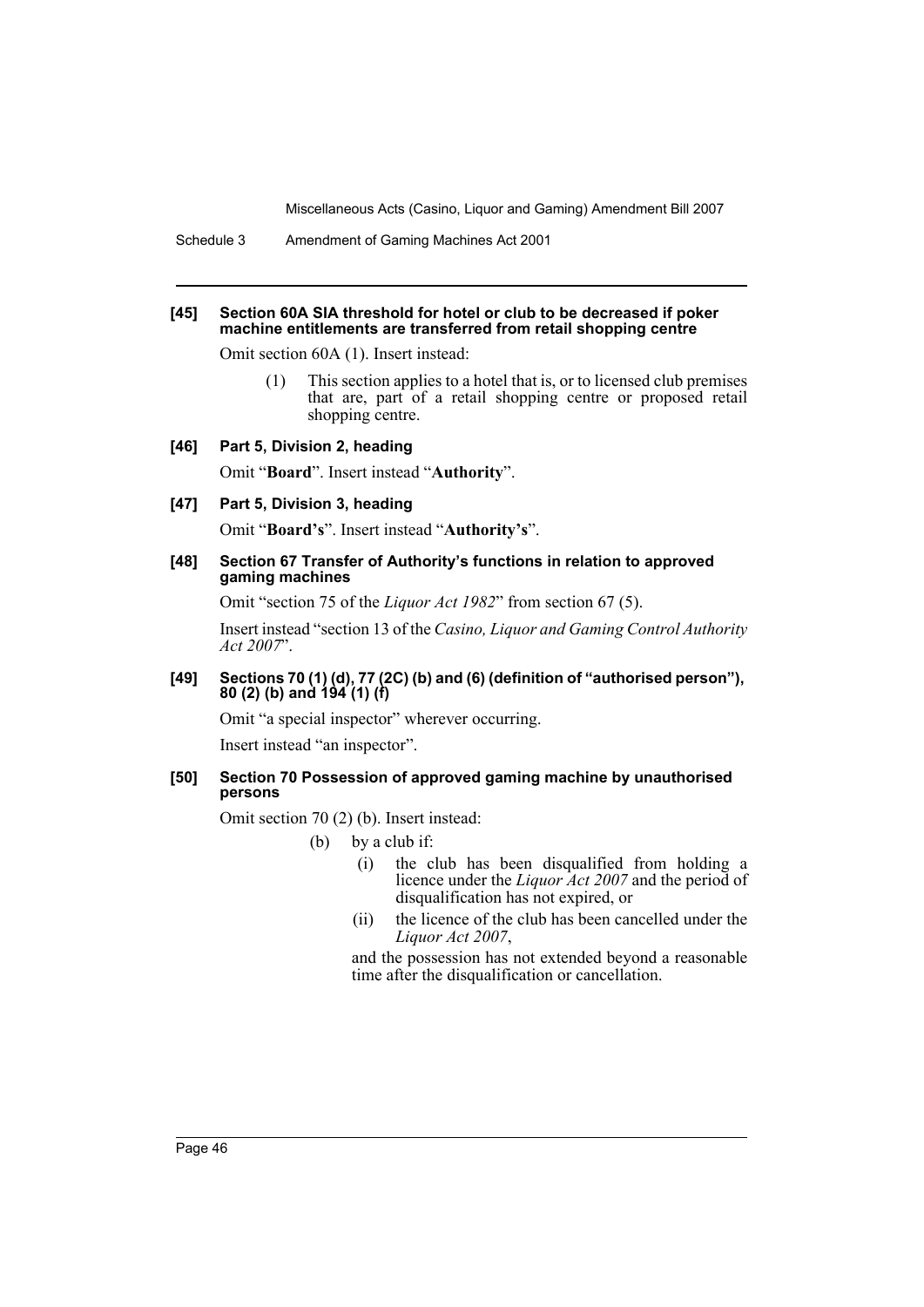Amendment of Gaming Machines Act 2001 Schedule 3

## **[51] Section 71 Supply and purchase of gaming machines**

Omit section 71 (5) (c). Insert instead:

(c) a club whose licence under the *Liquor Act 2007* has been cancelled (or which has been disqualified for a period from holding a club licence under that Act) if the supply is effected in accordance with arrangements approved by the Authority.

## **[52] Section 73 Sharing of receipts from gaming machines**

Omit section 73 (3) (b). Insert instead:

(b) is named in the statement referred to in section 41 of the *Liquor Act 2007*, or in the information provided to the Authority under section 55 of that Act, in relation to that licence.

## **[53] Section 85 Sale of gaming machines**

Omit section 85 (5) (c). Insert instead:

(c) a club whose licence under the *Liquor Act 2007* has been cancelled (or which has been disqualified for a period from holding a club licence under that Act) if the sale is effected in accordance with arrangements approved by the Authority.

## **[54] Sections 88 (1) and (2), 95 (3), 105 and 110 (1)**

Omit "Licensing Court" wherever occurring. Insert instead "Authority".

**[55] Section 88 Applications for gaming-related licences**

Omit section 88 (6).

## **[56] Sections 89 (1)–(3), 92, 120 and 124**

Omit "Principal Registrar" wherever occurring. Insert instead "Authority".

**[57] Section 91 Disclosure of interested parties** Omit "an affidavit" from section 91 (1).

Insert instead "a written statement".

# **[58] Section 91 (1) (a)**

Omit "the affidavit". Insert instead "the statement".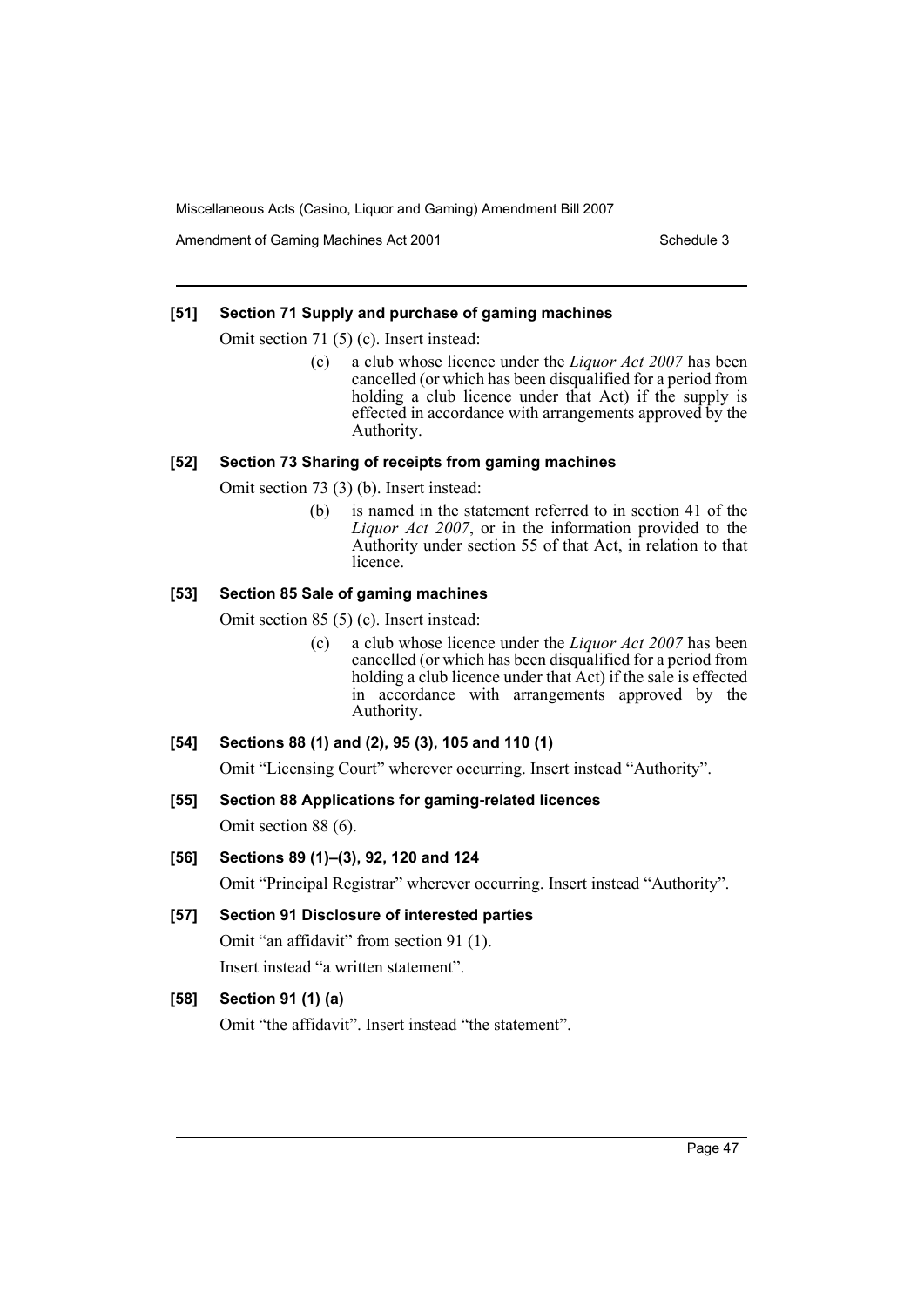Schedule 3 Amendment of Gaming Machines Act 2001

### **[59] Section 94**

Omit the section. Insert instead:

#### **94 Investigations, inquiries and referrals in relation to licence applications**

- (1) If the Authority receives an application for a gaming-related licence, the Authority:
	- (a) may carry out such investigations and inquiries in relation to the application as the Authority considers necessary for a proper consideration of the application, and
	- (b) is to refer the application to the Director unless the regulations otherwise provide.
- (2) The Director is to inquire into, and to report to the Authority on, such matters in relation to the application as the Authority may request.
- (3) For the purposes of subsection (2), the Director may carry out such investigations and inquiries in relation to the application as the Director considers necessary.
- (4) In particular, the Director may refer to the Commissioner of Police details of the application together with any supporting information in relation to the application that the Director considers to be appropriate for referral to the Commissioner.
- (5) The Commissioner of Police is to inquire into, and report to the Director on, such matters concerning the application as the Director may request.

## **[60] Section 95A**

Insert after section 95:

#### **95A Submissions in relation to licence applications**

- (1) Any person may, subject to and in accordance with the regulations, make a submission to the Authority in relation to an application for a gaming-related licence.
- (2) If any such submission is made to the Authority, the Authority is to take the submission into consideration before deciding whether or not to grant the gaming-related licence.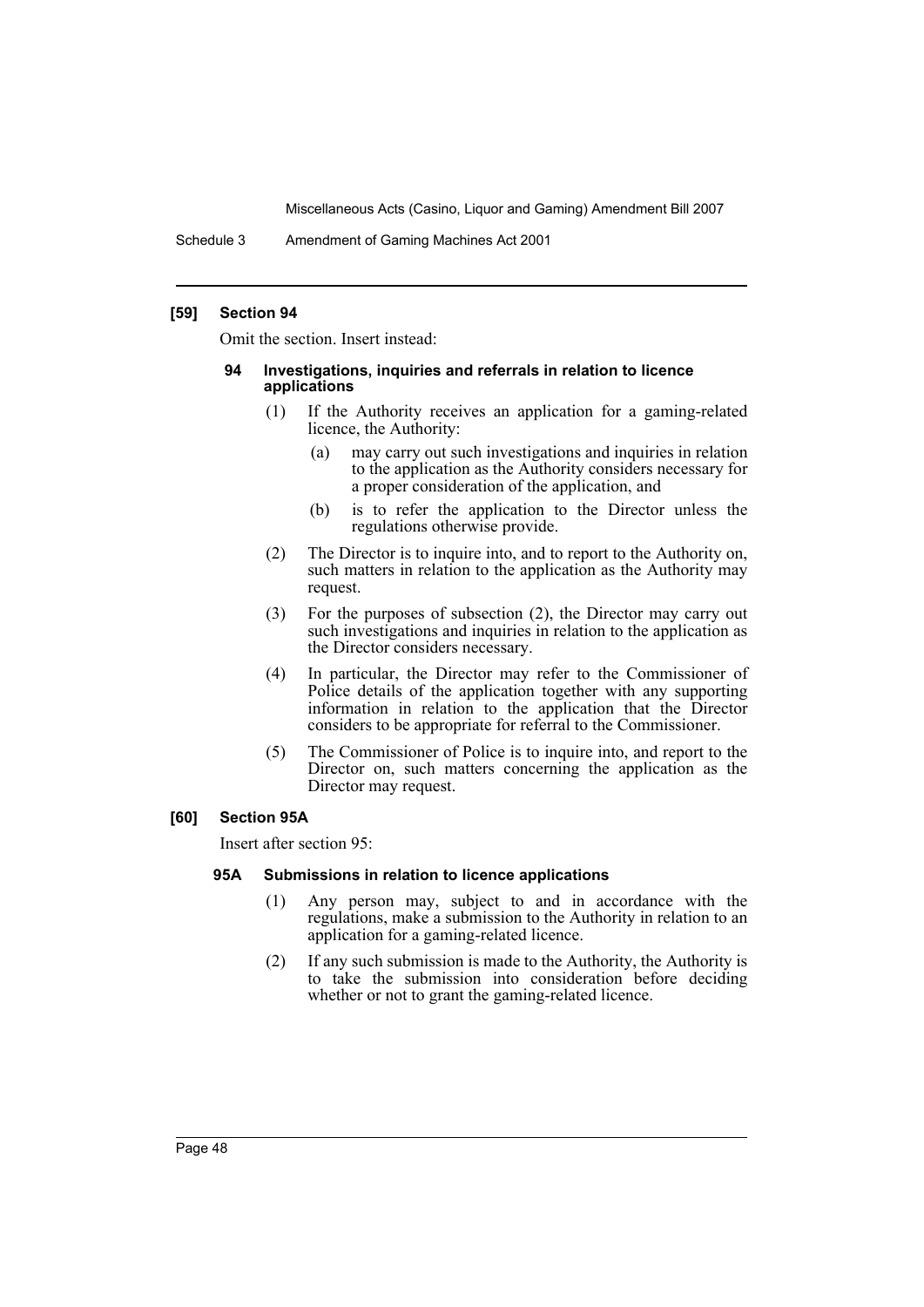Amendment of Gaming Machines Act 2001 Schedule 3

## **[61] Sections 101 and 102**

Omit the sections. Insert instead:

#### **101 Granting of gaming-related licences generally**

- (1) The Authority may, after considering an application for a gaming-related licence and any submissions received by the Authority in relation to the application, grant the licence or refuse to grant the licence.
- (2) The regulations may prescribe, or provide for the determination of, a fee in respect of the granting of a gaming-related licence. If any such fee is prescribed or determined, the gaming-related licence does not take effect unless the fee has been paid.
- (3) The Authority may, in granting a gaming-related licence, specify requirements that are to be complied with before the licence takes effect. The gaming-related licence does not take effect until such time as any such requirements have been complied with.
- (4) A gaming-related licence is to be in the form approved by the Authority.
- (5) The Authority must not grant a gaming-related licence unless the Authority is satisfied that the applicant is a fit and proper person to carry on the business or activity to which the licence relates.
- (6) The regulations may provide mandatory or discretionary grounds for refusing the granting of a gaming-related licence.

#### **102 Granting of testing facility licence**

A testing facility licence:

- (a) if granted, is to be granted in respect of premises specified in the licence, and
- (b) must not be granted unless the Authority is satisfied that the premises concerned are suitable for the testing of poker machines and devices in the nature of approved amusement devices.

#### **[62] Section 104**

Omit the section. Insert instead:

## **104 Conditions of gaming-related licences**

(1) A gaming-related licence is subject to: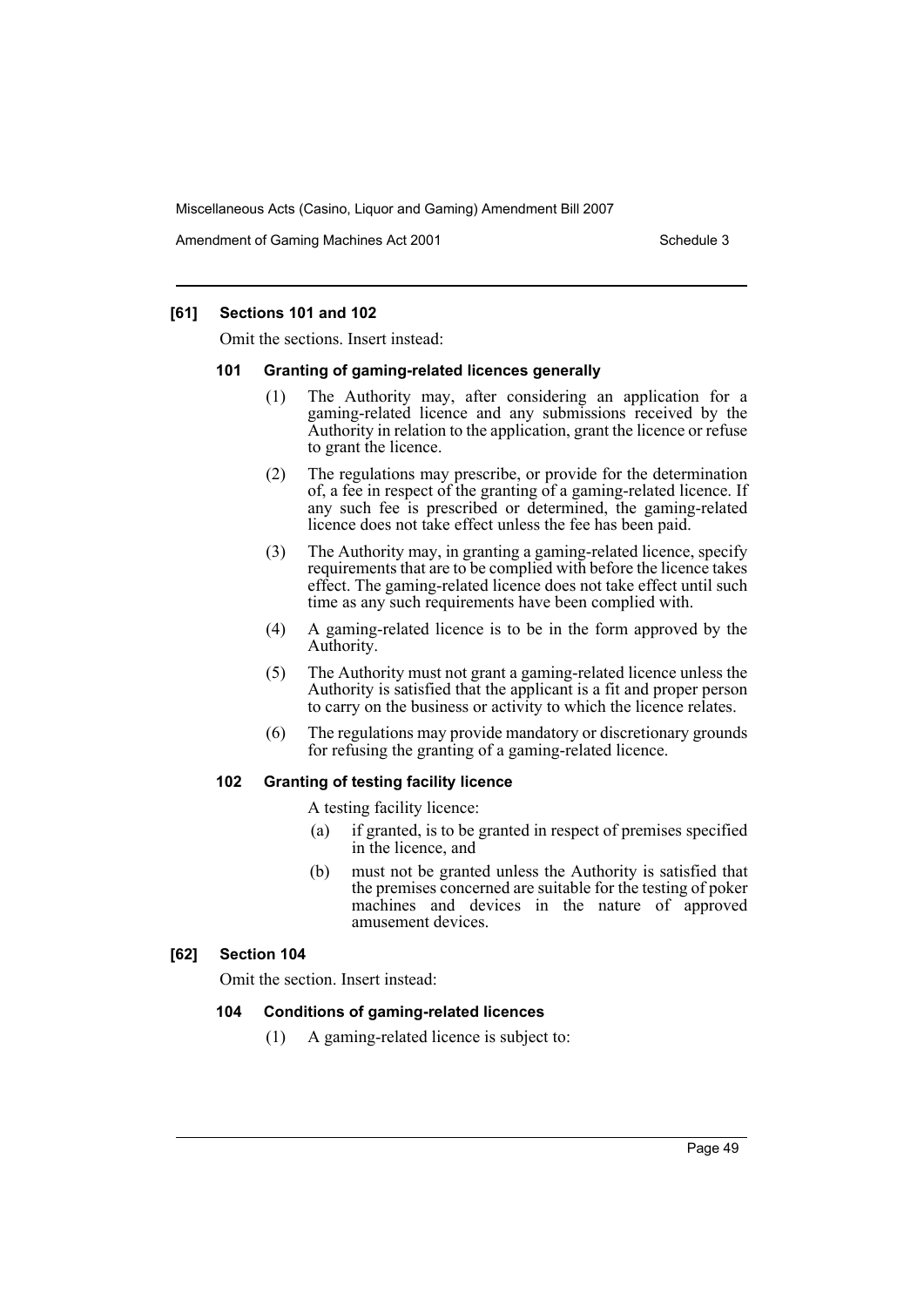- (a) such conditions as may be imposed by the Authority (whether at the time the licence is granted or at any later time) under this Act, and
- (b) such conditions as are imposed by this Act or prescribed by the regulations, and
- (c) such other conditions as are authorised to be imposed on the licence under this Act.
- (2) The holder of a gaming-related licence must comply with any conditions to which the licence is subject. Maximum penalty: 100 penalty units.
- (3) The Authority must not impose a condition on a gaming-related licence after it has been granted, or vary or revoke a condition that has been imposed by the Authority, unless the Authority has:
	- (a) given the licensee a reasonable opportunity to make submissions in relation to the proposed decision, and
	- (b) taken those submissions into consideration before making the decision.
- (4) The Authority may vary or revoke a condition of a gaming-related licence that has been imposed by the Authority:
	- (a) at any time on the application of the licensee or the Commissioner of Police, or
	- (b) at any time on the Authority's own initiative.
- (5) An application by a licensee under subsection (4) to vary or revoke a condition imposed by the Authority must:
	- (a) be in the form and manner approved by the Authority, and
	- (b) be accompanied by the fee prescribed by the regulations, and
	- (c) if required by the regulations to be advertised—be advertised in accordance with the regulations.
- (6) Any person may, subject to and in accordance with the regulations, make a submission to the Authority in relation to an application by a licensee under subsection (4).
- (7) If any such submission is made to the Authority, the Authority is to take the submission into consideration before deciding whether or not to vary or revoke the condition of the gaming-related licence concerned.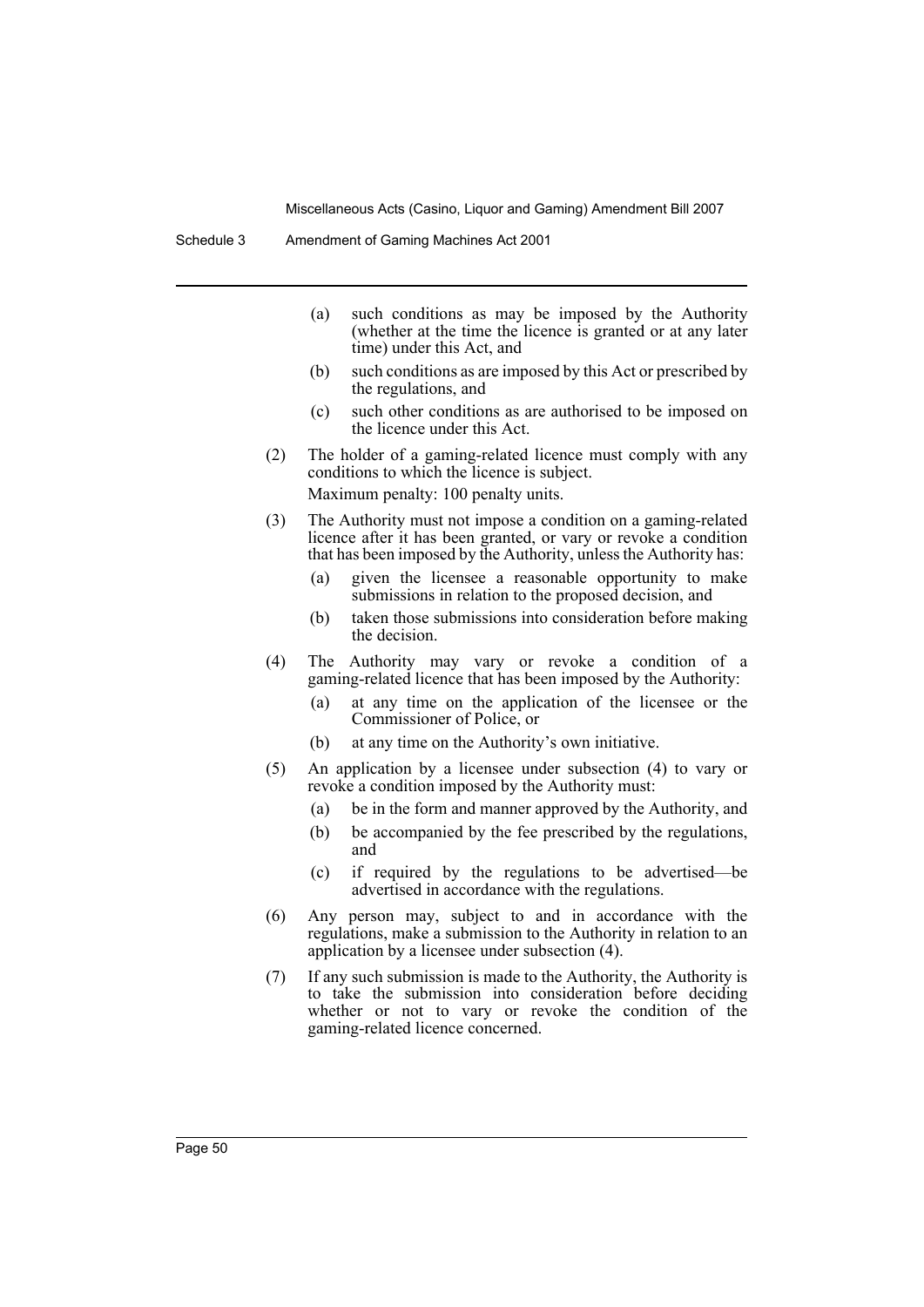Amendment of Gaming Machines Act 2001 Schedule 3

### **[63] Section 110 Application for reinstatement of cancelled gaming-related licence or work permit**

Omit "and lodged" from section 110 (3).

### **[64] Section 110 (4)**

Omit section 110 (4) and (5). Insert instead:

(4) The Authority may reinstate the licence or work permit if the Authority is satisfied that there is a reasonable explanation for the failure to pay the licence fee that resulted in the cancellation of the licence or work permit.

## **[65] Part 7, Division 4 Key officials**

Omit the Division.

#### **[66] Section 118 Control of business carried on under gaming-related licence**

Omit section 118 (1). Insert instead:

- (1) If a person (other than the licensee or a financial institution) becomes interested in the business, or the profits of the business, carried on under a gaming-related licence, it is a condition of the gaming-related licence that the Authority is to be provided with the following information within 28 days after the other person becomes so interested:
	- (a) the name and date of birth of the person so interested and, in the case of a proprietary company, the names of the directors and shareholders,
	- (b) a statement that the licensee has made all reasonable inquiries to ascertain the information referred to in paragraph (a).

#### **[67] Part 8**

Omit the Part. Insert instead:

# **Part 8 Disciplinary action**

#### **127 Interpretation**

(1) In this Part:

*close associate* means a close associate of a hotelier or gaming-related licensee.

*licensee* means:

(a) a hotelier, or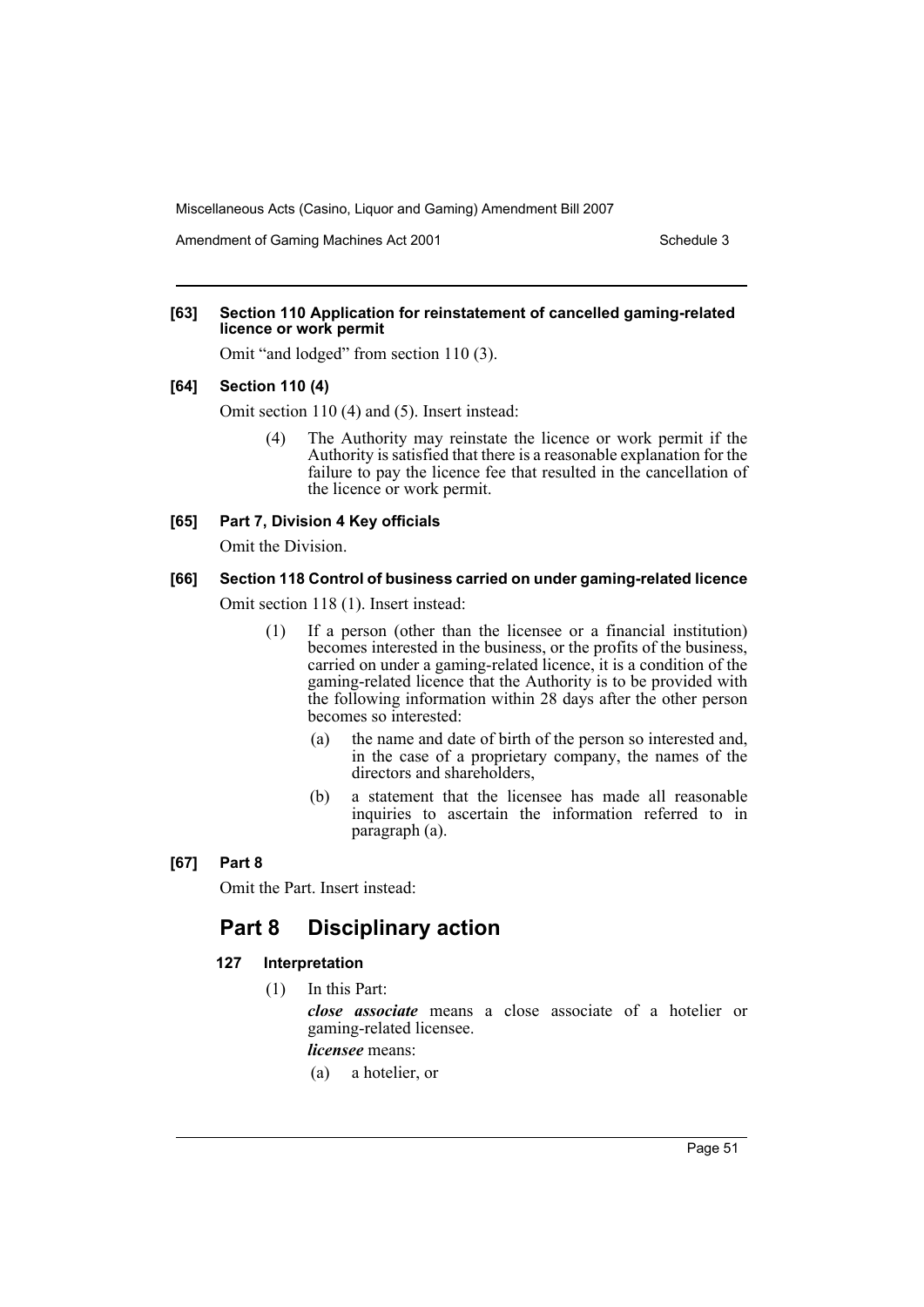- (b) a registered club, or
- (c) the holder of a gaming-related licence (referred to in this Part as *a gaming-related licensee*).
- (2) In this Part:
	- (a) a reference to a licensee includes a reference to a former licensee, and
	- (b) a reference to a conviction for an offence under this Act or the regulations does not include a reference to a conviction for an offence prescribed by the regulations for the purposes of this section.
- (3) Without limiting the grounds on which disciplinary action may be taken under this Part, the grounds for taking any such action may relate to conduct occurring before the substitution of this Part by Schedule 3 to the *Miscellaneous Acts (Casino, Liquor and Gaming) Amendment Act 2007*.

## **128 Director may carry out inquiries and investigations**

- (1) The Director may carry out such investigations and inquiries as the Director considers to be necessary in order to ascertain whether a complaint should be made under this Part in relation to a licensee or close associate.
- (2) The Commissioner of Police is to inquire into, and report to the Director on, such matters as the Director may request concerning the licensee or close associate to whom the complaint, if made, would relate.
- (3) The Director may, by notice in writing, require a licensee or close associate who is the subject of an investigation under this section to do one or more of the following things:
	- (a) provide, in accordance with directions in the notice, such information verified by statutory declaration as, in the opinion of the Director, is relevant to the investigation and is specified in the notice,
	- (b) produce, in accordance with directions in the notice, such records as, in the opinion of the Director, are relevant to the investigation and permit examination of the records, the taking of extracts from them and the making of copies of them,
	- (c) authorise a person described in the notice to comply with a requirement of the kind referred to in paragraph (a) or (b),
	- (d) furnish to the Director such authorisations and consents as the Director requires for the purpose of enabling the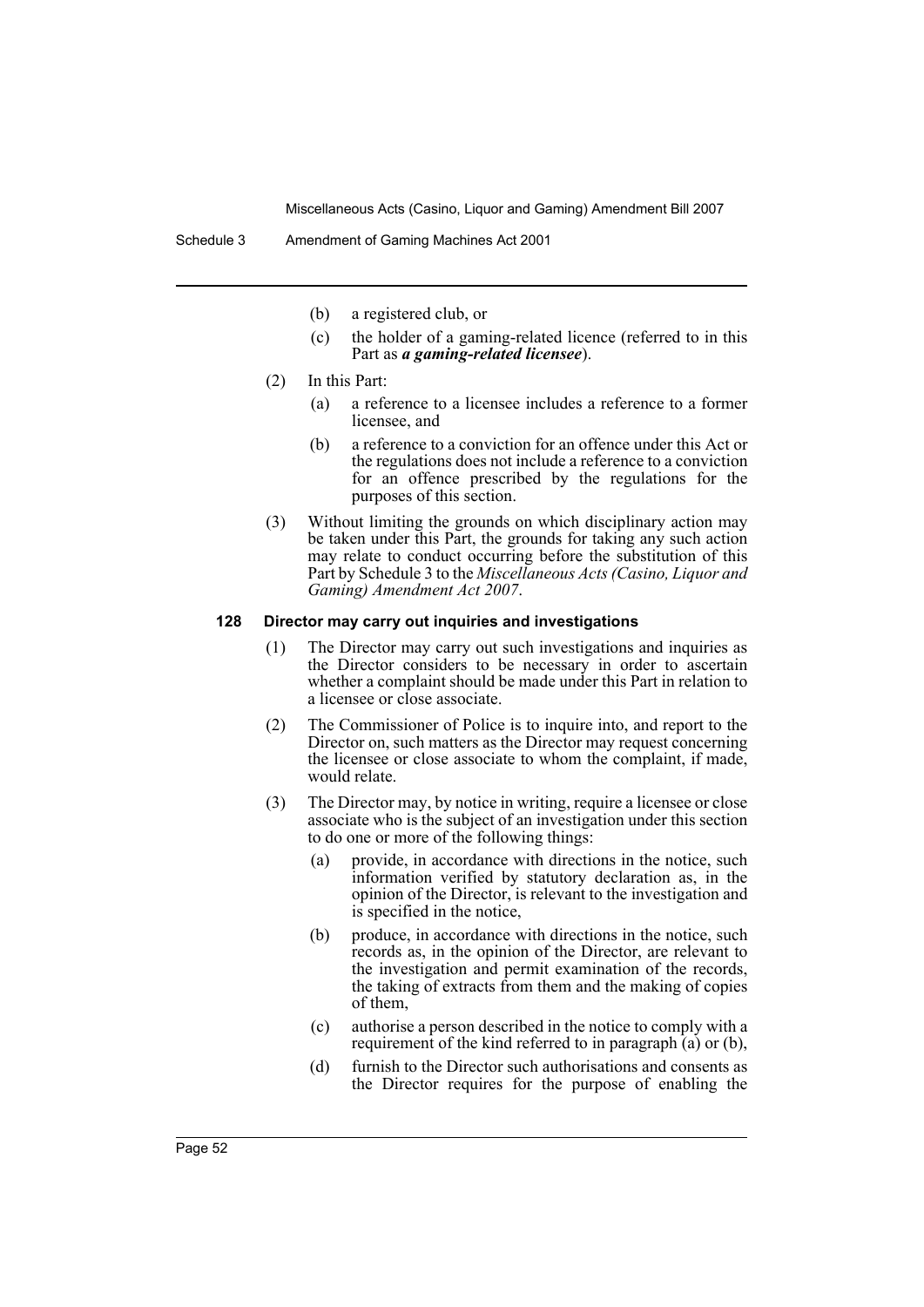Amendment of Gaming Machines Act 2001 Schedule 3

Director to obtain information (including financial and other confidential information) from other persons concerning the person under investigation and the person's associates.

- (4) A person who complies with a requirement of a notice under subsection (3) does not on that account incur a liability to another person.
- (5) A person must not fail to comply with a requirement of the Director contained in a notice under subsection (3). Maximum penalty: 20 penalty units.

## **129 Grounds for making complaint**

- (1) A complaint in relation to a licensee or close associate may be made to the Authority by any of the following (referred to in this Part as *the complainant*):
	- (a) the Director,
	- (b) the Commissioner of Police,
	- (c) a person authorised by the regulations to make a complaint under this Part.
- (2) A complaint must be in writing and specify the grounds on which it is made.
- (3) The grounds on which a complaint in relation to a licensee or close associate may be made are as follows:
	- (a) that the licensee:
		- (i) has contravened a provision of this Act or the regulations, or
		- (ii) has failed to comply with any requirement under this Act or the regulations that relates to the licensee, or
		- (iii) has been convicted of an offence under this Act or the regulations or of an offence prescribed by the regulations for the purposes of this section,
	- (b) that the hotelier or registered club has engaged in conduct that has encouraged, or is likely to encourage, the misuse and abuse of gambling activities in the hotel or on the premises of the club concerned,
	- (c) that the hotelier or registered club has failed to comply with any of the conditions to which an authorisation under Part 5 is subject (including, in the case of a hotelier, the condition that the hotelier comply with the hotel primary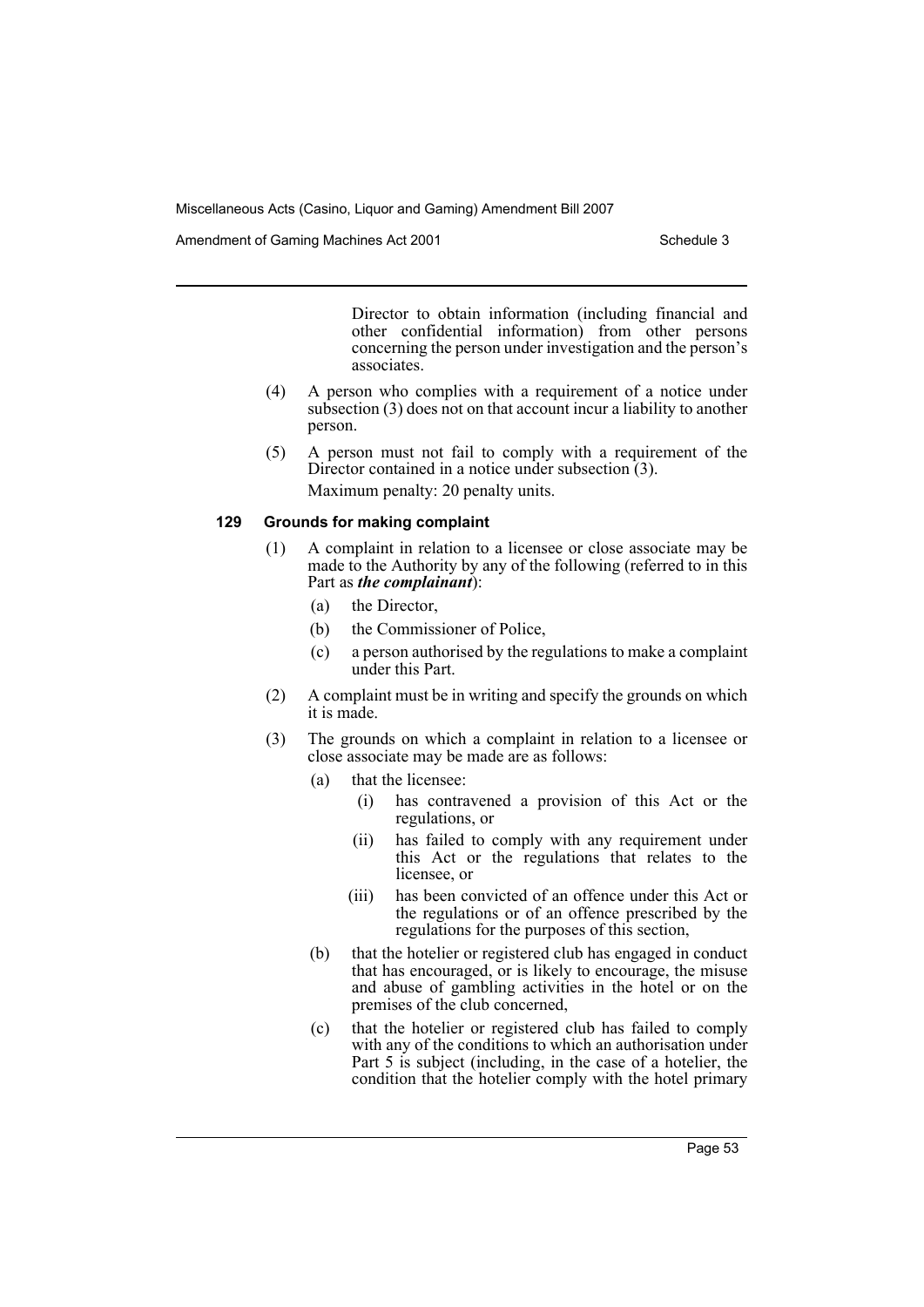purpose test as referred to in section 15 of the *Liquor Act 2007* in respect of the hotel),

- (d) that the hotelier or registered club has failed to pay tax within the meaning of the *Gaming Machine Tax Act 2001*, or an instalment of any such tax, within the time allowed by or under that Act, or has failed to pay a penalty or interest due for late payment of any such tax or instalment,
- (e) that the gaming-related licensee:
	- (i) has failed to comply with a condition of the gaming-related licence, or
	- (ii) has failed to comply with an order or direction of the Authority, or
	- (iii) has failed to make due payment of a penalty for late payment of a fee in accordance with this Act, or
	- (iv) is no longer a fit and proper person to hold a gaming-related licence,
- (f) that the close associate is (or has become) a close associate of a hotelier or gaming-related licensee while disqualified by the Authority from being a close associate,
- (g) that the close associate is not a fit and proper person to be a close associate of a hotelier or gaming-related licensee,
- (h) that a complaint against a hotelier or gaming-related licensee under this section has been made and that:
	- (i) the close associate knew or ought reasonably to have known that the hotelier or gaming-related licensee was engaging (or was likely to engage) in conduct of the kind to which the complaint relates, and
	- (ii) the close associate failed to take all reasonable steps to prevent the licensee from engaging in conduct of that kind,
- (i) that a person who is interested in the business, or in the conduct or profits of the business, carried on under the gaming-related licence is not a fit and proper person to be so interested,
- (j) that the gaming-related licence has not been exercised in the public interest,
- (k) that the licensee or close associate has failed to comply with a requirement of the Director made under section 128 in relation to the investigation of the licensee or close associate.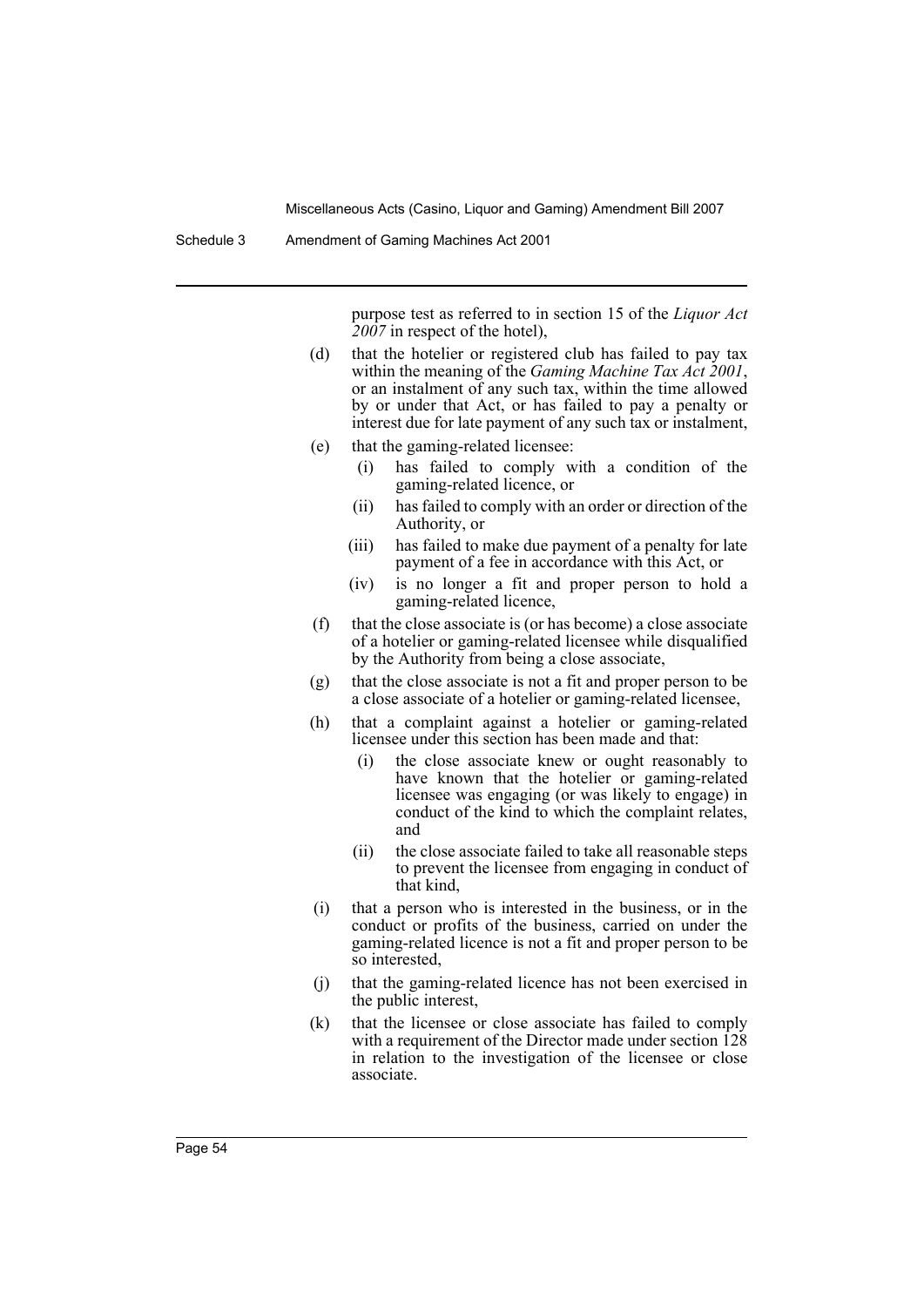Amendment of Gaming Machines Act 2001 Schedule 3

#### **130 Procedure for taking disciplinary action**

- (1) If a complaint in relation to a licensee or close associate is made under this Part, the Authority must, before taking any disciplinary action against the licensee or close associate, notify the licensee or close associate in writing of the grounds on which the Authority is proposing to take disciplinary action.
- (2) Any such notice is to invite the licensee or close associate to show cause, by way of a written submission, as to why the Authority should not take disciplinary action against the licensee or close associate.
- (3) The Authority must also, before taking disciplinary action against a gaming-related licensee, invite written submissions from the following persons:
	- (a) each person named in the written statement referred to in section 91 that accompanied the application for the licence,
	- (b) each person named in the information provided to the Authority (as required by section 118) who has become interested in the business, or the conduct of the business, carried out on the licence.
- (4) The Authority may specify:
	- (a) the time within which a submission under this section may be made, and
	- (b) any other requirements that must be complied with in relation to the making of any such submission.
- (5) If any written submission is made in accordance with this section, the Authority must take the submission into consideration in deciding whether or not to take disciplinary action against the licensee or close associate concerned.

#### **131 Disciplinary powers of Authority**

- (1) The Authority may deal with and determine a complaint that is made to it under this Part.
- (2) If the Authority is satisfied that any of the grounds on which the complaint was made apply in relation to the licensee or close associate, the Authority may decide not to take any action or may decide to do any one or more of the following:
	- (a) order the hotelier or gaming-related licensee to pay, within such time as is specified in the order: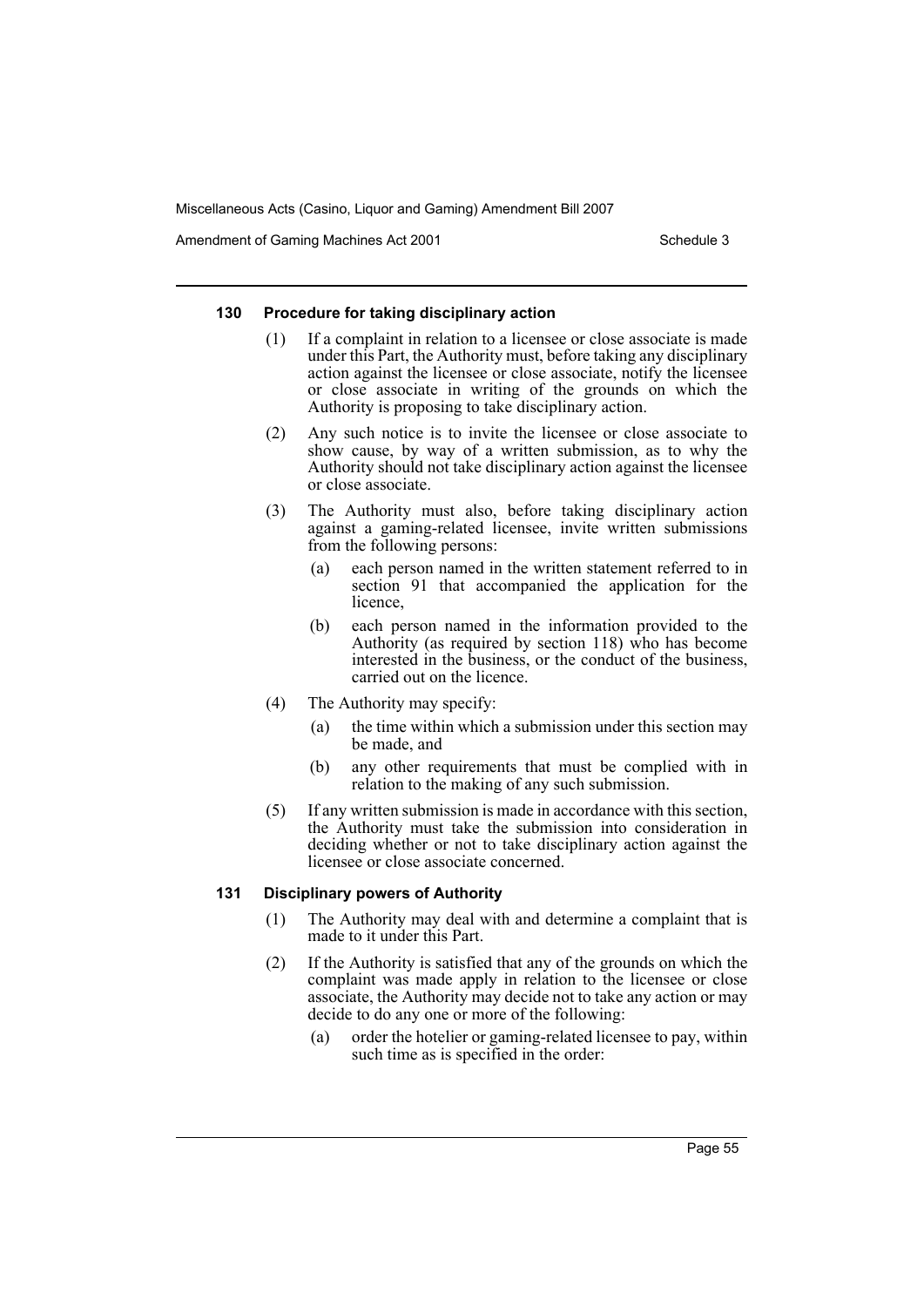Schedule 3 Amendment of Gaming Machines Act 2001

- (i) a monetary penalty not exceeding 500 penalty units (in the case of a corporation) or  $200$  penalty units (in any other case), or
- (ii) if circumstances of aggravation exist in relation to the complaint—a monetary penalty not exceeding 1,000 penalty units (in the case of a corporation) or 400 penalty units (in any other case),
- (b) order the registered club to pay, within such time as is specified in the order, a monetary penalty not exceeding 2,500 penalty units or, if circumstances of aggravation exist in relation to the complaint, not exceeding 5,000 penalty units,
- (c) if the ground that applies is any of the grounds referred to in section 129 (3) (a), (b), (c), (d) or (f):
	- (i) cancel the hotelier's or registered club's licence under the *Liquor Act 2007* or the gaming-related licence, or
	- (ii) suspend the hotelier's or registered club's licence under the *Liquor Act 2007* or the gaming-related licence for such period as the Authority thinks fit, or
	- (iii) cancel, suspend or modify any authorisation or approval under this Act for the hotelier or registered club to keep approved gaming machines, or
	- (iv) disqualify the hotelier or registered club from keeping approved gaming machines for such period as the Authority thinks fit,
- (d) cancel the gaming-related licensee's licence or suspend the licence for such period as the Authority thinks fit,
- (e) impose or vary a condition to which the gaming-related licence is subject,
- (f) disqualify the gaming-related licensee from holding a gaming-related licence for such period as the Authority thinks fit,
- (g) disqualify the close associate from being a close associate of a licensee for such period as the Authority thinks fit,
- (h) disqualify the close associate from holding a gaming-related licence for such period as the Authority thinks fit,
- (i) order the licensee to pay the amount of any costs incurred: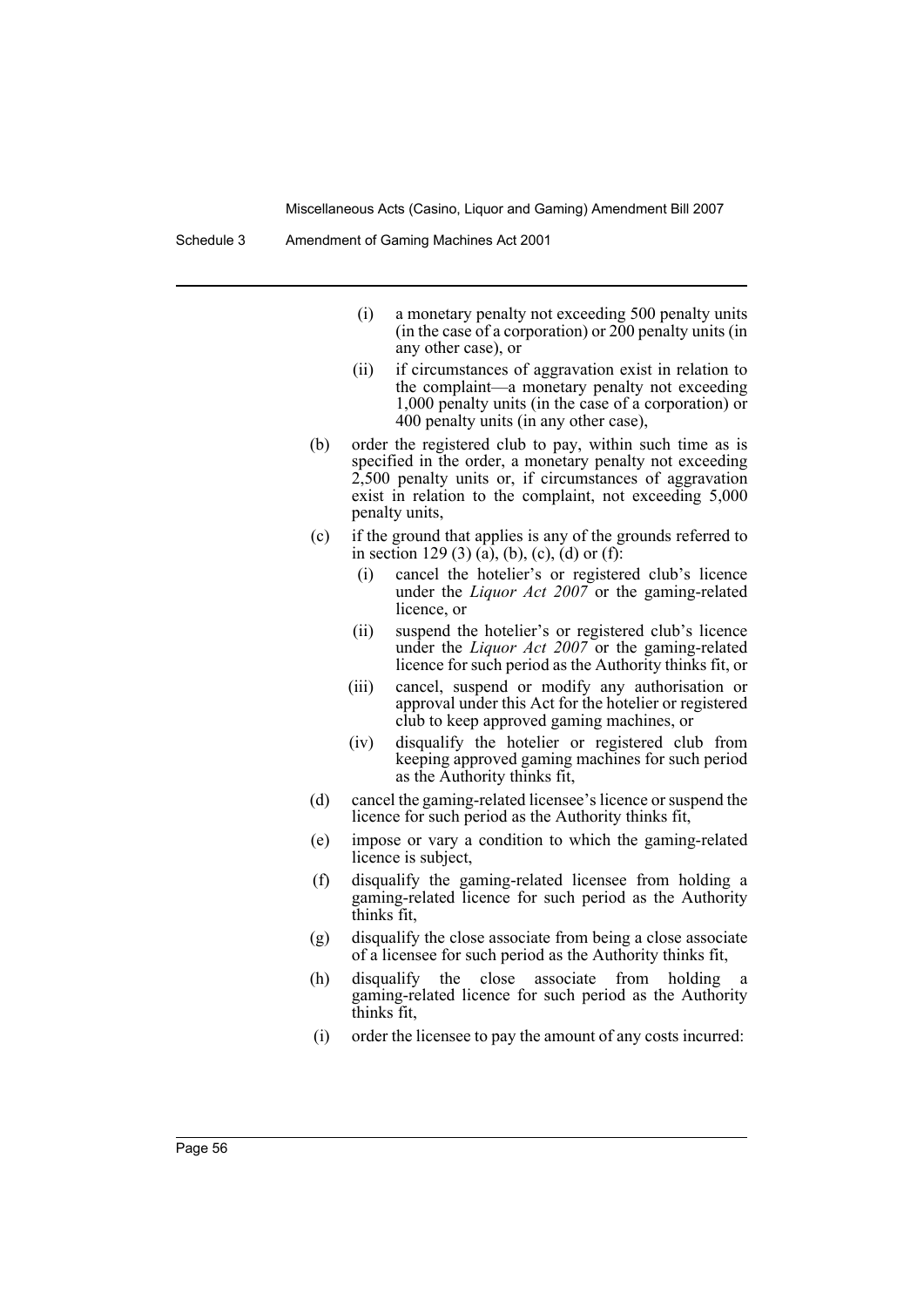Amendment of Gaming Machines Act 2001 Schedule 3

- (i) by the Director in carrying out any investigation or inquiry under section 128 in relation to the licensee or close associate, or
- (ii) by the Authority in connection with the taking of disciplinary action against the licensee or close associate under this section,
- (j) reprimand the licensee or close associate.
- (3) If the Authority orders a licensee to pay a monetary penalty under this section and the penalty is not paid within the time specified in the order, the Authority may:
	- (a) cancel the licence, or
	- (b) suspend the licence until such time as the penalty is paid (or for such other period as the Authority thinks fit).
- (4) While a person is disqualified by the Authority under this section from being a close associate of a gaming-related licensee, the person is conclusively presumed for the purposes of this Act to be a person who is not a fit and proper person to be a close associate of a gaming-related licensee.
- (5) For the purposes of this section, circumstances of aggravation exist in relation to a complaint if any of the following paragraphs applies:
	- (a) the complaint alleges that for the reasons specified in the complaint the matter of the complaint is so serious as to warrant the taking of action that is available to the Authority when circumstances of aggravation exist,
	- (b) the Authority, in finding that the matter of the complaint has been made out, is of the opinion (having regard to such matters as the number and seriousness of the contraventions involved, the number of people involved in the contravention, the seriousness of the outcome of the contravention, or other relevant considerations) that the matter of the complaint is so serious as to warrant the taking of action that is available to the Authority when circumstances of aggravation exist.

#### **131A Procedure for implementing disciplinary action**

- (1) If the Authority decides to take disciplinary action against a licensee or close associate under this Part, the Authority is required to serve on the licensee or close associate a notice informing the person of the Authority's decision.
- (2) The notice must include the reasons for the Authority's decision.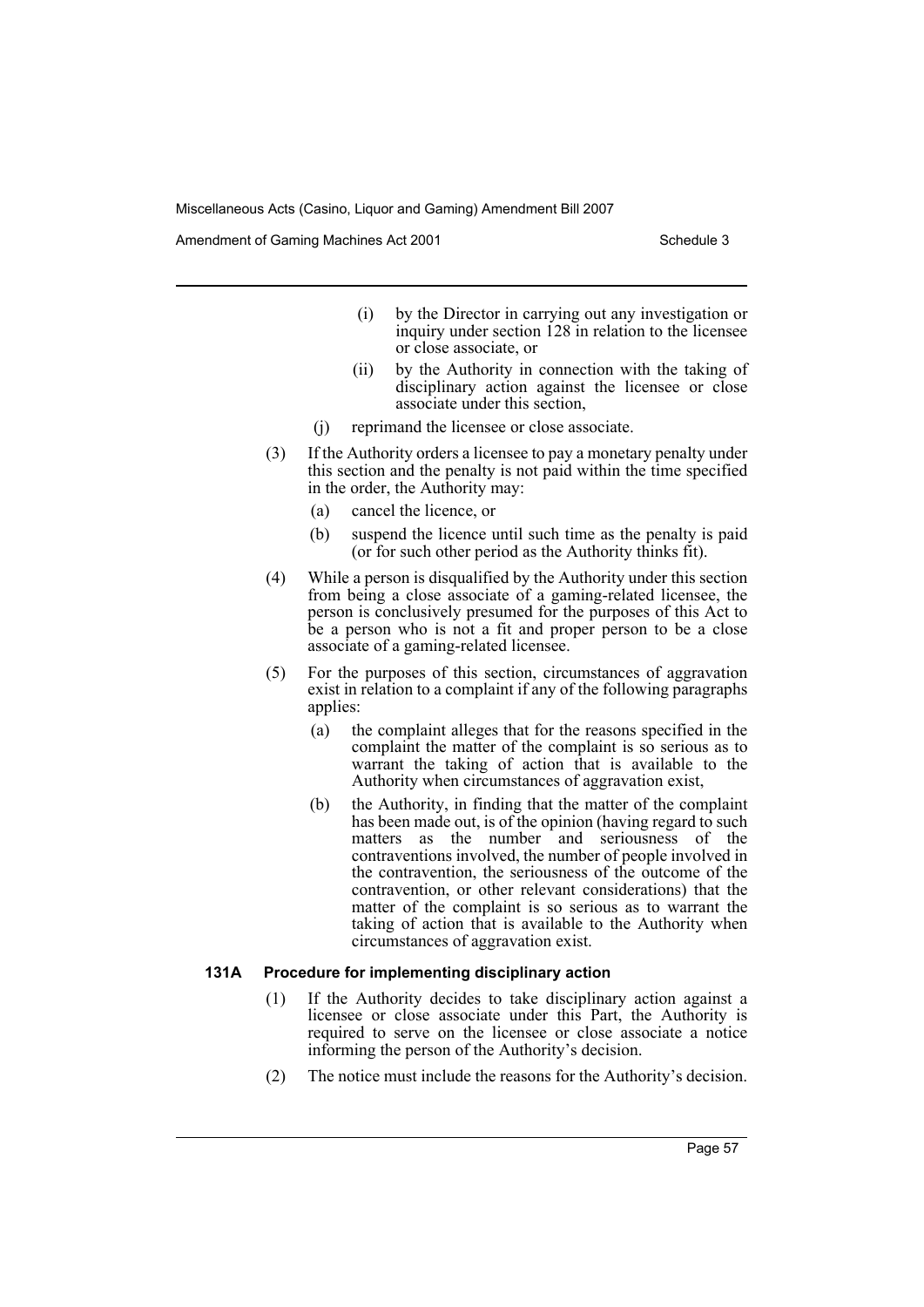- (3) Any disciplinary action under this Part takes effect when notice of it is given or on a later date specified in the notice.
- (4) The Authority may, by serving a further notice on the licensee or close associate concerned, cancel a notice under this section before the notice takes effect.
- (5) The Authority is not prevented from taking disciplinary action under this Part merely because the licensee or close associate is subject to criminal or civil proceedings that relate to the same matters or incident to which the disciplinary action relates.

#### **131B Requirement for legal member of Authority to be present**

The Authority cannot determine any complaint made to it under this Part (including any decision to take any disciplinary action) unless a member of the Authority who is or has been a Judge, or who has been an Australian lawyer for at least 7 years, is present at the meeting of the Authority (or the committee of the Authority) at which the complaint is determined or the decision to take the action is made.

### **131C Review by ADT of decision by Authority under this Part**

- (1) An application for the review of a decision by the Authority in relation to a complaint under this Part may be made to the Administrative Decisions Tribunal.
- (2) An application for such a review may be made by:
	- (a) the licensee or person against whom any disciplinary action is taken by the Authority in relation to the complaint, or
	- (b) the complainant.
- (3) Part 2 of Chapter 5 of the *Administrative Decisions Tribunal Act 1997* does not apply to an application to the Administrative Decisions Tribunal for a review of a decision by the Authority under this Part.

#### **[68] Section 133A Technicians required to connect gaming machines to authorised CMS**

Omit section 133A (3). Insert instead:

(3) If any such details are recorded in a CMS connectivity certificate by a technician in relation to an approved gaming machine in a hotel or on the premises of a registered club, the hotelier or club must: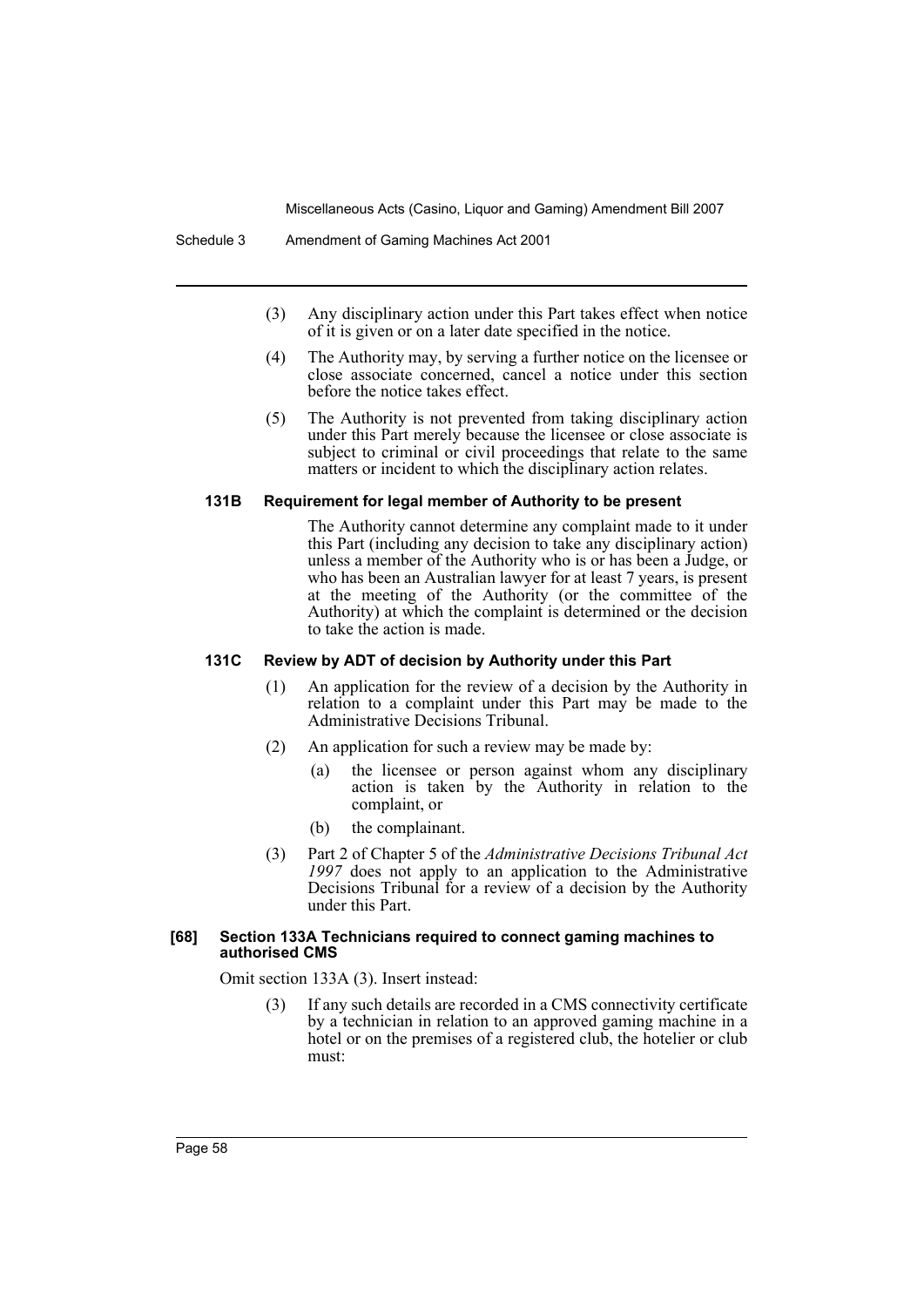Amendment of Gaming Machines Act 2001 Schedule 3

- (a) keep a copy of the certificate in the hotel or on the premises of the club, and
- (b) if requested to do so by an inspector, produce the copy for inspection by the inspector.

Maximum penalty: 10 penalty units.

## **[69] Section 140A**

Insert after section 140:

#### **140A Protection from personal liability**

Anything done or omitted to be done by a person who is an employee of the CMS licensee in exercising the functions conferred or imposed on the person by or under this Act, or in the course of the administration of this Act, does not, if it was done or omitted to be done in good faith, subject the person personally to any action, liability, claim or demand.

## **[70] Section 141 Definitions**

Omit the definition of *participating club*. Insert instead:

*participating club* means a registered club whose premises are part of an authorised inter-club linked gaming system.

## **[71] Section 153 Granting of links licence**

Omit "or registered clubs" from section 153 (5) (d). Insert "or club premises".

**[72] Part 13 Investigation and enforcement powers**

Omit the Part.

#### **[73] Part 14, heading**

Omit "**Legal**". Insert instead "**Criminal**".

**[74] Part 14, Division 1 Appeals and reviews** Omit the Division.

## **[75] Part 14, Division 2, heading**

Omit the heading.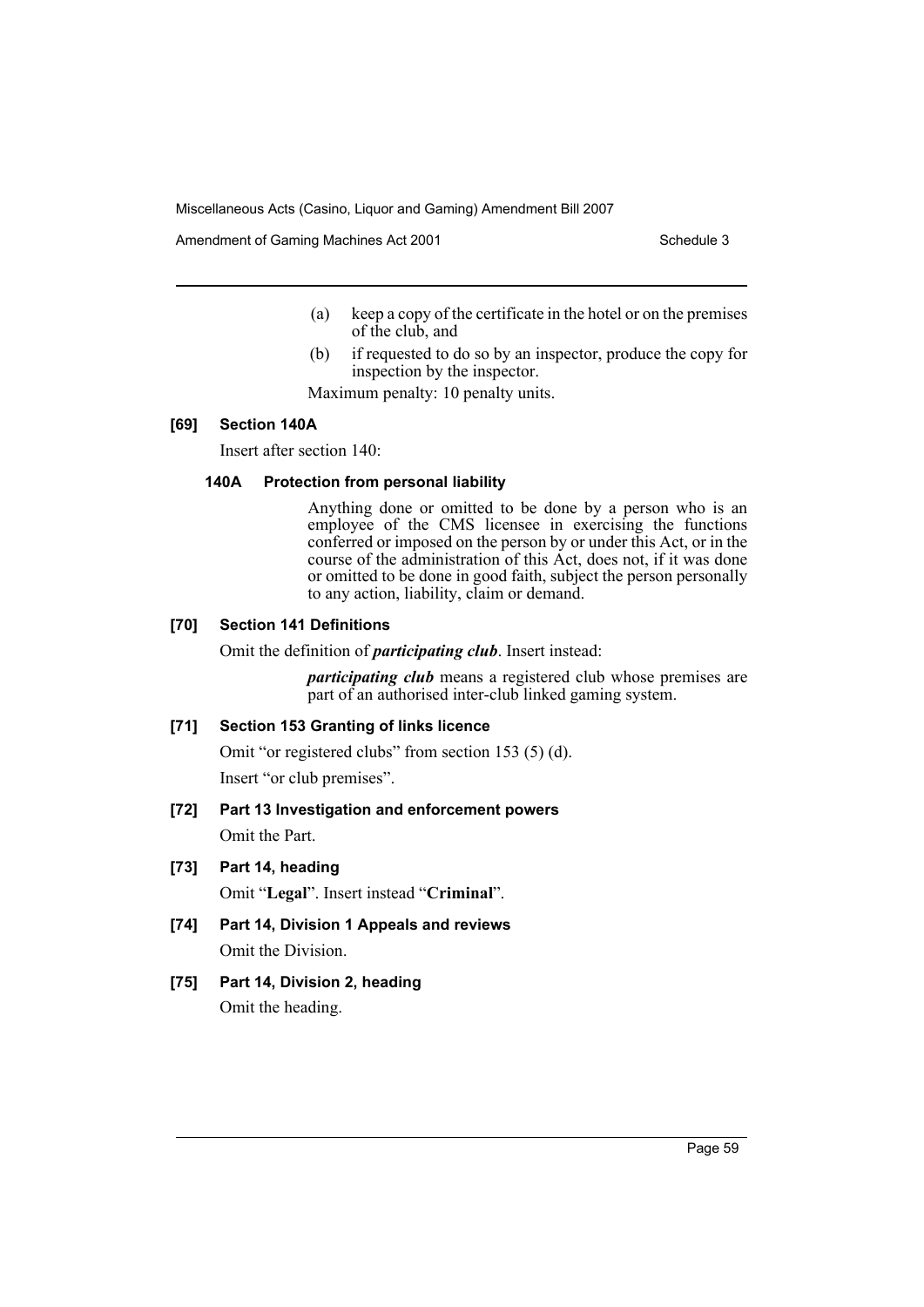Schedule 3 Amendment of Gaming Machines Act 2001

### **[76] Section 194 Evidentiary provisions**

Omit "legal proceedings under this Act" from section 194 (1).

Insert instead "proceedings under this Act (whether or not for an offence under this Act or the regulations)".

## **[77] Section 194 (2)**

Omit the subsection. Insert instead:

(2) In any proceedings for an offence under this Act or the regulations, an allegation that, at a specified time, a person was under the age of 18 years is evidence of the truth of the allegation unless the defendant denies the allegation in the manner prescribed by the regulations.

## **[78] Section 197**

Omit the section. Insert instead:

## **197 Proceedings for offences**

- (1) Proceedings for an offence under this Act or the regulations are to be dealt with summarily before the Local Court.
- (2) Proceedings for an offence under this Act or the regulations may be commenced within but not later than 12 months after the date on which the offence is alleged to have been committed.

## **[79] Section 198**

Omit the section. Insert instead:

#### **198 Additional penalties**

In addition to any other penalty that a court may impose for an offence committed by a hotelier, registered club or holder of a gaming-related licence under this Act or the regulations, the court may, if it thinks it appropriate, do any one or more of the following:

- (a) cancel the hotel licence, club licence or gaming-related licence concerned,
- (b) cancel, suspend or modify any authorisation or approval under this Act for the hotelier or registered club to keep approved gaming machines,
- (c) disqualify the hotelier or registered club from keeping approved gaming machines for such period as the court thinks fit,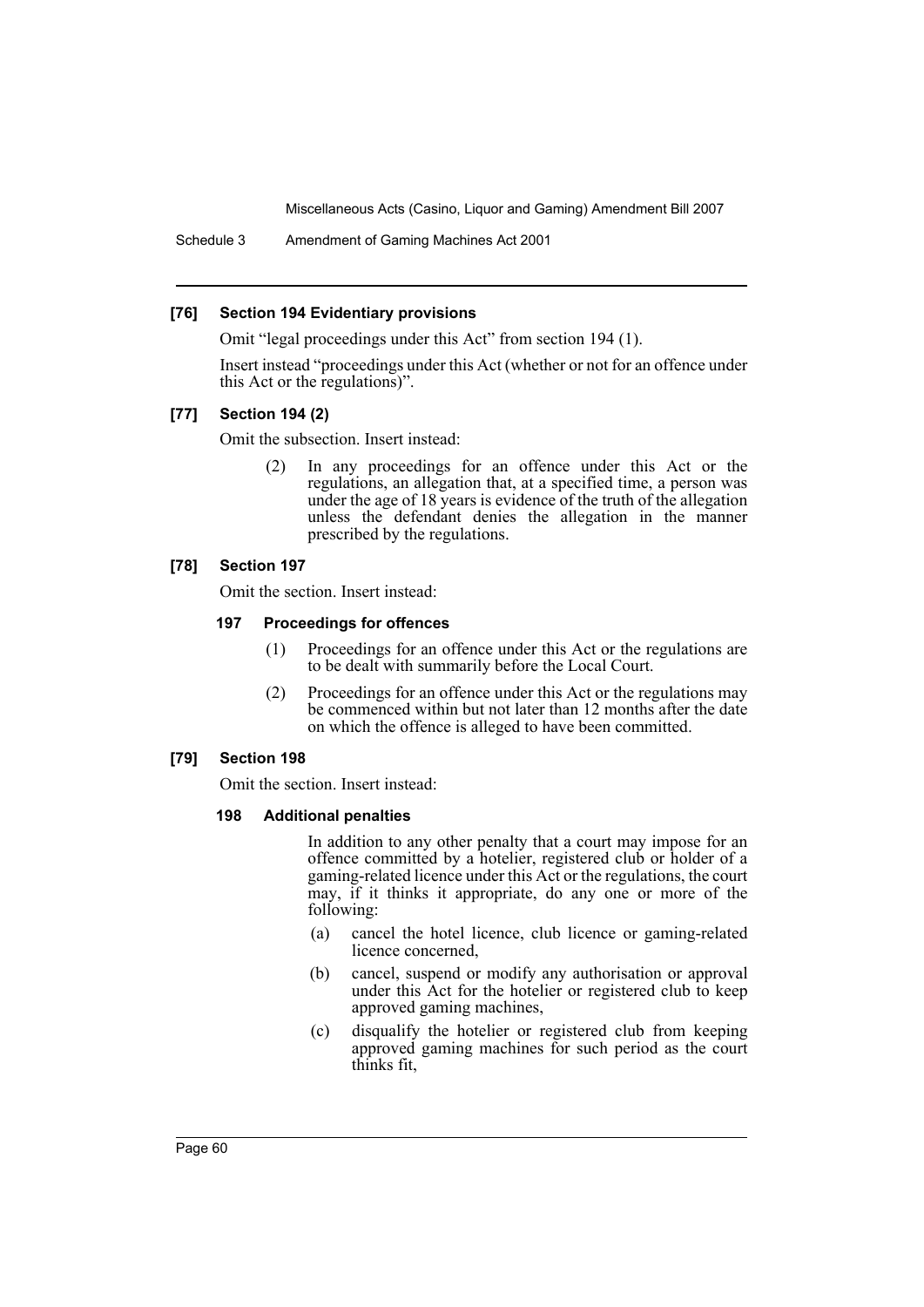Amendment of Gaming Machines Act 2001 Schedule 3

- (d) impose a condition to which the hotel licence, club licence or gaming-related licence is to be subject or revoke or vary a condition to which the hotel licence, club licence or gaming-related licence is subject,
- (e) suspend the hotel licence, club licence or gaming-related licence for such period, not exceeding 12 months, as the court thinks fit,
- (f) disqualify the holder of the gaming-related licence from holding a gaming-related licence for such period as the court thinks fit,
- (g) reprimand the hotelier, registered club or holder of the gaming-related licence.

## **[80] Section 199 Remedial orders**

Omit section 199 (1). Insert instead:

- (1) In addition to or as an alternative to:
	- (a) any disciplinary action that the Authority may take under Part 8, or
	- (b) any penalty that a court imposes in any proceedings in which it finds a person guilty of an offence under this Act or the regulations (being an offence that is prescribed by the regulations for the purposes of this section),

the Authority or the court (as the case requires) may make an order requiring a responsible person to undertake any specified course of training that the Authority or the court considers will promote responsible practices in relation to the keeping and operation of approved gaming machines in the hotel or on the premises of the club concerned.

#### **[81] Section 199 (3)**

Insert after section 199 (2):

- (3) For the purposes of this section, *responsible person* means:
	- (a) in the case of a hotel—the hotelier, the manager of the hotel or any other person involved in the conduct of gambling activities in the hotel, and
	- (b) in the case of a registered club—the secretary of the club or any director or employee of the club.

#### **[82] Section 202 Liability of management and directors of corporate holders of gaming-related licences**

Omit "a holder" from section 202 (1). Insert instead "holder".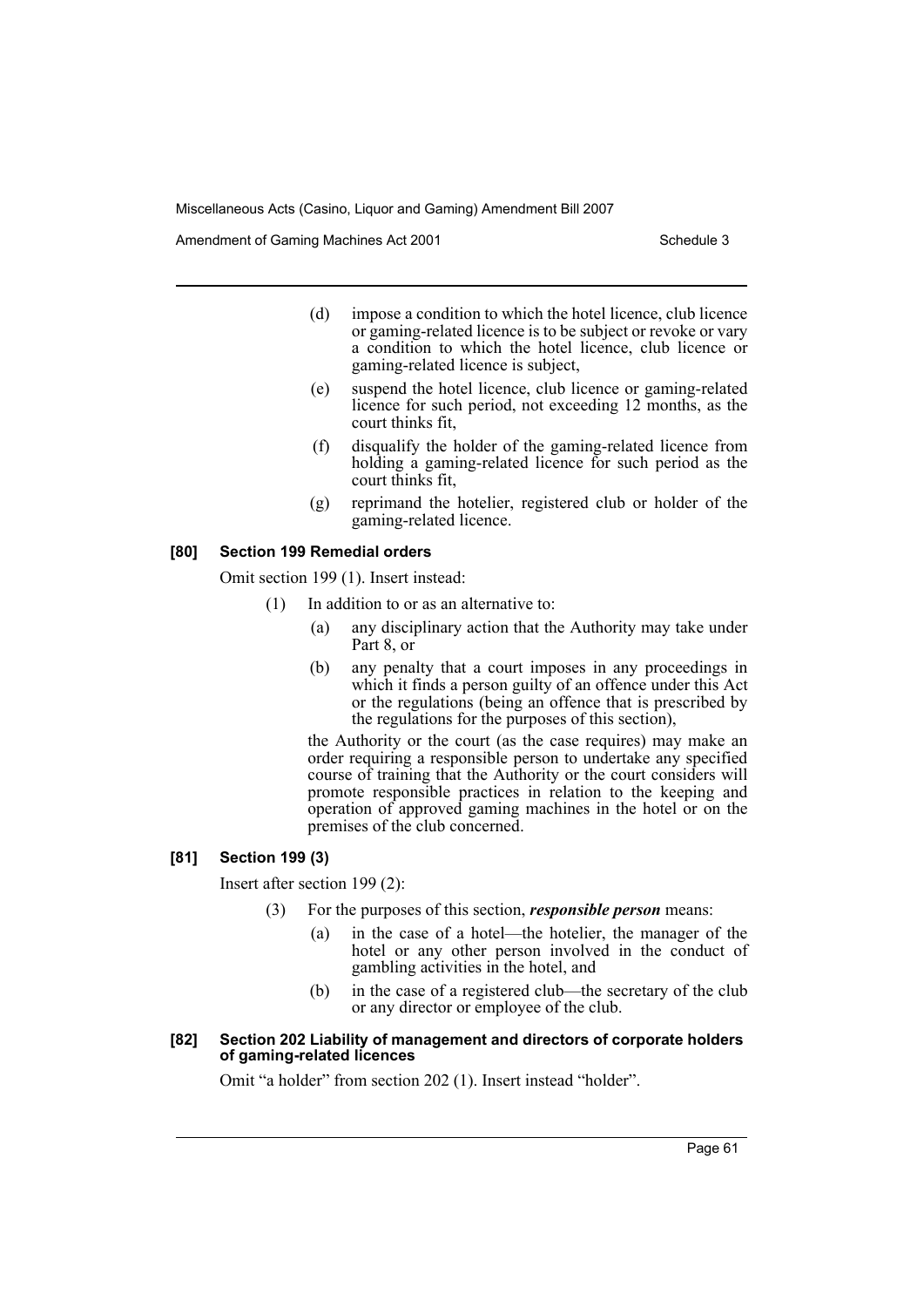Schedule 3 Amendment of Gaming Machines Act 2001

## **[83] Section 203 Penalty notices**

Omit ", the Director or a special" from the definition of *authorised officer* in section 203 (10).

Insert instead "or an".

#### **[84] Section 203A**

Insert after section 203:

## **203A Forfeiture and seizure of gaming machines**

- (1) If, in any proceedings before it, a court determines that this Act or the regulations, or a condition of a gaming-related licence, has been contravened in relation to an approved gaming machine, the court may order the forfeiture to the Crown of the gaming machine and any money found in it.
- (2) A police officer may seize and carry away anything that the police officer reasonably suspects may be liable to forfeiture under this section or which a court has ordered to be forfeited to the Crown, including any money in an approved gaming machine at the time of its seizure.

#### **[85] Section 204 Crown not liable for any compensation**

Omit "the Board or any officer, employee or agent of the Crown or the Board" from section 204 (2).

Insert instead "any officer, employee or agent of the Crown".

#### **[86] Section 205B**

Insert after section 205A:

#### **205B Hoteliers and clubs must comply with requirements of inspectors**

- (1) An inspector may require a hotelier or registered club to do any of the following:
	- (a) to withdraw from operation an approved gaming machine that, in the opinion of the inspector, is not operating properly,
	- (b) to refrain from making available for operation an approved gaming machine withdrawn from operation under paragraph (a) until, in the opinion of the inspector or another inspector, it is operating properly,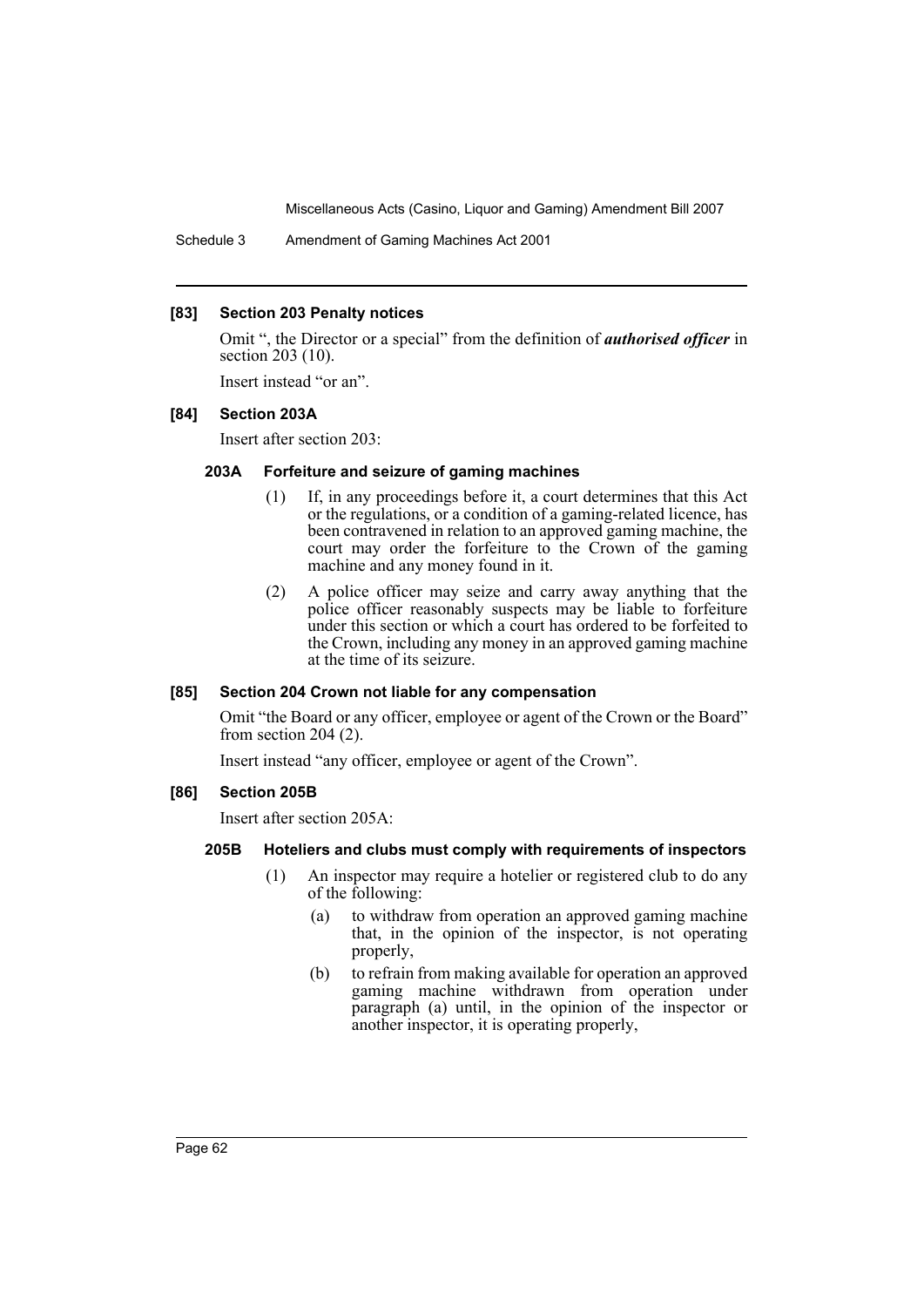Amendment of Gaming Machines Act 2001 Schedule 3

- (c) to refrain from making an approved gaming machine available for operation except in accordance with controls specified by the inspector in relation to the gaming machine,
- (d) to deliver to the Authority, in writing in the English language and within a time specified by the inspector, such particulars relating to an approved gaming machine in the hotel or club as are so specified,
- (e) to refrain from making available for operation an approved gaming machine indicated by the inspector until it has been fitted with a device approved by the Authority for the purposes of the secure keeping and operation of the gaming machine.
- (2) A hotelier or registered club must comply with any such requirement given to the hotelier or club. Maximum penalty: 50 penalty units.

## **[87] Section 206 Secrecy**

Insert "(including any public authority of the State or the Commonwealth)" after "body" in section 206 (5) (e).

## **[88] Section 209 Relationship with Environmental Planning and Assessment Act 1979**

Omit ", registered clubs" from section 209 (1).

Insert instead "or on the premises of registered clubs".

## **[89] Section 209 (3) (a)**

Omit ", registered club".

Insert instead "or on the premises of a registered club".

## **[90] Section 209 (3) (b)**

Omit "in a hotel or registered club".

Insert instead "in a hotel or on the premises of a registered club".

## **[91] Section 210 Regulations**

Insert "the premises of" before "registered clubs" wherever occurring in section 210  $(2)$  (n) and (t).

## **[92] Section 210 (2) (x)**

Omit the paragraph.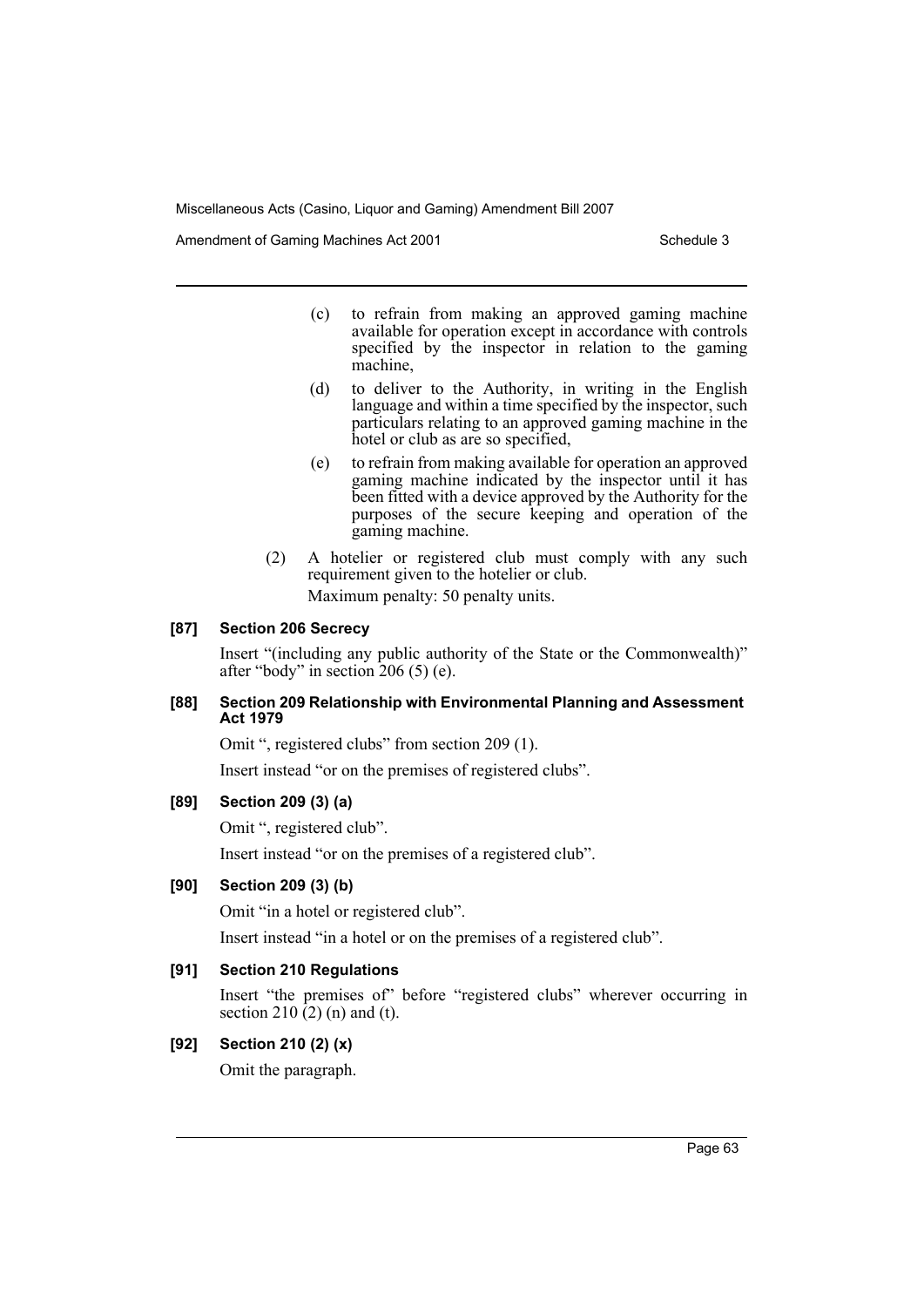Schedule 3 Amendment of Gaming Machines Act 2001

### **[93] Schedule 1 Savings, transitional and other provisions**

Insert at the end of clause 1 (1):

*Miscellaneous Acts (Casino, Liquor and Gaming) Amendment Act 2007*, to the extent that it amends this Act

#### **[94] Schedule 1, Part 9**

Insert after Part 8:

# **Part 9 Provisions consequent on enactment of Miscellaneous Acts (Casino, Liquor and Gaming) Amendment Act 2007**

### **33 Definitions**

In this Part:

*amending Act* means the *Miscellaneous Acts (Casino, Liquor and Gaming) Amendment Act 2007*.

*former Board* means the Liquor Administration Board constituted by section 72 of the former Liquor Act.

*former Court* means the Licensing Court constituted under the former Liquor Act.

**Note.** The Licensing Court is abolished on the repeal of Part 2 of the former Liquor Act—see clause 23 of Schedule 1 to the *Liquor Act 2007*.

*former Liquor Act* means the *Liquor Act 1982* as in force immediately before its repeal by the *Liquor Act 2007*.

#### **34 Pending applications and proceedings**

(1) If any authorisation, appointment or other matter is granted or determined pursuant to this clause, it is taken to have been granted or determined under this Act (as amended by Schedule 3 to the amending Act).

## (2) **Proceedings pending before the Licensing Court**

If, before the repeal of Part 2 of the former Liquor Act, proceedings in relation to any matter under this Act were commenced in the former Court but the former Court had not determined the matter:

- (a) the matter may continue to be dealt with and determined by the Local Court as if it were sitting as the former Court, and
- (b) the provisions of this Act (as in force immediately before being amended by Schedule 3 to the amending Act) and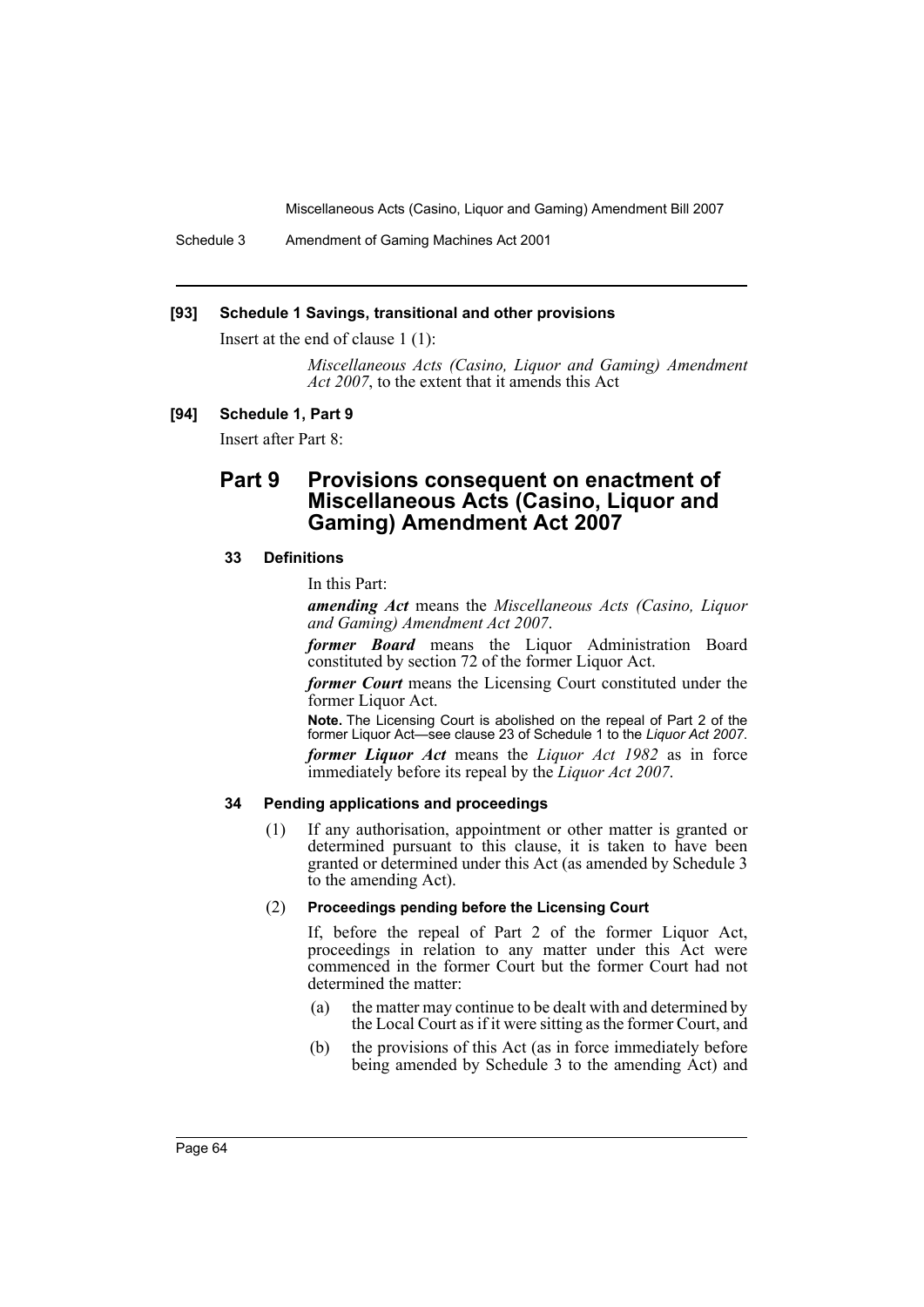Amendment of Gaming Machines Act 2001 Schedule 3

the former Liquor Act continue to apply, as if they had not been amended, for the purposes of:

- (i) the hearing and determination of the matter, and
- (ii) any appeal against the former Court's determination of the matter.
- (3) In hearing and determining a matter that is the subject of any such pending proceedings, the Local Court has the same jurisdiction as the former Court had immediately before it was abolished.

#### (4) **Matters being dealt with by the Liquor Administration Board**

If, before the repeal of section 72 of the former Liquor Act, any matter under this Act was being dealt with by the former Board (including by any person to whom the functions of the Board were delegated under section 75 of the former Liquor Act) but had not been determined by the date of that repeal:

- (a) the former Board (or the person to whom those functions were delegated) is to continue to deal with the matter as if the former Board had not been abolished, and
- (b) the provisions of this Act (as in force immediately before being amended by Schedule 3 to the amending Act) continue to apply in relation to the determination of the matter by the former Board (or by the person to whom those functions were delegated) as if those provisions had not been so amended.
- (5) If any such pending matter before the former Board is not determined within such period as may be prescribed by the regulations, the Authority may deal with the matter instead under the relevant provision of this Act.
- (6) The continuation, for the purposes of this clause, of the provisions of this Act (as in force immediately before being amended by Schedule 3 to the amending Act) and the former Liquor Act is subject to such modifications as may be prescribed by the regulations.
- (7) For the purposes of this clause, *amended* includes repealed.

#### **35 Existing conditions imposed by former Court or former Board**

(1) Any condition imposed by the former Court or the former Board (whether under the former Liquor Act or this Act) in relation to any matter under this Act, being a condition in force immediately before the repeal of Part 4 of the former Liquor Act, is taken to have been imposed by the Authority under this Act (and accordingly a reference to the former Court or the former Board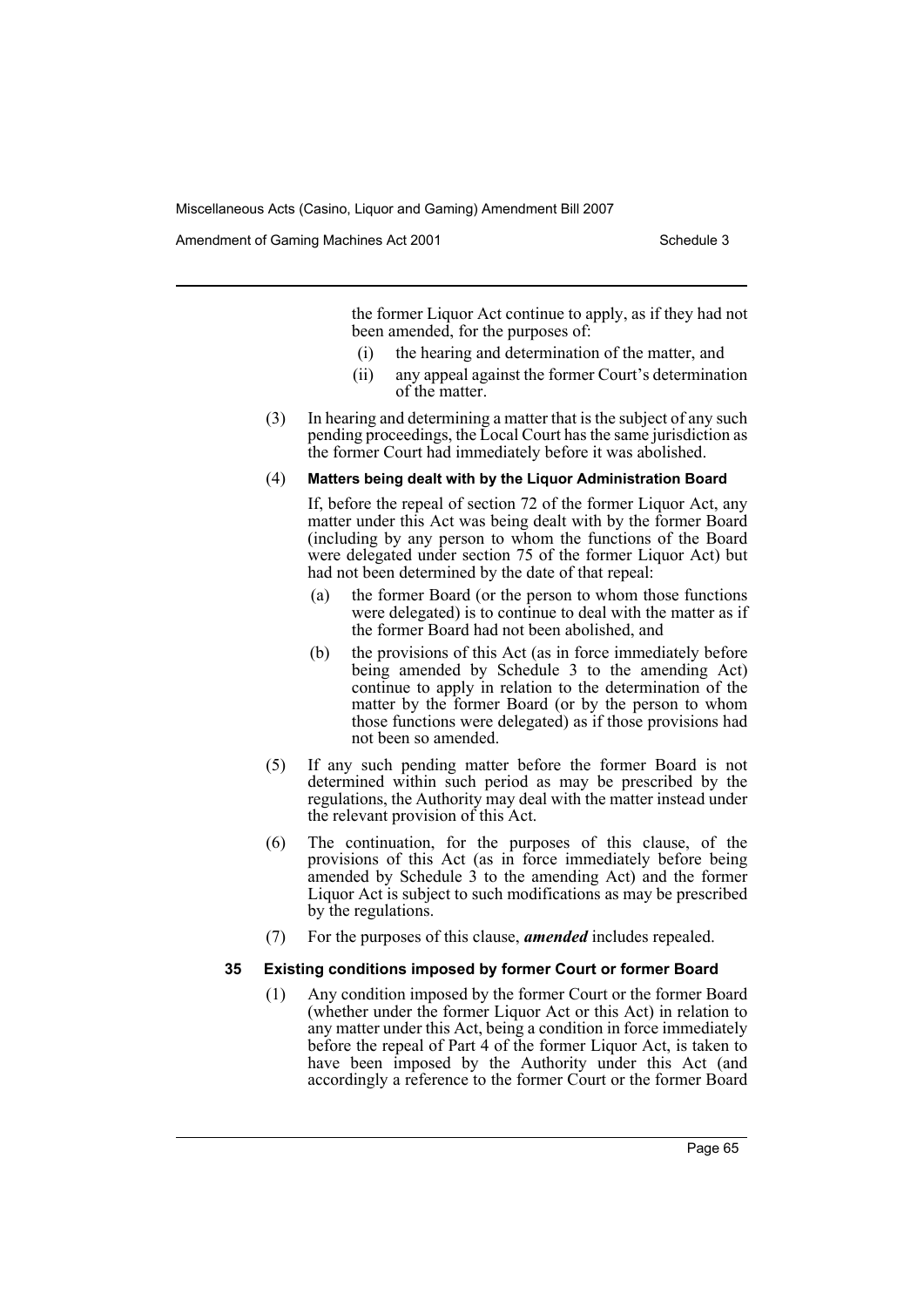in or in relation to any such condition is to be construed as a reference to the Authority).

(2) The Authority has such powers as are necessary to give effect to any such condition and may vary or revoke the condition.

#### **36 General savings provision**

- (1) Subject to the regulations, anything done under or for the purposes of a provision of this Act that had effect immediately before the provision was amended by Schedule 3 to the amending Act is taken to have been done under or for the purposes of this Act as so amended.
- (2) Without limiting subclause (1), any licence, authorisation or approval that was in force under a provision of this Act immediately before the amendment of the provision by Schedule 3 to the amending Act is taken to be a licence, authorisation or approval in force under this Act as so amended.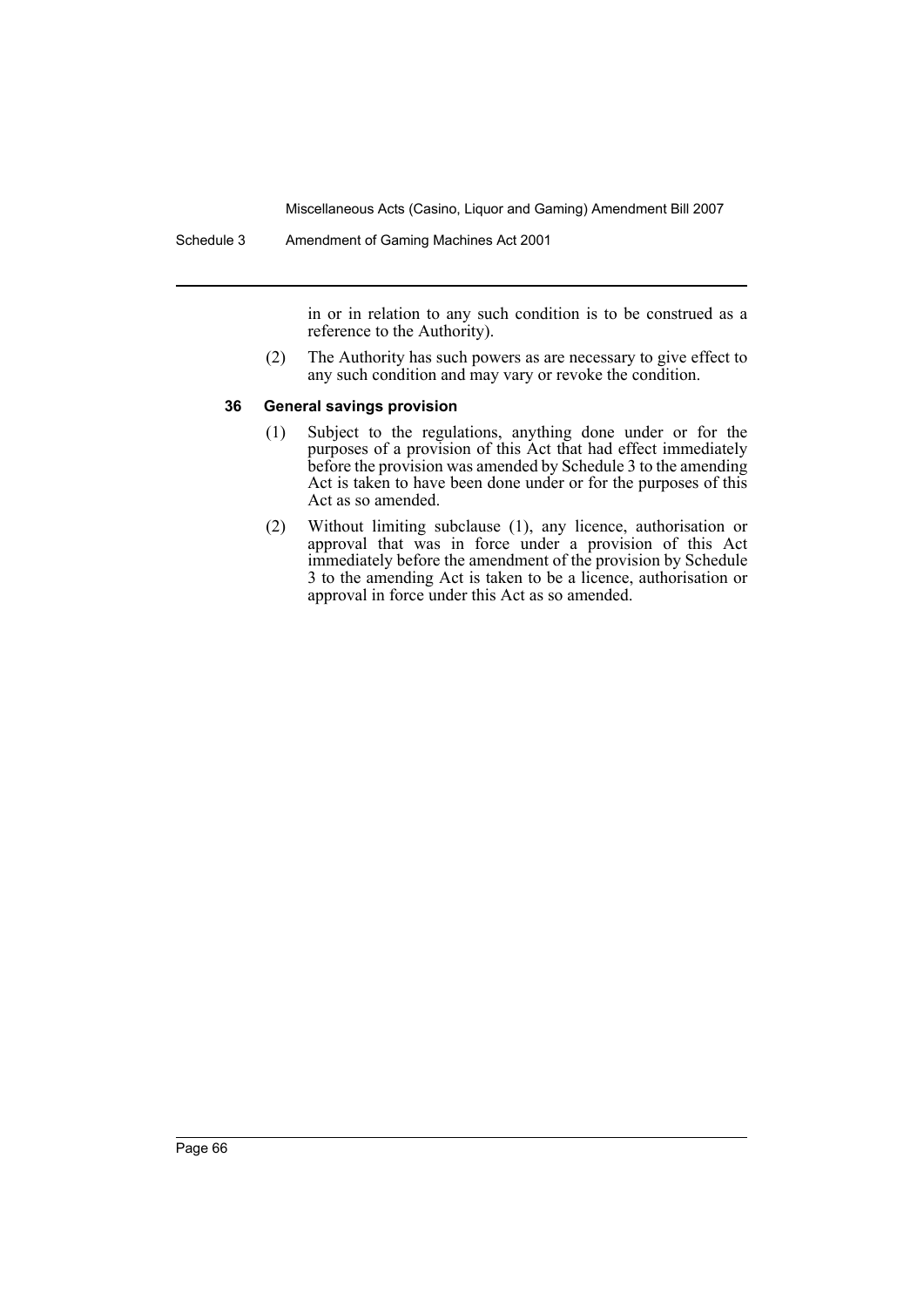Amendment of other Acts **Schedule 4** and the Acts Schedule 4 and the Schedule 4 and the Schedule 4

# **Schedule 4 Amendment of other Acts**

(Section 6)

# **4.1 Bail Act 1978 No 161**

# **[1] Section 4 Definitions**

Omit "the Licensing Court" from the definition of *Local Court* in section 4 (1).

# **[2] Section 4 (1), definition of "magistrate"**

Omit "a Licensing Magistrate under the *Liquor Act 1982*,".

# **4.2 Boxing and Wrestling Control Act 1986 No 11**

# **Section 62A Application of Part and definitions**

Omit paragraph (b) (i) of the definition of *public entertainment* in section  $62A(2)$ .

Insert instead:

(i) patrons of any premises licensed under the *Liquor Act 2007*, or

# **4.3 Court Security Act 2005 No 1**

# **Section 4 Definitions**

Omit paragraph (j) of the definition of *court* in section 4 (1).

# **4.4 Crimes (Appeal and Review) Act 2001 No 120**

# **Section 3 Definitions**

Omit paragraph (c) of the definition of *Local Court* in section 3 (1).

# **4.5 Criminal Procedure Act 1986 No 209**

# **[1] Section 3 Definitions**

Omit the definitions of *Licensing Court* and *Licensing Magistrate* from section  $3(1)$ .

# **[2] Sections 28 (2), 275 and 312 (3)**

Omit ", a Licensing Magistrate" wherever occurring.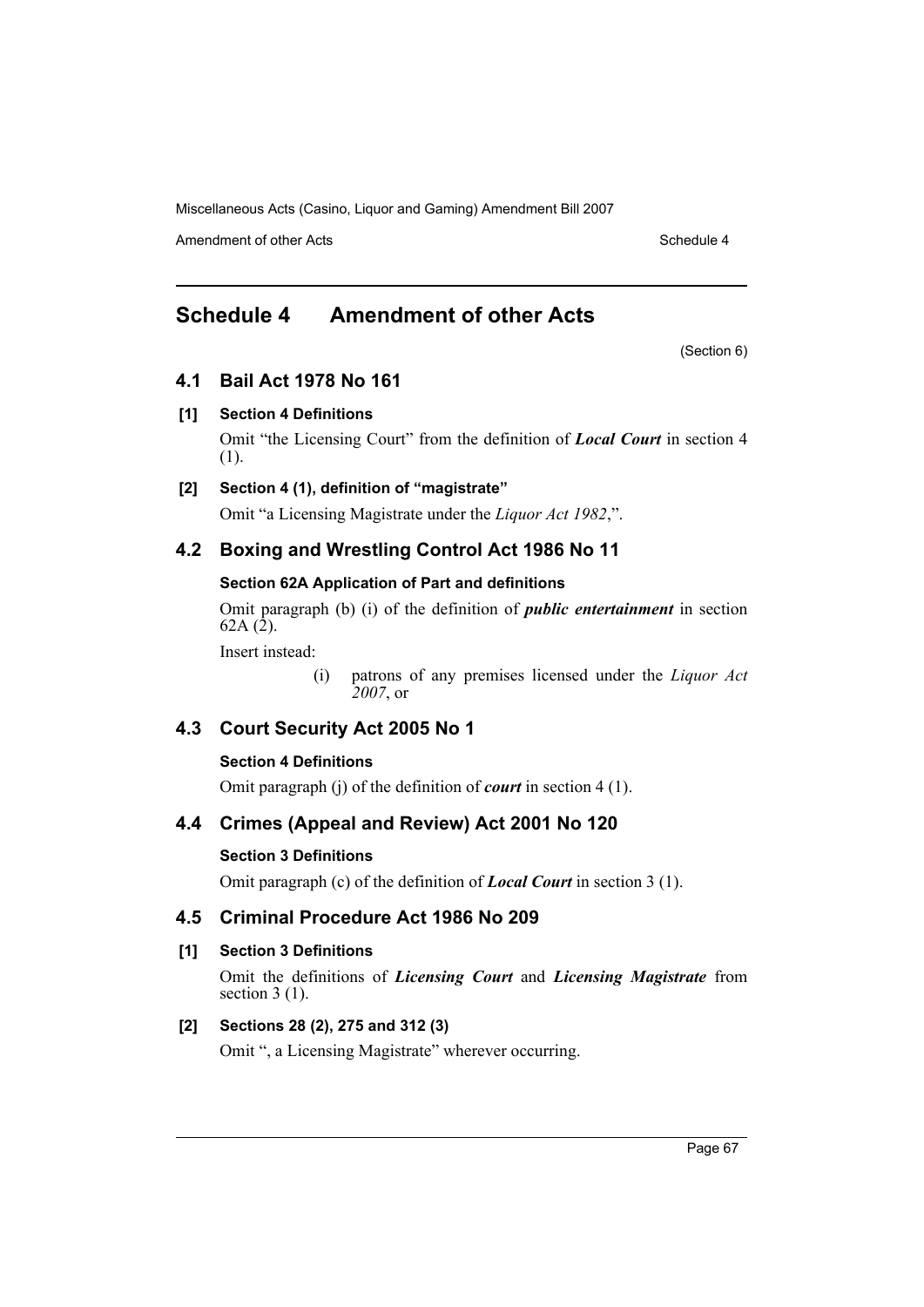Schedule 4 Amendment of other Acts

## **[3] Section 170 Application**

Omit section 170 (2) (b).

## **[4] Section 171 Definitions**

Omit "Licensing Magistrate, a Mining Warden, and" from the definition of *Magistrate* in section 171.

Insert instead "Mining Warden,"

**[5] Section 171, definition of "registrar"**

Omit paragraph (b) of the definition.

# **4.6 Environmental Planning and Assessment Act 1979 No 203**

## **Section 4 Definitions**

Omit paragraph (b) of the definition of *place of public entertainment*.

Insert instead:

(b) any premises the subject of a licence under the *Liquor Act*  $2007$  that are used or intended to be used for the purpose<br>of providing entertainment including public providing entertainment, including public entertainment, but not including amusement by means of an approved gaming machine within the meaning of the *Gaming Machines Act 2001*, or

# **4.7 Fines Act 1996 No 99**

## **[1] Schedule 1 Statutory provisions under which penalty notices issued**

Insert in alphabetical order of Acts:

*Casino, Liquor and Gaming Control Authority Act 2007*, section 46

## **[2] Schedule 1**

Omit the matter relating to the *Liquor Act 1982*. Insert instead:

*Liquor Act 2007*, section 150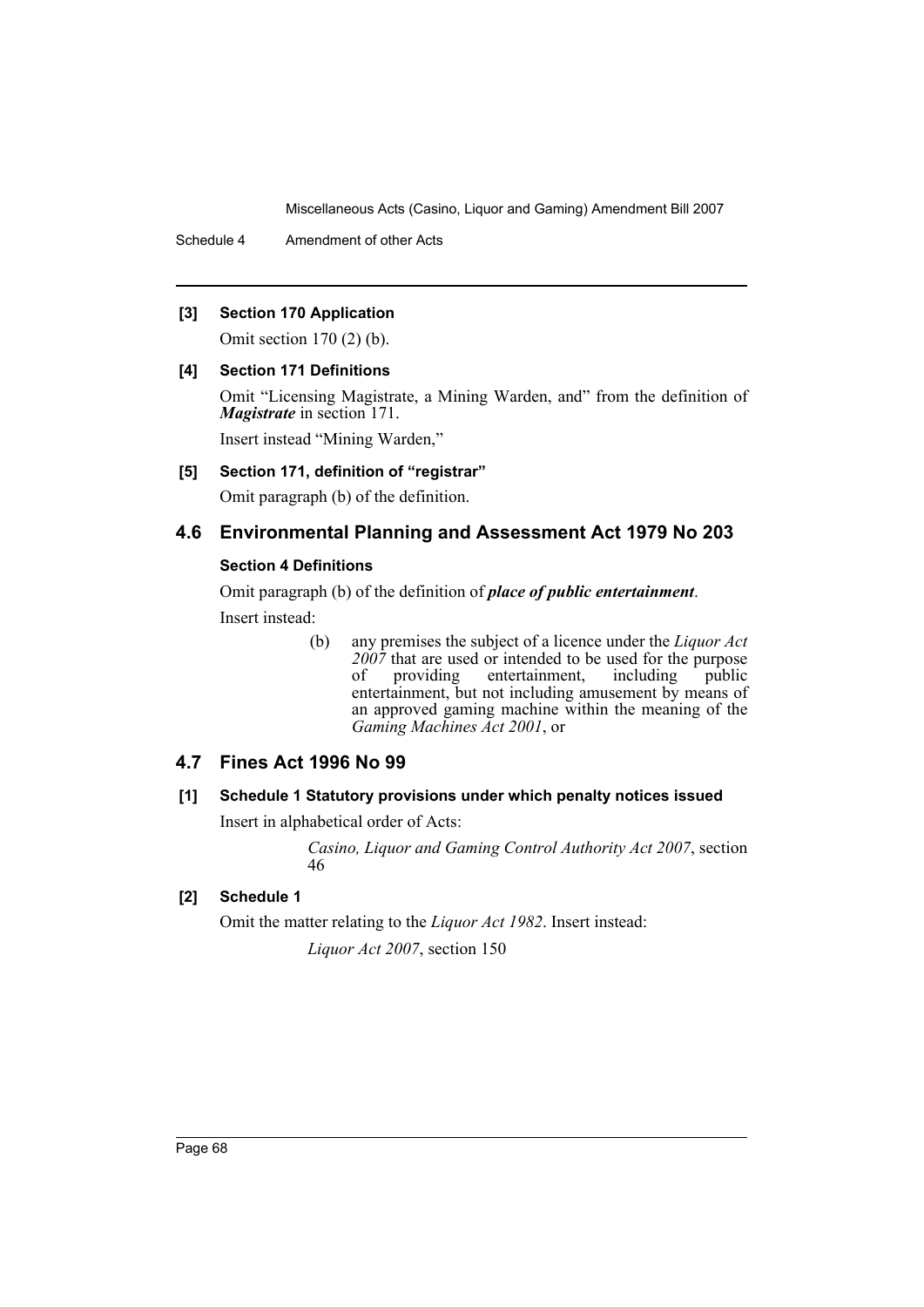Amendment of other Acts **Schedule 4** and the Acts Schedule 4 and the Schedule 4 and the Schedule 4

# **4.8 Gaming Machine Tax Act 2001 No 72**

## **[1] Section 3 Definitions**

Insert in alphabetical order in section 3 (1):

*Authority* means the Casino, Liquor and Gaming Control Authority constituted under the *Casino, Liquor and Gaming Control Authority Act 2007*.

## **[2] Section 3 (1)**

Omit the definition of *Board*.

# **[3] Section 3 (1), definitions of "hotel", "hotelier" and hotelier's licence"**

Omit the definitions. Insert instead:

*hotel*, *hotel licence* and *hotelier* have the same meanings as in the *Liquor Act 2007*.

#### **[4] Section 3 (1), definition of "outgoings"**

Omit "under Part 12 of the *Liquor Act 1982* or" from paragraph (d) of the definition.

**[5] Sections 3 (1) (definition of "progressive jackpot payment"), 8 (1), 9 (2), 10 (1), 17 (1) and (3) and 23**

Omit "Board" wherever occurring. Insert instead "Authority".

## **[6] Sections 6 (3) (b), 7 (4) and 11 (1) (a) (i)**

Omit "hotelier's" wherever occurring. Insert instead "hotel".

# **[7] Section 11 Apportionment of liability for tax in certain circumstances**

Omit "under" from section 11 (1) (b) (i). Insert instead "as referred to in".

## **[8] Section 24**

Omit the section. Insert instead:

## **24 Proceedings for offences**

Proceedings for an offence under this Act or the regulations are to be dealt with summarily before the Local Court.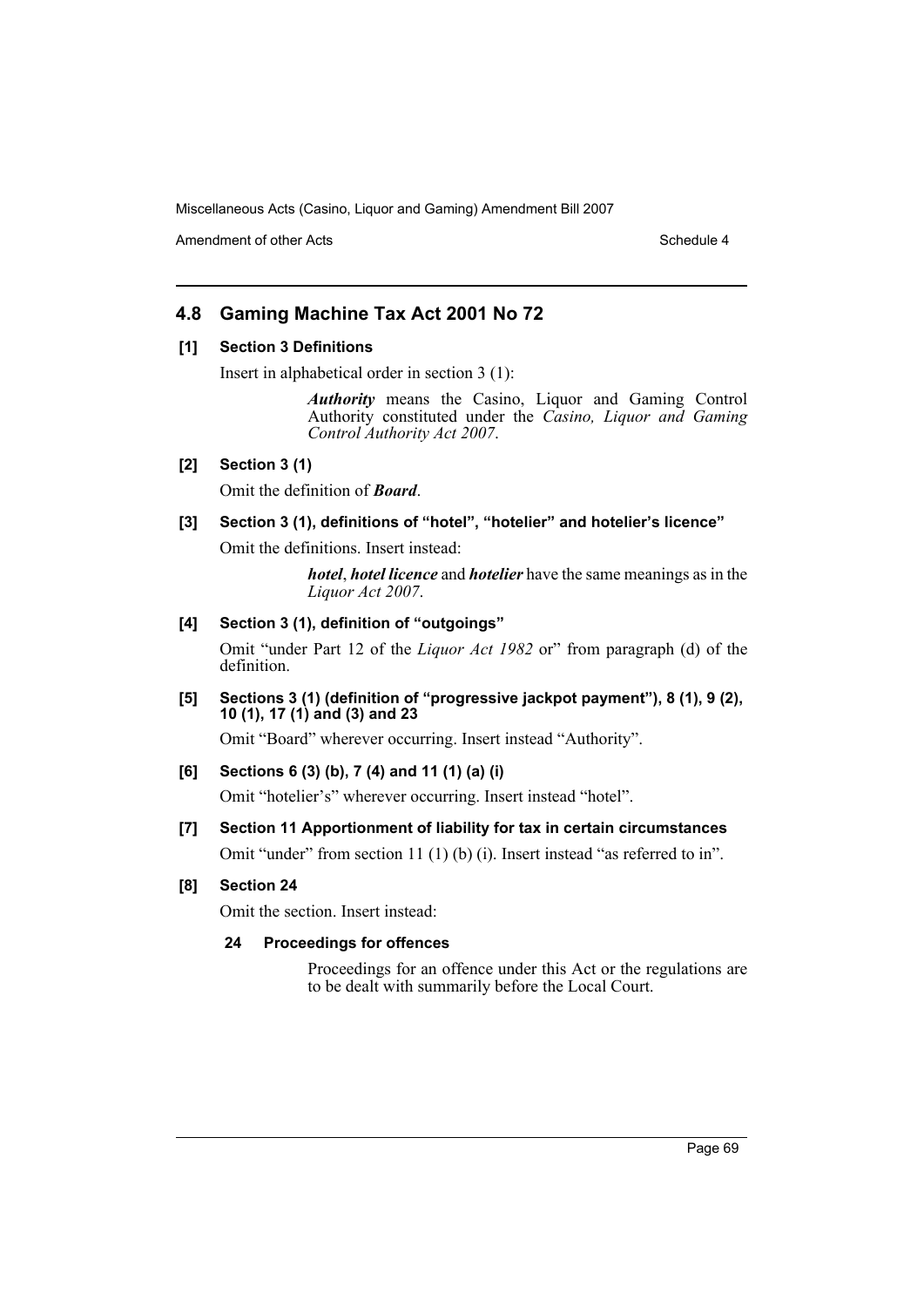Schedule 4 Amendment of other Acts

# **4.9 Judicial Officers Act 1986 No 100**

## **Section 3 Definitions**

Omit ", a licensing magistrate" from the definition of *Magistrate* in section 3 (1).

# **4.10 Law Enforcement (Powers and Responsibilities) Act 2002 No 103**

## **Schedule 2 Search warrants under other Acts**

Omit the following:

*Casino Control Act 1992*, section 112

*Gaming Machines Act 2001*, section 184

*Liquor Act 1982*, section 151

*Registered Clubs Act 1976*, sections 129 and 151

Insert instead in alphabetical order of Acts:

*Casino, Liquor and Gaming Control Authority Act 2007*, section 27

# **4.11 Local Court Act 2007**

# **[1] Section 3 Definitions**

Omit "or" from paragraph (b) of the definition of *part-time Magistrate* in section 3 (1).

## **[2] Section 3 (1), definition of "part-time Magistrate"**

Omit paragraph (c) of the definition.

# **4.12 Local Government Act 1993 No 30**

# **Dictionary**

Omit the definition of *licensed premises*. Insert instead:

*licensed premises* means any premises to which a licence under the *Liquor Act 2007* relates.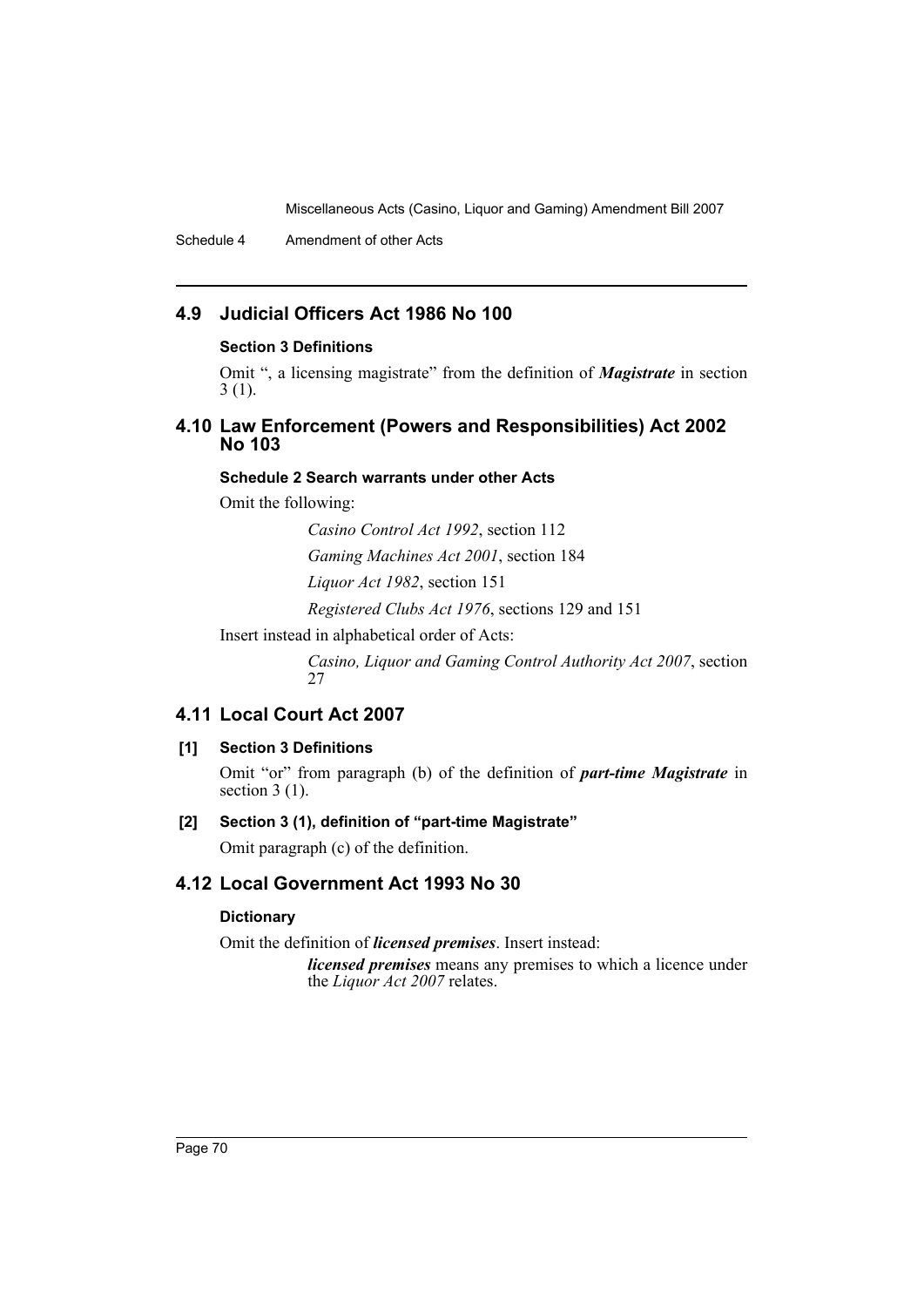Amendment of other Acts **Schedule 4** and the schedule 4

# **4.13 Parliamentary Precincts Act 1997 No 66**

### **[1] Section 27A Memorandum of understanding with Director of Liquor and Gaming**

Omit "of functions under the *Liquor Act 1982* by special inspectors holding office under section 109 of that  $\text{Act}^{\prime\prime}$  from section  $27\text{A}$  (1).

Insert instead "of functions by inspectors (within the meaning of the *Casino, Liquor and Gaming Control Authority Act 2007*) in relation to any licence under the *Liquor Act 2007* that authorises the sale of liquor in the Parliamentary precincts".

## **[2] Section 27A (3)**

Omit "Functions under the *Liquor Act 1982*".

Insert instead "The functions referred to in subsection (1)".

## **[3] Section 27A (3)**

Omit "a special". Insert instead "any such".

# **4.14 Public Finance and Audit Act 1983 No 152**

## **[1] Schedule 2 Statutory bodies**

Insert in alphabetical order:

Casino, Liquor and Gaming Control Authority

## **[2] Schedule 2**

Omit "New South Wales Casino Control Authority".

## **[3] Schedule 3 Departments**

Omit the matter relating to the Liquor Administration Board.

# **4.15 Public Sector Employment and Management Act 2002 No 43**

## **[1] Schedule 1 Divisions of the Government Service**

Omit the matter relating to the Casino Control Authority Division from Part 2 (Non-Public Service Divisions assigned to statutory corporations).

# **[2] Schedule 2 Executive positions (other than non-statutory SES positions)**

Omit "Chief Executive of the Casino Control Authority" from Part 2 (Chief executive positions (heads of public authorities)).